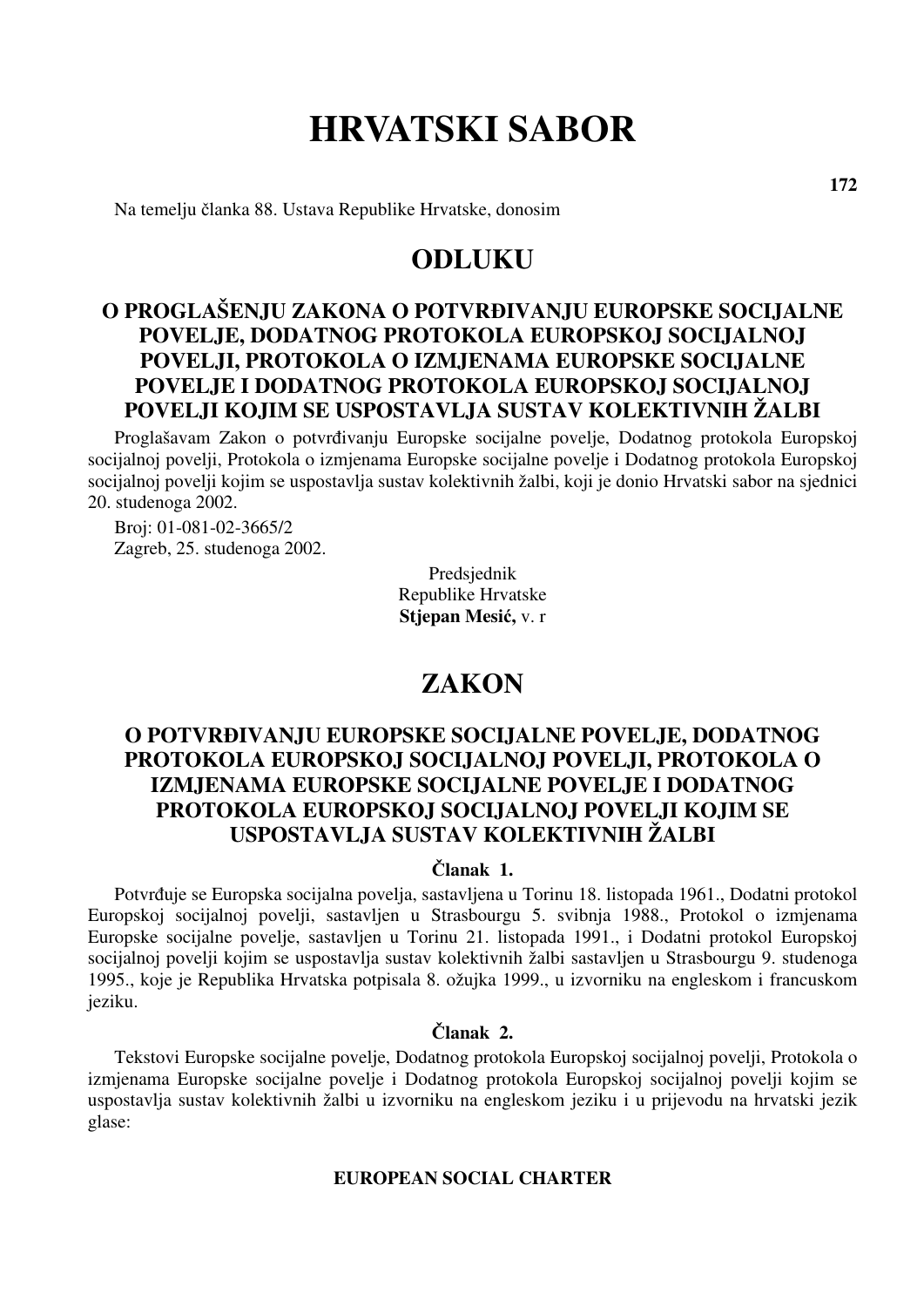#### PREAMBLE

The governments signatory hereto, being members of the Council of Europe,

Considering that the aim of the Council of Europe is the achievement of greater unity between its members for the purpose of safeguarding and realising the ideals and principles which are their common heritage and of facilitating their economic and social progress, in particular by the maintenance and further realisation of human rights and fundamental freedoms;

Considering that in the European Convention for the Protection of Human Rights and Fundamental Freedoms signed at Rome on 4th November 1950, and the Protocol thereto signed at Paris on 20th March 1952, the member States of the Council of Europe agreed to secure to their populations the civil and political rights and freedoms therein specified;

Considering that the enjoyment of social rights should be secured without discrimination on grounds of race, colour, sex, religion, political opinion, national extraction or social origin;

Being resolved to make every effort in common to improve the standard of living and to promote the social well-being of both their urban and rural populations by means of appropriate institutions and action,

Have agreed as follows:

### PART I

The Contracting Parties accept as the aim of their policy, to be pursued by all appropriate means, both national and international in character, the attainment of conditions in which the following rights and principles may be effectively realised:

1. Everyone shall have the opportunity to earn his living in an occupation freely entered upon.

2. All workers have the right to just conditions of work.

3. All workers have the right to safe and healthy working conditions.

4. All workers have the right to a fair remuneration sufficient for a decent standard of living for themselves and their families.

5. All workers and employers have the right to freedom of association in national or international organisations for the protection of their economic and social interests.

6. All workers and employers have the right to bargain collectively.

7. Children and young persons have the right to a special protection against the physical and moral hazards to which they are exposed.

8. Employed women, in case of maternity, and other employed women as appropriate, have the right to a special protection in their work.

9. Everyone has the right to appropriate facilities for vocational guidance with a view to helping him choose an occupation sutied to his personal aptitude and interests.

10. Everyone has the right to appropriate facilities for vocational training.

11. Everyone has the right to benefit from any measures enabling him to enjoy the highest possible standard of health attainable.

12. All workers and their dependents have the right to social security.

13. Anyone without adequate resources has the right to social and medical assistance.

14. Everyone has the right to benefit from social welfare services.

15. Disabled persons have the right to vocational training, rehabilitation and resettlement, whatever the origin and nature of their disability.

16. The family as a fundamental unit of society has the right to appropriate social, legal and economic protection to ensure its full development.

17. Mothers and children, irrespective of marital status and family relations, have the right to appropriate social and economic protection.

18. The nationals of any one of the Contracting Parties have the right to engage in any gainful occupation in the territory of any one of the others on a footing of equality with the nationals of the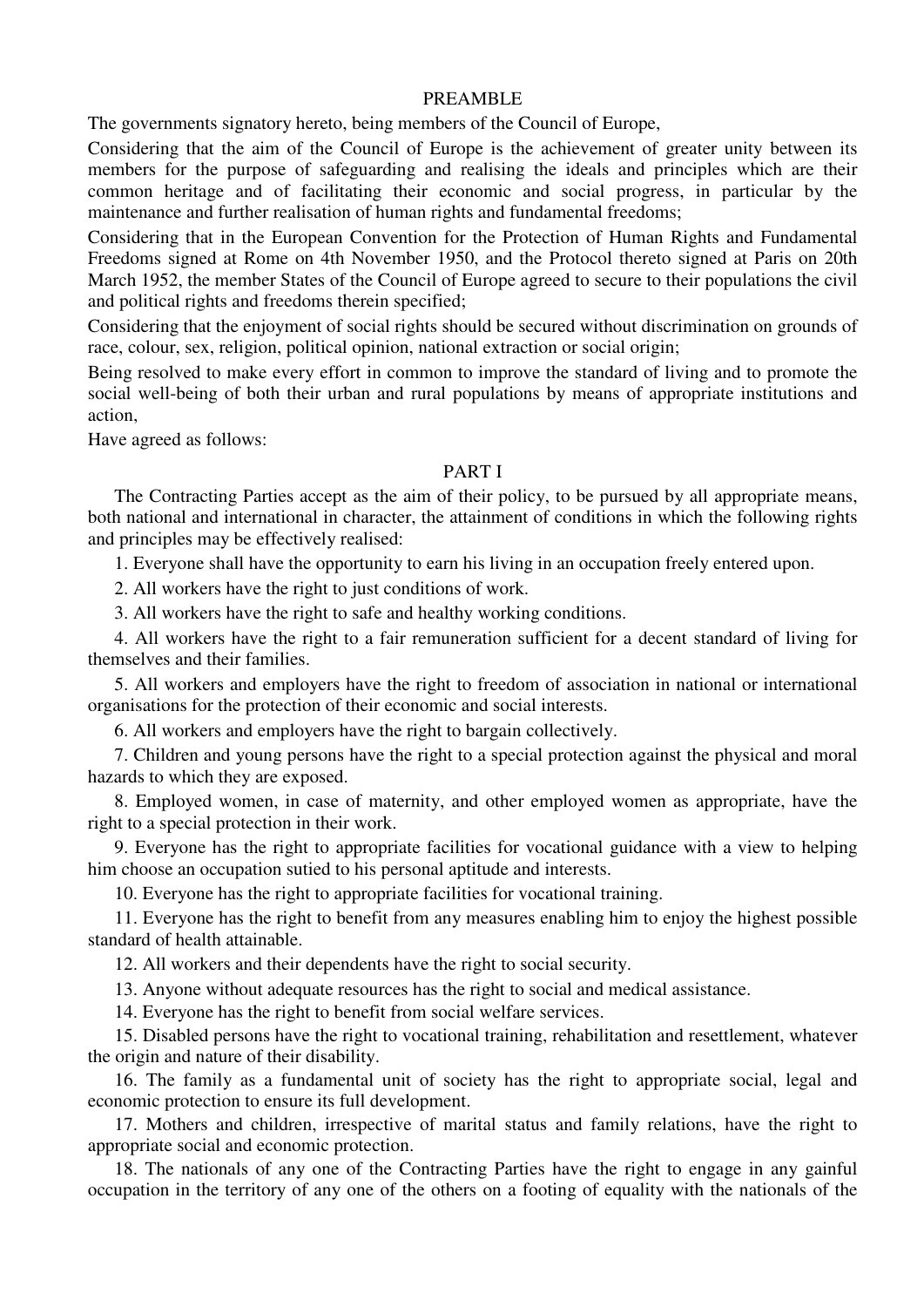latter, subject to restrictions based on cogent economic or social reasons.

19. Migrant workers who are nationals of a Contracting Party and their families have the right to protection and assistance in the territory of any other Contracting Party.

### PART II

The Contracting Parties undertake, as provided for in Part III, to consider themselves bound by the obligations laid down in the following articles and paragraphs.

### Article 1 – THE RIGHT TO WORK

With a view to ensuring the effective exercise of the right to work, the Contracting Parties undertake:

1. to accept as one of their primary aims and responsibilities the achievement and maintenance of as high and stable a level of employment as possible, with a view to the attainment of full employment;

2. to protect effectively the right of the worker to earn his living in an occupation freely entered upon;

3. to establish or maintain free employment services for all workers;

4. to provide or promote appropriate vocational guidance, training and rehabilitation.

### Article 2 – THE RIGHT TO JUST CONDITIONS OF WORK

With a view te ensuring the effective exercise of the right to just conditions of work, the Contracting Parties undertake:

1. to provide for reasonable daily and weekly working hours, the working week to be progressively reduced to the extent that the increase of productivity and other relevant factors permit;

2. to provide for public holidays with pay;

3. to provide for a minimum of two weeks annual holiday with pay;

4. to provide for additional paid holidays or reduced working hours for workers engaged in dangerous or unhealthy occupations as prescribed;

5. to ensure a weekly rest period which shall, as far as possible, coincide with the day recognised by tradition or custom in the country or region concerned as a day of rest.

### Article 3 – THE RIGHT TO SAFE AND HEALTHY WORKING CONDITIONS

With a view to ensuring the effective exercise of the right to safe and healthy working conditions, the Contracting Parties undertake:

1. to issue safety and health regulations;

2. to provide for the enforcement of such regulations by measures of supervision;

3. to consult, as appropriate, employersž and workersž organisations on measures intended to improve industrial safety and health.

#### Article 4 – THE RIGHT TO A FAIR REMUNERATION

With a view to ensuring the effective exercise of the right to a fair remuneration, the Contracting Parties undertake:

1. to recognise the right of workers to a remuneration such as will give them and their families a decent standard of living:

2. to recognise the right of workers to an increased rate of remuneration for overtime work, subject to exceptions in particular cases;

3. to recognise the right of men and women workers to equal pay for work of equal value;

4. to recognise the right of all workers to a reasonable period of notice for termination of employment;

5. to permit deductions from wages only under conditions and to the extent prescribed by national laws or regulations or fixed by collective agreements or arbitration awards.

The exercise of these rights shall be achieved by freely concluded collective agreements, by statutory wage-fixing machinery, or by other means appropriate to national conditions.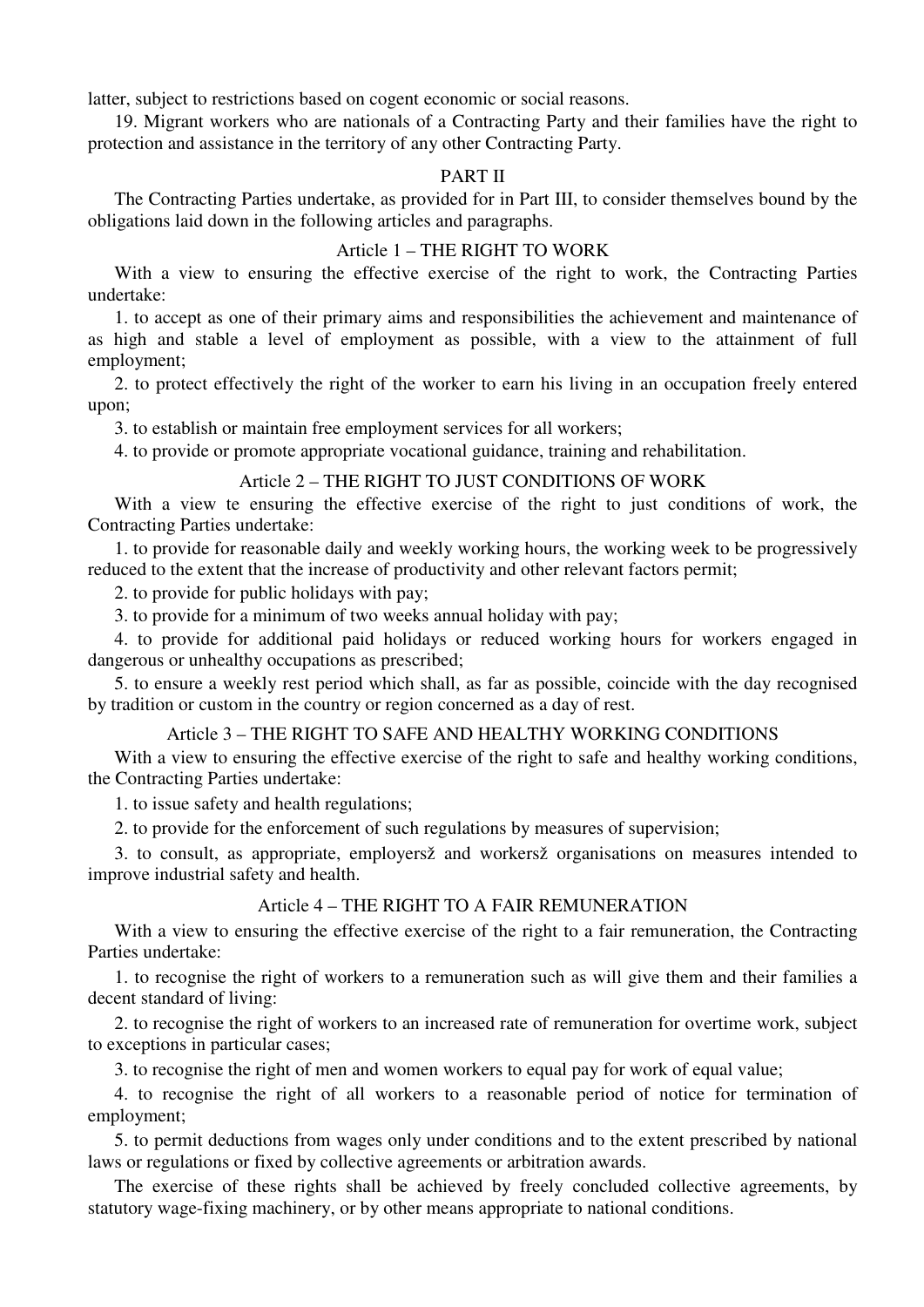### Article 5 – THE RIGHT TO ORGANISE

With a view to ensuring or promoting the freedom of workers and employers to form local, national or international organisations for the protection of their economic and social interests and to join those organisations, the Contracting Parties undertake that national law shall not be such as to impair, nor shall it be so applied as to impair, this freedom. The extent to which the guarantees provided for in this article shall apply to the police shall be determined by national laws or regulations. The principle governing the application to the members of the armed forces of these guarantees and the extent to which they shall apply to persons in this category shall equally be determined by national laws or regulations.

### Article 6 – THE RIGHT TO BARGAIN COLLECTIVELY

With a view to ensuring the effective exercise of the right to bargain collectively, the Contracting Parties undertake:

1. to promote joint consultation between workers and employers;

2. to promote, where necessary and appropriate, machinery for voluntary negotiations between employers or employersž organisations and workersž organisations, with a view to the regulation of terms and conditions of employment by means of collective agreements;

3. to promote the establishment and use of appropriate machinery for conciliation and voluntary arbitration for the settlement of labour disputes;

and recognise:

4. the right of workers and employers to collective action in cases of conflicts of interest, including the right to strike, subject to obligations that might arise out of collective agreements previously entered into.

Article 7 – THE RIGHT OF CHILDREN AND YOUNG PERSONS TO PROTECTION

With a view to ensuring the effective exercise of the right of children and young persons to protection, the Contracting Parties undertake:

1. to provide that the minimum age of admission to employment shall be 15 years, subject to exceptions for children employed in prescribed light work without harm to their health, morals or education;

2. to provide that a higher minimum age of admission to employment shall be fixed with respect to prescribed occupations regarded as dangerous or unhealthy;

3. to provide that persons who are still subject to compulsory education shall not be employed in such work as would deprive them of the full benefit of their education:

4. to provide that the working hours of persons under 16 years of age shall be limited in accordance with the needs of their development, and particularly with their need for vocational training;

5. to recognise the right of young workers and apprentices to a fair wage or other appropriate allowances;

6. to provide that the time spent by young persons in vocational training during the normal working hours with the consent of the employer shall be treated as forming part of the working day;

7. to provide that employed persons of under 18 years of age shall be entitled to not less than three weeksž annual holiday with pay;

8. to provide that persons under 18 years of age shall not be employed in night work with the exception of certain occupations provided for by national laws or regulations;

9. to provide that persons under 18 years of age employed in occupations prescribed by national laws or regulations shall be subject to regular medical control;

10. to ensure special protection against physical and moral dangers to which children and young persons are exposed, and particularly against those resulting directly or indirectly from their work.

Article 8 – THE RIGHT OF EMPLOYED WOMEN TO PROTECTION

With a view to ensuring the effective exercise of the right of employed women to protection, the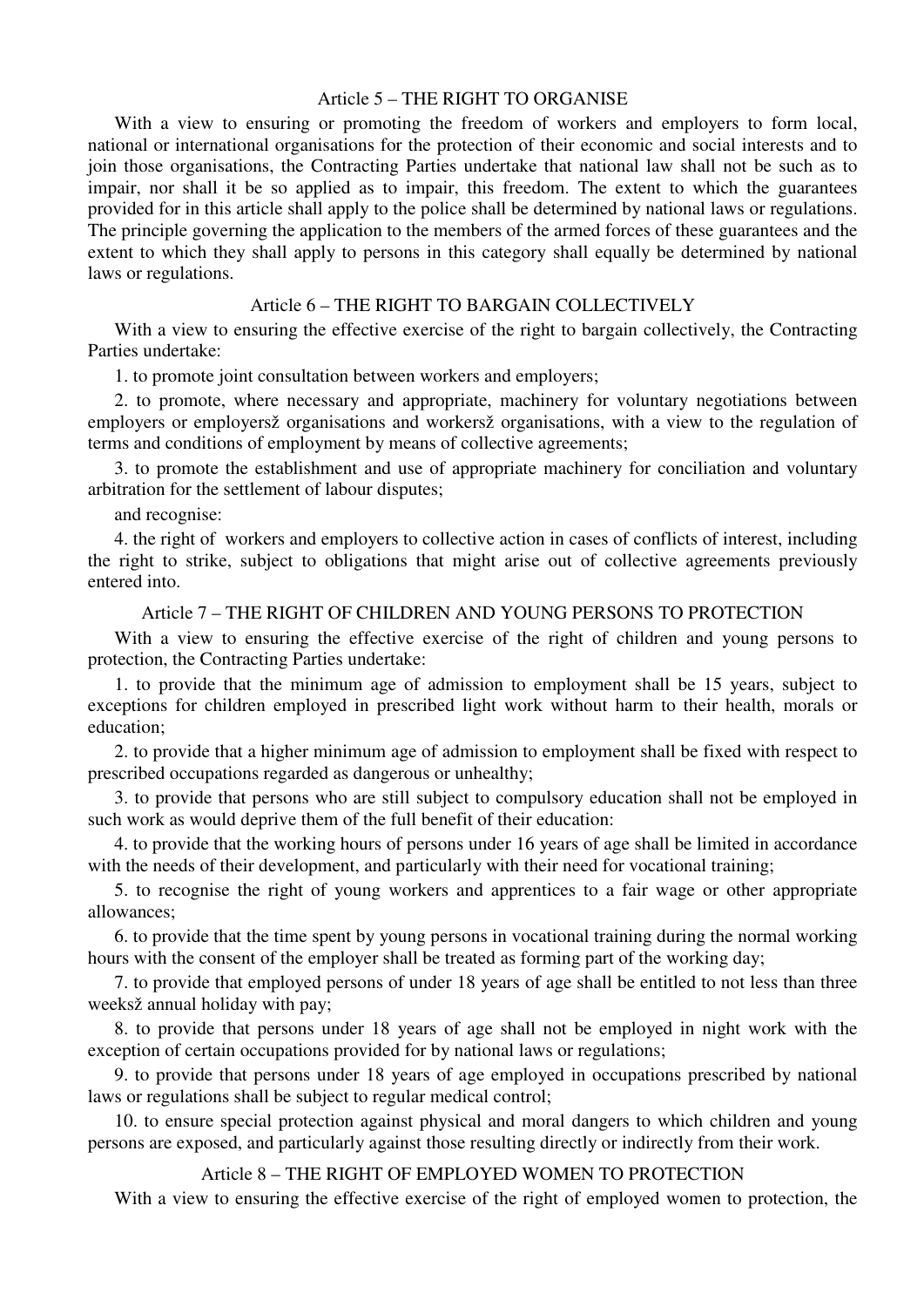Contracting Parties undertake:

1. to provide either by paid leave, by adequate social security benefits or by benefits from public funds for women to take leave before and after childbirth up to a total of at least 12 weeks;

2. to consider it as unlawful for an employer to give a woman notice of dismissal during her absence on maternity leave or to give her notice of dismissal at such a time that the notice would expire during such absence;

3. to provide that mothers who are nursing their infants shall be entitled to sufficient time off for this purpose;

4. a) to regulate the employment of women workers on night work in industrial employment;

b) to prohibit the employment of women workers in underground mining, and, as appropriate, on all other work which is unsuitable for them by reason of its dangerous, unhealthy, or arduous nature.

### Article 9 – THE RIGHT TO VOCATIONAL GUIDANCE

With a view to ensuring the effective exercise of the right to vocational guidance, the Contracting Parties undertake to provide or promote, as necessary, a service which will assist all persons, including the handicapped, to solve problems related to occupational choice and progress, with due regard to the individualžs characteristics and their relation to occupational opportunity: this assistance should be available free of charge, both to young persons, including school children, and to adults.

### Article 10 – THE RIGHT TO VOCATIONAL TRAINING

With a view to ensuring the effective exercise of the right to vocational training, the Contracting Parties undertake:

1. to provide or promote, as necessary, the technical and vocational training of all persons, including the handicapped, in consultation with employersž and workersž organisations, and to grant facilities for access to higher technical and university education, based solely on individual aptitude;

2. to provide or promote a system of apprenticeship and other systematic arrangements for training young boys and girls in their various employments;

3. to provide or promote, as necessary:

a) adequate and readily available training facilities for adult workers;

b) special facilities for the re-training of adult workers needed as a result of technological development or new trends in employment;

4. to encourage the full utilisation of the facilities provided by appropriate measures such as:

a) reducing or abolishing any fees or charges;

b) granting financial assistance in appropriate cases;

c) including in the normal working hours time spent on supplementary training taken by the worker, at the request of his employer, during employment;

d) ensuring, through adequate supervision, in consultation with the employersž and workersž organisations, the efficiency of apprenticeship and other training arrangements for young workers, and the adequate protection of young workers generally.

### Article 11 – THE RIGHT TO PROTECTION OF HEALTH

With a view to ensuring the effective exercise of the right to protection of health, the Contracting Parties undertake, either directly or in co-operation with public or private organisations, to take appropriate measures designed *inter alia:*

1. to remove as far as possible the causes of ill-health;

2. to provide advisory and educational facilities for the promotion of health and the encouragement of individual responsibility in matters of health;

3. to prevent as far as possible epidemic, endemic and other diseases.

### Article 12 – THE RIGHT TO SOCIAL SECURITY

With a view to ensuring the effective exercise of the right to social security, the Contracting Parties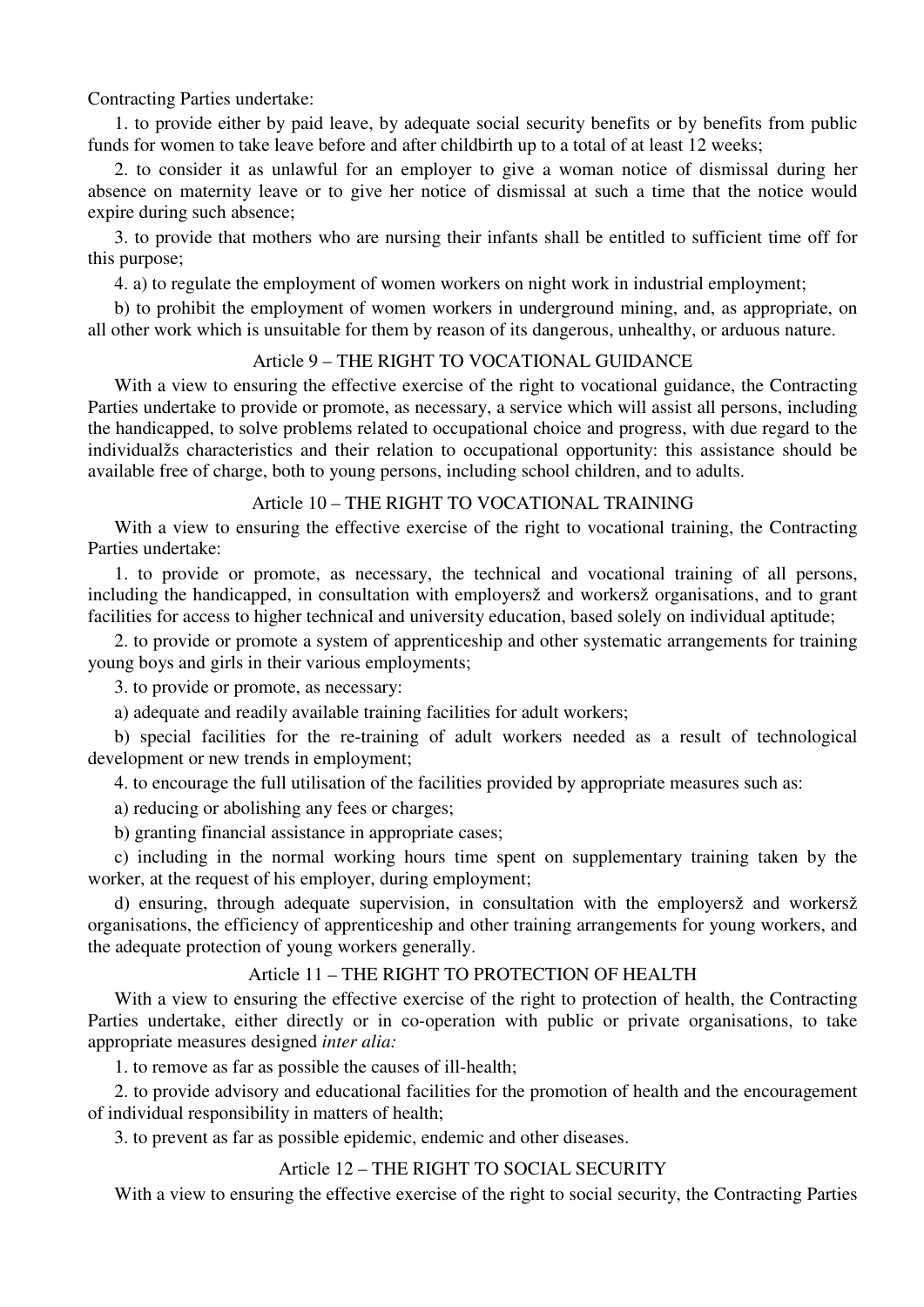undertake:

1. to establish or maintain system of social security;

2. to maintain the social security system at a satisfactory level at least equal to the required for ratification of International Labour Convention (No. 102) Concerning Minimum Standards of Social Security;

3. to endeavour to raise progressively the system of social security to a higher level;

4. to take steps, by the conclusion of appropriate bilateral and multilateral agreements, or by other means, and subject to the conditions laid down in such agreements, in order to ensure:

a) equal treatment with their own nationals of the nationals of other Contracting Parties in respect of social security rights, including the retention of benefits arising out of social security legislation, whatever movements the persons protected may undertake between the territories of the Contracting Parties;

b) the granting, maintenance and resumption of social security rights by such means as the accumulation of insurance or employment periods completed under the legislation of each of the Contracting Parties.

#### Article 13 – THE RIGHT TO SOCIAL AND MEDICAL ASSISTANCE

With a view to ensuring the effective exercise of the right to social and medical assistance, the Contracting Parties undertake:

1. to ensure that any person who is without adequate resources and who is unable to secure such resources either by his own efforts or from other sources, in particular by benefits under a social security scheme, be granted adequate assistance, and, in case of sickness, the care necessitated by his condition;

2. to ensure that persons receiving such assistance shall not, for that reason, suffer from a diminution of their political or social rights;

3. to provide that everyone may receive by appropriate public or private services such advice and personal help as may be required to prevent, to remove, or to alleviate personal or family want;

4. to apply the provisions referred to in paragraphs 1, 2 and 3 of this article on an equal footing with their nationals to nationals of other Contracting Parties lawfully within their territories, in accordance with their obligations under the European Convention on Social and Medical Assistance, signed at Paris on 11th December 1953.

#### Article 14 – THE RIGHT TO BENEFIT FROM SOCIAL WELFARE SERVICES

With a view to ensuring the effective exercise of the right to benefit from social welfare services, the Contracting Parties undertake:

1. to promote or provide services which, by using methods of social work, would contribute to the welfare and development of both individuals and groups in the community, and to their adjustment to the social environment;

2. to encourage the participation of individuals and voluntary or other organisations in the establishment and maintenance of such services.

#### Article 15 – THE RIGHT OF PHYSICALLY OR MENTALLY DISABLED PERSONS TO VOCATIONAL TRAINING, REHABILITATION AND SOCIAL RESETTLEMENT

With a view to ensuring the effective exercise of the right of physically or mentally disabled to vocational training, rehabilitation and resettlement, the Contracting Parties undertake:

1. to take adequate measures for the provision of training facilities, including, where necessary, specialised institutions, public or private;

2. to take adequate measures for the placing of disabled persons in employment, such as specialised placing services, facilities for sheltered employment and measures to encourage employers to admit disabled persons to employment.

Article 16 – THE RIGHT OF THE FAMILY TO SOCIAL, LEGAL AND ECONOMIC **PROTECTION**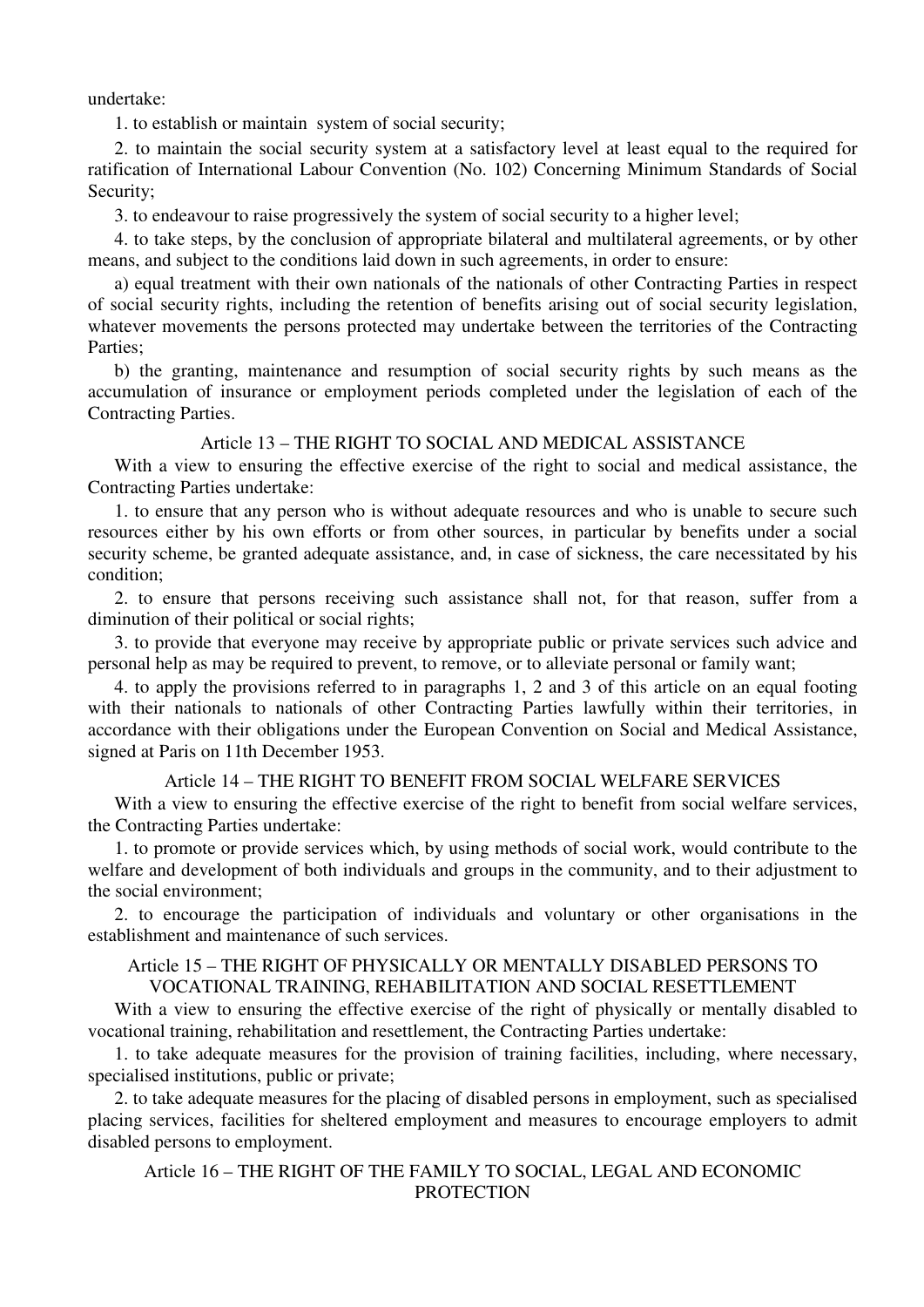With a view to ensuring the necessary conditions for the full development of the family, which is a fundamental unit of society, the Contracting Parties undertake to promote the economic, legal and social protection of family life by such means as social and family benefits, fiscal arrangements, provision of family housing, benefits for the newly married, and other appropriate means.

### Article 17 – THE RIGHT OF MOTHERS AND CHILDREN TO SOCIAL AND ECONOMIC **PROTECTION**

With a view to ensuring the effective exercise of the right of mothers and children to social and economic protection, the Contracting Parties will take all appropriate and necessary measures to that end, including the establishment or maintenance of appropriate institutions or services.

### Article 18 – THE RIGHT TO ENGAGE IN A GAINFUL OCCUPATION IN THE TERRITORY OF OTHER CONTRACTING PARTIES

With a view to ensuring the effective exercise of the right to engage in a gainful occupation in the territory of any other Contracting Party, the Contracting Parties undertake:

1. to apply existing regulations in a spirit of liberality;

2. to simplify existing formalities and to reduce or abolish chancery dues and other charges payable by foreign workers or their employers;

3. to liberalise, individually or collectively, regulations governing the employment of foreign workers;

and recognise:

4. the right of their nationals to leave the country to engage in a gainful occupation in the territories of the other Contracting Parties.

### Article 19 – THE RIGHT OF MIGRANT WORKERS AND THEIR FAMILIES TO PROTECTION AND ASSISTANCE

With a view to ensuring the effective exercise of the right of migrant workers and their families to protection and assistance in the territory of any other Contracting Party, the Contracting Parties undertake:

1. to maintain or to satisfy themselves that there are maintained adequate and free services to assist such workers, particularly in obtaining accurate information, and to take all appropriate steps, so far as national laws and regulations permit, against misleading propaganda relating to emigration and immigration;

2. to adopt appropriate measures within their own jurisdiction to facilitate the departure, journey and reception of such workers and their families, and to provide, within their own jurisdiction, appropriate services for health, medical attention and good hygienic conditions during the journey;

3. to promote co-operation, as appropriate, between social services, public and private, in emigration and immigration countries;

4. to secure for such workers lawfully within their territories, insofar as such matters are regulated by law or regulations or are subject to the control of administrative authorities, treatment not less favourable than that of their own nationals in respect of the following matters:

a) remuneration and other employment and working conditions;

b) membership of trade unions and enjoyment of the benefits of collective bargaining;

c) accommodation;

5. to secure for such workers lawfully within their territories treatment not less favourable than that of their own nationals with regard to employment taxes, dues or contributions payable in respect of employed persons;

6. to facilitate as far as possible the reunion of the family of a foreign worker permitted to establish himself in the territory;

7. to secure for such workers lawfully within their territories treatment not less favourable than that of their own nationals in respect of legal proceedings relating to matters referred to in this article;

8. to secure that such workers lawfully residing within their territories are not expelled unless they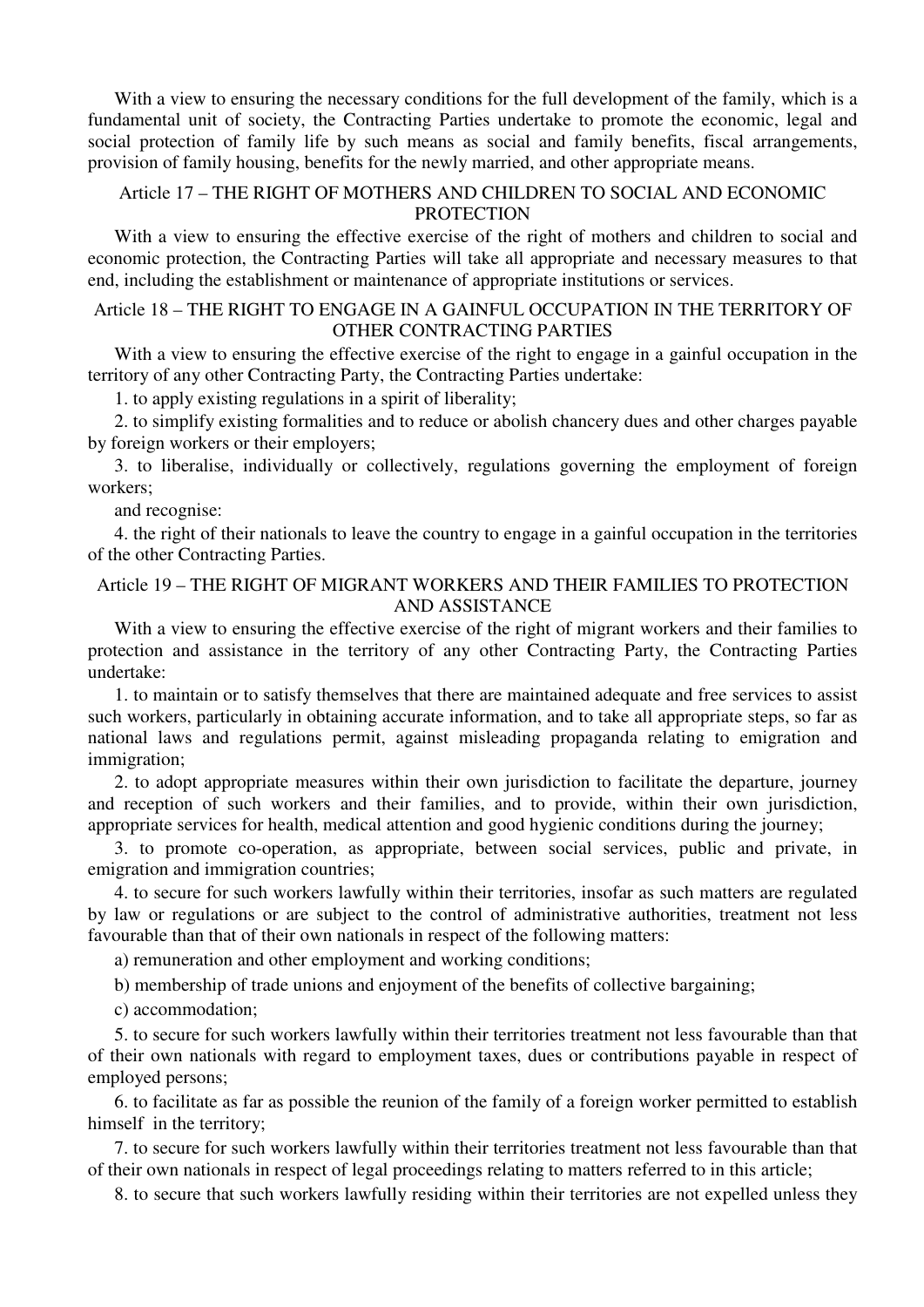endanger national security or offend against public interest or morality;

9. to permit, within legal limits, the transfer of such parts of the earnings and savings of such workers as they may desire;

10. to extend the protection and assistance provided for in this article to self-employed migrants insofar as such measures apply.

### PART III

### Article 20 – UNDERTAKINGS

1. Each of the Contracting Parties undertakes:

a. to consider Part 1 of this Charter as a declaration of the aims which in will pursue by all appropriate means, as stated in the introductory paragraph of that part;

b. to consider itself bound by at least five of the following articles of Part II of this Charter: Articles 1,5, 6, 12, 13, 16 and 19;

c. in addition to the articles selected by it in accordance with the preceding sub-paragraph, to consider itself bound by such a number of articles or numbered paragraphs of Part II of the Charter as it may select, provided that the total number of articles or numbered paragraphs by which it is bound is not less than 10 articles or 45 numbered paragraphs.

2. The articles or paragraphs selected in accordance with sub-paragraphs b and c of paragraph 1 of this article shall be notified to the Secretary General of the Council of Europe at the time when the instrument of ratification or approval of the Contracting Party concerned is deposited.

3. Any Contracting Party may, at a later date, declare by considers itself bound by any articles or any numbered paragraphs of Part II of the Charter which it has not already accepted under the terms of paragraph 1 of this article. Such undertakings subsequently given shall be deemed to be an integral part of the ratification or approval, and shall have the same effect as from the thirtieth day after the date of the notification.

4. The Secretary General shall communicate to all the signatory governments and to the Director General of the International Labour Office any notification which he shall have received pursuant to this part of the Charter.

5. Each Contracting Party shall maintain a system of labour inspection appropriate to national conditions.

#### PART IV

### Article 21 – REPORTS CONCERNING ACCEPTED PROVISIONS

The Contracting Parties shall send to the Secretary General of the Council of Europe a report at two-y-early intervals, in a form to be determined by the Committee of Ministers, concerning the application of such provisions of Part II of the Charter as they have accepted.

### Article 22 – REPORTS CONCERNING PROVISIONS WHICH ARE NOT ACCEPTED

The Contracting Parties shall send to the Secretary General, at appropriate intervals as requested by the Committee of Ministers, reports relating to the provisions of Part II of the Charter which they did not accept at the time of their ratification or approval or in a subsequent notification. The Committee of Ministers shall determine from time to time in respect of which provisions such reports shall be requested and the form of the reports to be provided.

#### Article 23 – COMMUNICATION OF COPIES

1. Each Contracting Party shall communicate copies of its reports referred to in Articles 21 and 22 to such of its national organisations as are members of the international organisations of employers and trade unions to be invited under Article 27, paragraph 2, to be represented at meetings of the Subcommittee of the Governmental Social Committee.

2. The Contracting Parties shall forward to the Secretary Generall any comments on the said reports received from these national organisations, if so requested by them.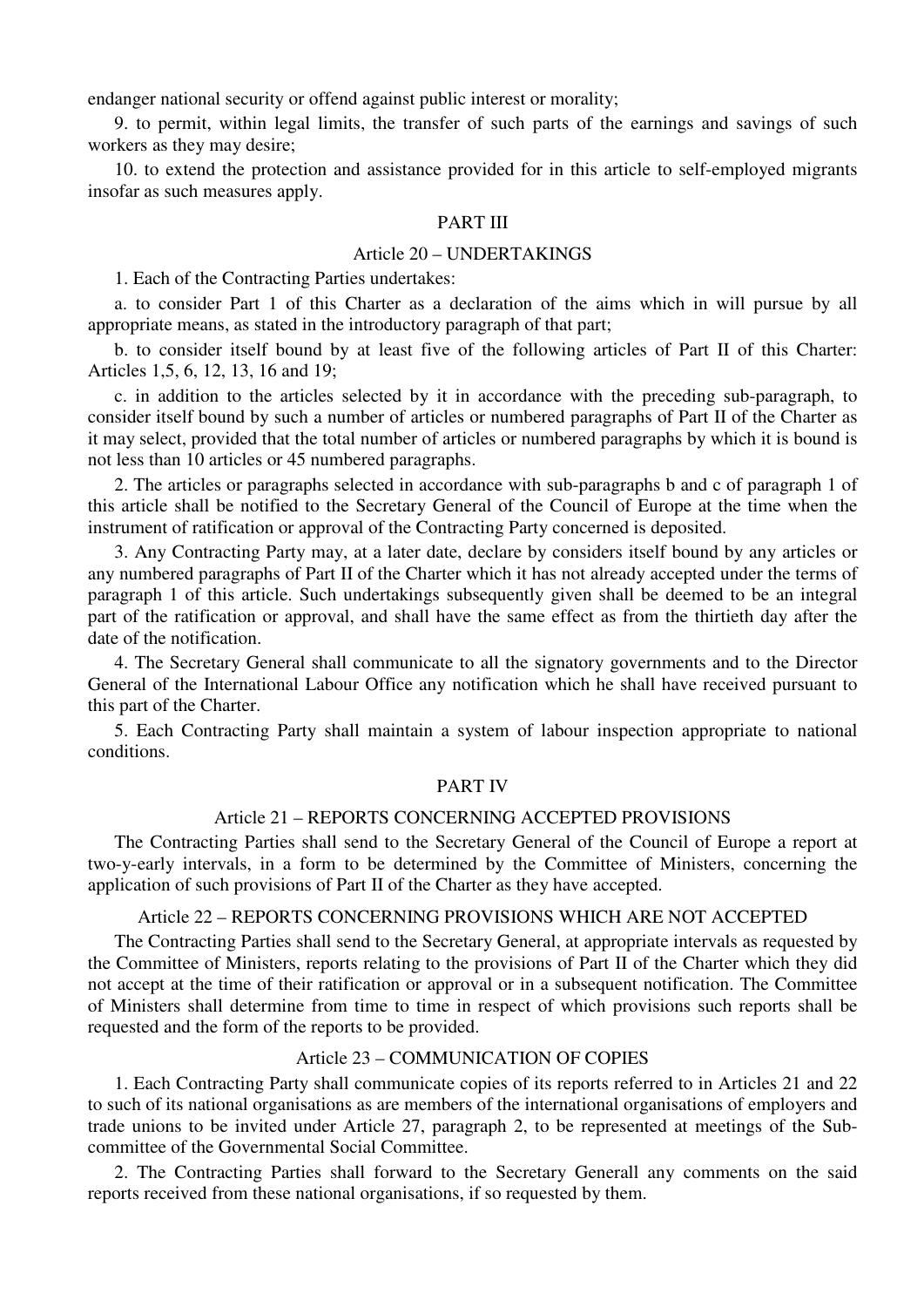### Article 24 – EXAMINATION OF THE REPORTS

The reports sent to the Secretary General in accordance with Articles 21 and 22 shall be examined by a Committee of Experts, who shall have also before them any comments forwarded to the Secretary General in accordance with paragraph 2 of Article 23.

### Article 25 – COMMITTEE OF EXPERTS

1. The Committee of Experts shall consist of not more than seven members appointed by the Committee of Ministers from a list of independent experts of the highest integrity and of recognised competence in international social questions, nominated by the Contracting Parties.

2. The members of the committee shall be appointed for a period of six years. They may be reappointed. However, of the members first appointed, the terms of office of two members shall expire at the end of four years.

3. The members whose terms of office are to expire at the end of the initial period of four years shall be chosen by lot by the Committee of Ministers immediately after the first appointment has been made.

4. A member of the Committee of Experts appointed to replace a member whose term of office has not expired shall hold office for the remainder of his predecessoržs term.

### Article 26 – PARTICIPATION OF THE INTERNATIONAL LABOUR ORGANISATION

 The International Labour Organisation shall be invited to nominate a representative to participate in a consultative capacity in the deliberations of the Committee of Experts.

#### Article 27 – SUB-COMMITTEE OF THE GOVERNMENTAL SOCIAL COMMITTEE

1. The reports of the Contracting Parties and the conclusions of the Committee of Experts shall be submitted for examination to a sub-committee of the Governmental Social Committee of the Council of Europe.

2. The sub-committee shall be composed of one representative of each of the Contracting Parties. It shall invite no more than two international organisations of employers and no more than two international trade union organisations as it may designate to be represented as observers in a consultative capacity at its meetings. Moreover, it may consult no more than two representatives of international non-governmental organisations having consultative status with the Council of Europe, in respect of questions with which the organisations are particularly qualified to deal, such as social welfare, and the economic and social protection of the family.

3. The sub-committee shall present to the Committee of Ministers a report containing its conclusions and append the report of the Committee of Experts.

### Article 28 – CONSULTATIVE ASSEMBLY

The Secretary General of the Council of Europe shall transmit to the Consultative Assembly the conclusions of the Committee of Experts. The Consultative Assembly shall communicate its views on these conclusions to the Committee of Ministers.

### Article 29 – COMMITTEE OF MINISTERS

By a majority of two-thirds of the members entitled to sit on the Committee, the Committee of Ministers may, on the basis of the report of the sub-committee, and after consultation with the Consultative Assembly, make to each Contracting Party any necessary recommendations.

### PART V

#### Article 30 – DEROGATIONS IN TIME OF WAR OR PUBLIC EMERGENCY

1. In time of war or other public emergency threatening the life of the nation any Contracting Party may take measures derogating from its obligations under this Charter to the extent strictly required by the exigencies of the situation, provided that such measures are not inconsistent with its other obligations under international law.

2. Any Contracting Party which has availed itself of this right of derogation shall, within a reasonable lapse of time, keep the Secretary General of the Council of Europe fully informed od the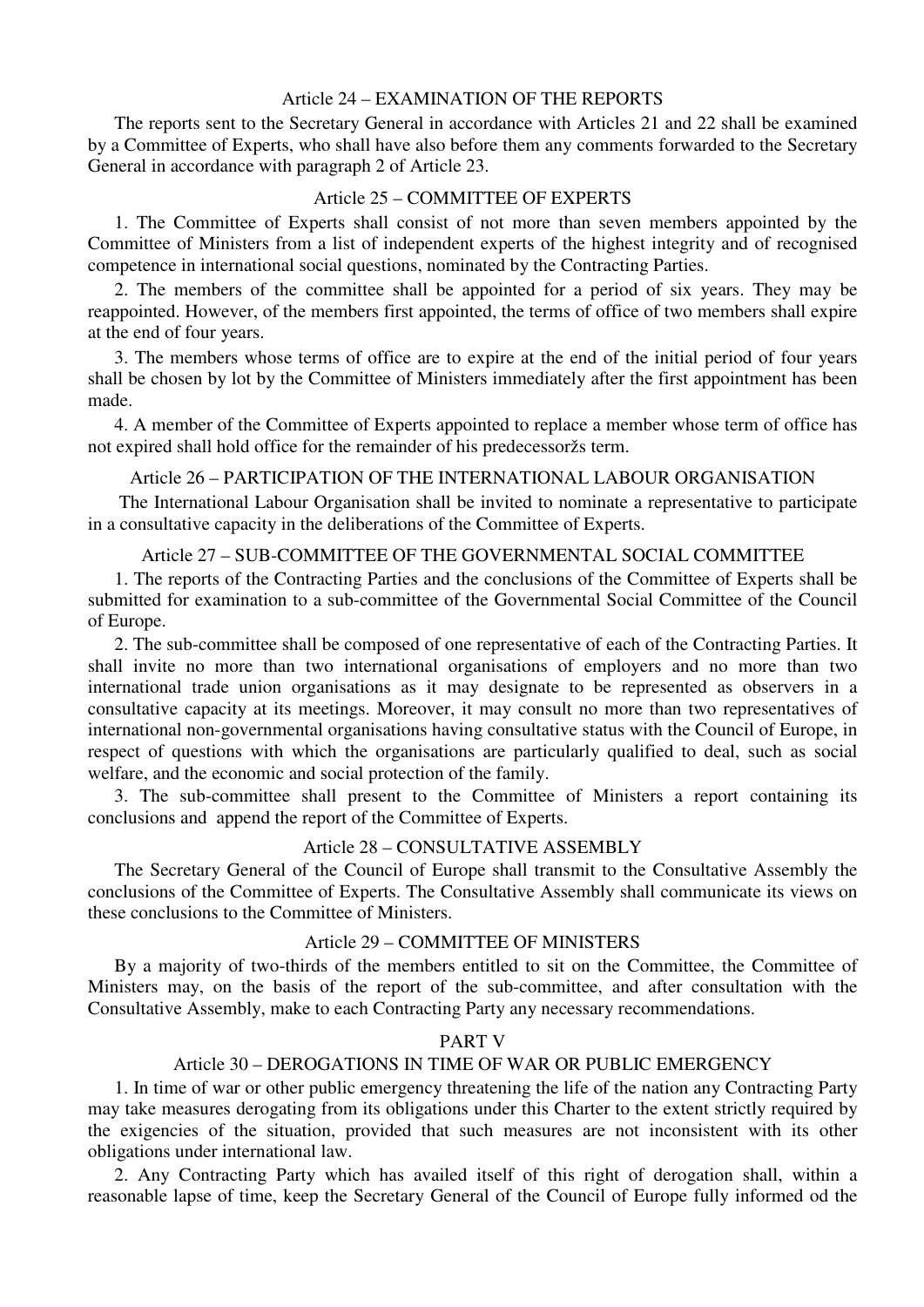measures taken and of the reasons therefor. It shall likewise inform the Secretary General when such measures have ceased to operate and the provisions of the Charter which it has accepted are again being fully executed.

3. The Secretary General shall in turn inform other Contracting Parties and the Director General of the International Labour Office of all communications received in accordance with paragraph 2 of this article.

#### Article 31 – RESTRICTIONS

1. The rights and principles set forth in Part I when effectively realised, and their effective exercise as provided for in Part II, shall not be subject to any restrictions or limitations not specified in those parts, except such as are prescribed by law and are necessary in a democratic society for the protection of the rights and freedoms of others or for the protection of public interest, national security, public health, or morals.

2. The restrictions permitted under this Charter to the rights and obligations set forth herein shall not be applied for any purpose other than that for which they have been prescribed.

### Article 32 – RELATIONS BETWEEN THE CHARTER AND DOMESTIC LAW OR INTERNATIONAL AGREEMENTS

The provisions of this Charter shall not prejudice the provisions of domestic law or of any bilateral or multilateral treaties, conventions or agreements which are already in force, or may come into force, under which more favourable treatment would be accorded to the persons protected.

### Article 33 – IMPLEMENTATION BY COLLECTIVE AGREEMENTS

1. In member States where the provisions of paragraphs 1, 2, 3, 4 and 5 of Article 2, paragraphs 4, 6, and 7 of Article 7 and paragraphs 1, 2, 3 and 4 of Article 10 of Part II of this Charter are matters normally left to agreements between employers or employersž organisations and workersž organisations, or are normally carried out otherwise than by law, the undertakings of those paragraphs may be given and compliance with them shall be treated as effective if their provisions are applied through such agreements or other means to the great majority of the workers concerned.

2. In member States where these provisions are normally the subject of legislation, the undertakings concerned may likewise be given, and compliance with them shall be regarded as effective if the provisions are applied by law to the great majority of the workers concerned.

### Article 34 – TERRITORIAL APPLICATION

1. This Charter shall apply to the metropolitan territory of each Contracting Party. Each signatory government may, at the time of signature or of the deposit of its instrument of ratification or approval, specify, by declaration addressed to the Secretary General of the Council of Europe, the territory which shall be considered to be its metropolitan territory for this purpose.

2. Any Contracting Party may, at the time of ratification or approval of this Charter or at any time thereafter, declare by notification addressed to the Secretary General of the Council of Europe, that the Charter shall extend in whole or in part to a non-metropolitan territory or territories specified in the said declaration for whose international relations it is responsible or for which it assumes international responsibility. It shall specify in the declaration the articles or paragraphs of Part II of the Charter which it accepts as binding in respect of the territories named in the declaration.

3. The Charter shall extend to the territory or territories named in the aforesaid declaration as from the thirtieth day after the date on which the Secretary General shall have received notification of such declaration.

4. Any Contracting Party may declare at a later date, by notification addressed to the Secretary General of the Council of Europe, that, in respect of one or more of the territories to which the Charter has been extended in accordance with paragraph 2 of this article, it accepts as binding any articles or any numbered paragraphs which it has not already accepted in respect of that territory or territories. Such undertakings subsequently given shall be deemed to be an integral part of the original declaration in respec of the territory concerned, and shall have the same effect as from the thirtieth day after the date of the notification.

5. The Secretary General shall communicate to the other signatory governments and to the Director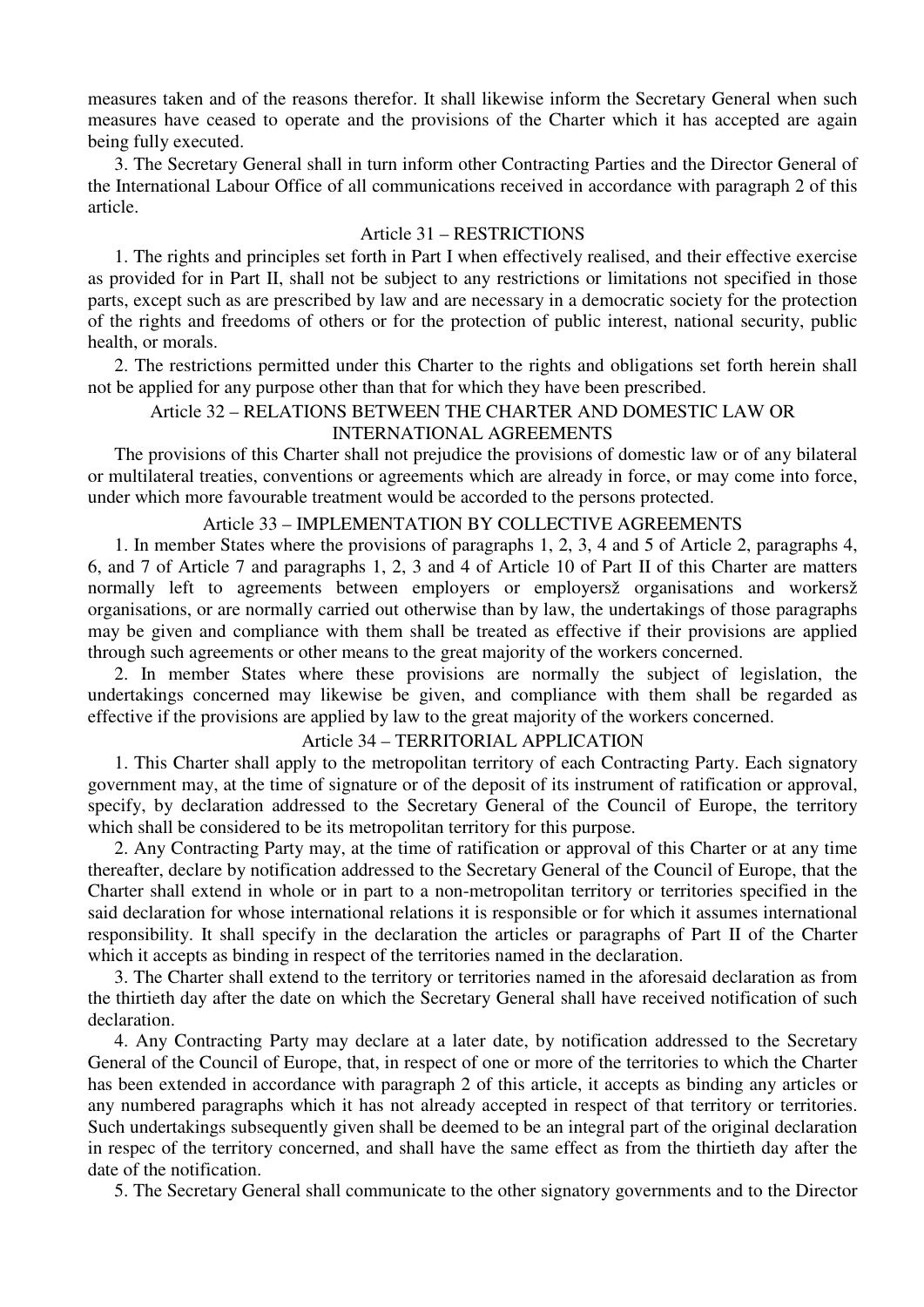General of the International Labour Office any notification transmitted to him in accordance with this article.

### Article 35 – SIGNATURE, RATIFICATION AND ENTRY INTO FORCE

1. This Charter shall be open for signature by the members of the Council of Europe. It shall be ratified or approved. Instruments of ratification or approval shall be deposited with the Secretary General of the Council of Europe.

2. This Charter shall come into force as from the thirtieth day after the date of deposit of the fifth instrument of ratification or approval.

3. In respect of any signatory government ratifying subsequently, the Charter shall come into force as from the thirtieth day after the date of deposit of its instrument of ratification or approval.

4. The Secretary General shall notify all the members of the Council of Europe and the Director General of the International Labour Office of the entry into force of the Charter, the names of the Contracting Parties which have ratified or approved in and the subsequent deposit of any instruments of ratification or approval.

#### Article 36 – AMENDMENTS

Any member of the Council of Europe may propose amendments to this Charter in a communication addressed to the Secretary General of the Council of Europe. The Secretary General shall transmit to the other members of the Council of Europe any amendments so proposed, which shall then be considered by the Committee of Ministers and submitted to the Consultative Assembly for opinion. Any amendments approved by the Committee of Ministers shall enter into force as from the thirtieth day after al the Contracting Parties have informed the Secretary General of their acceptance. The Secretary General shall notify all the members of the Council of Europe and the Director General of the International Labour Office of the entry infto force of such amendments.

#### Article 37 – DENUNCIATION

1. Any Contracting Party may denounce this Charter only at the end of a period of five years from the date on which the Charter entered into force for it, or at the end of any successive period of two years, and, in each case, after giving six months notice to the Secretary General of the Council of Europe who shall inform the other Parties and the Director General of the International Labour Office accordingly. Such denunciation shall not affect the validity of the Charter in respect of the other Contracting Parties provided that at all times there are not less than five such Contracting Parties.

2. Any Contracting Party may, in accordance with the provisions set out in the preceding paragraph, denounce any article or paragraph of Part II of the Charter accepted by it provided that the number of articles or paragraphs by which this Contracting Party is bound shall never be less than 10 in the former case and 45 in the latter and that this number of articles or paragraphs shall continue to include the articles selected by the Contracting Party among those to which special reference is made in Article 20, paragraph 1, sub-paragraph b.

3. Any Contracting Party may denounce the present Charter or any of the articles or paragraphs of Part II of the Charter, under the conditions specified in paragraph 1 of this article in respect of any territory to which the said Charter is applicable by virtue of a declaration made in accordance with paragraph 2 of Article 34.

#### Article 38 – APPENDIX

The appendix to this Charter shall form an integral part of it.

In witness whereof, the undersigned, being duly authorised thereto, have signed this Charter.

Done at Turin, this 18th day of October 1961, in English and French, both texts being equally authoritative, in a single copy which shall be deposited within the archives of the Council of Europe. The Secretary General shall transmit certified copies to each of the Signatories.

### **APPENDIX TO THE SOCIAL CHARTER**

Scope of the Social Charter in terms of persons protected

1. Without prejudice to Article 12, paragraph 4, and Article 13, paragraph 4, the persons covered by Articles 1 to 17 include foreigners only insofar as they are nationals of other Contracting Parties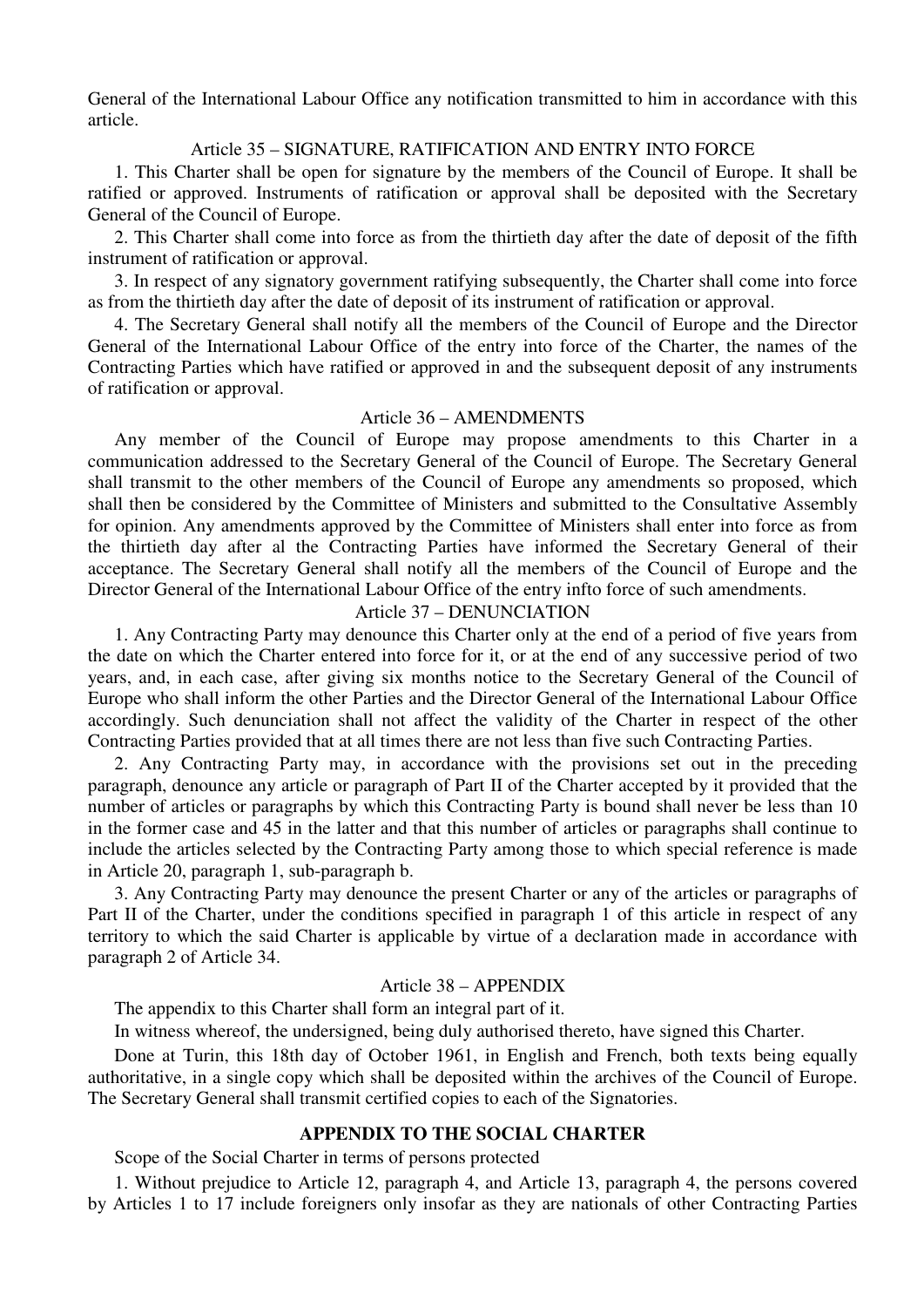lawfully resident or working regularly within the territory of the Contracting Party concerned, subject to the understanding that these articles are to be interpreted in the light of the provisions of Articles 18 and 19.

This interpretation would not prejudice the extension of similar facilities to other persons by any of the Contracting Parties.

2. Each Contracting Party will grant to refugees as defined in the Convention relating to the Status of Refugees, signed at Geneva on 28th July 1951, and lawfully staying in its territory, treatment as favourable as possible, and in any case not less favourable than under the obligations accepted by the Contracting Party under the said Convention and under any other existing international instruments applicable to those refugees.

#### PART I

#### paragraph 18, and Part II, Article 18, paragraph 1

It is understood that these provisions are not concerned with the question of entry into the territories of the Contracting Parties and do not prejudice the provisions of the European Convention on Establishment, signed at Paris on 13th December 1955.

#### PART II

#### Article 1, paragraph 2

This provision shall not be interpreted as prohibiting or authorising any union security clause or practice.

#### Article 4, paragraph 4

This provision shall be so understood as not to prohibit immediate dismissal for any serious offence.

#### Article 4, paragraph 5

It is understood that a Contracting Party may give the undertaking required in this paragraph if the great majority of workers are not permitted to suffer deductions from wages either by law or through collective agreements or arbitration awards, the exceptions being those persons not so covered.

### Article 6, paragraph 4

It is understood that each Contracting Party may, insofar as it is concerned, regulate the exercise of the right to strike by law, provided that any further restriction that this might place on the right can be justified under the terms of Article 31.

#### Article 7, paragraph 8

It is understood that a Contracting Party any give the undertaking required in this paragraph if it fulfils the spirit of the undertaking by providing by law that the great majority of persons under 18 years of age shall not be employed in night work.

#### Article 12, paragraph 4

The words »and subject to the conditions laid down in such agreements« in the introduction to this paragraph are taken to imply *inter alia* that with regard to benefits which are available independently of any insurance contribution a Contracting Party may require the completion of a prescribed period of residence before granting such benefits to nationals of other Contracting Parties.

#### Article 13, paragraph 4

Governments not Parties to the European Convention on Social and Medical Assistance may ratify the Social Charter in respect of this paragraph provided that they grant to nationals of other Contracting Parties a treatment which is in conformity with the provisions of the said Convention.

### Article 19, paragraph 6

For the purpose of this provision, the term »family of a foreign worker« is understood to mean at least his wife and dependent children under the age of 21 years.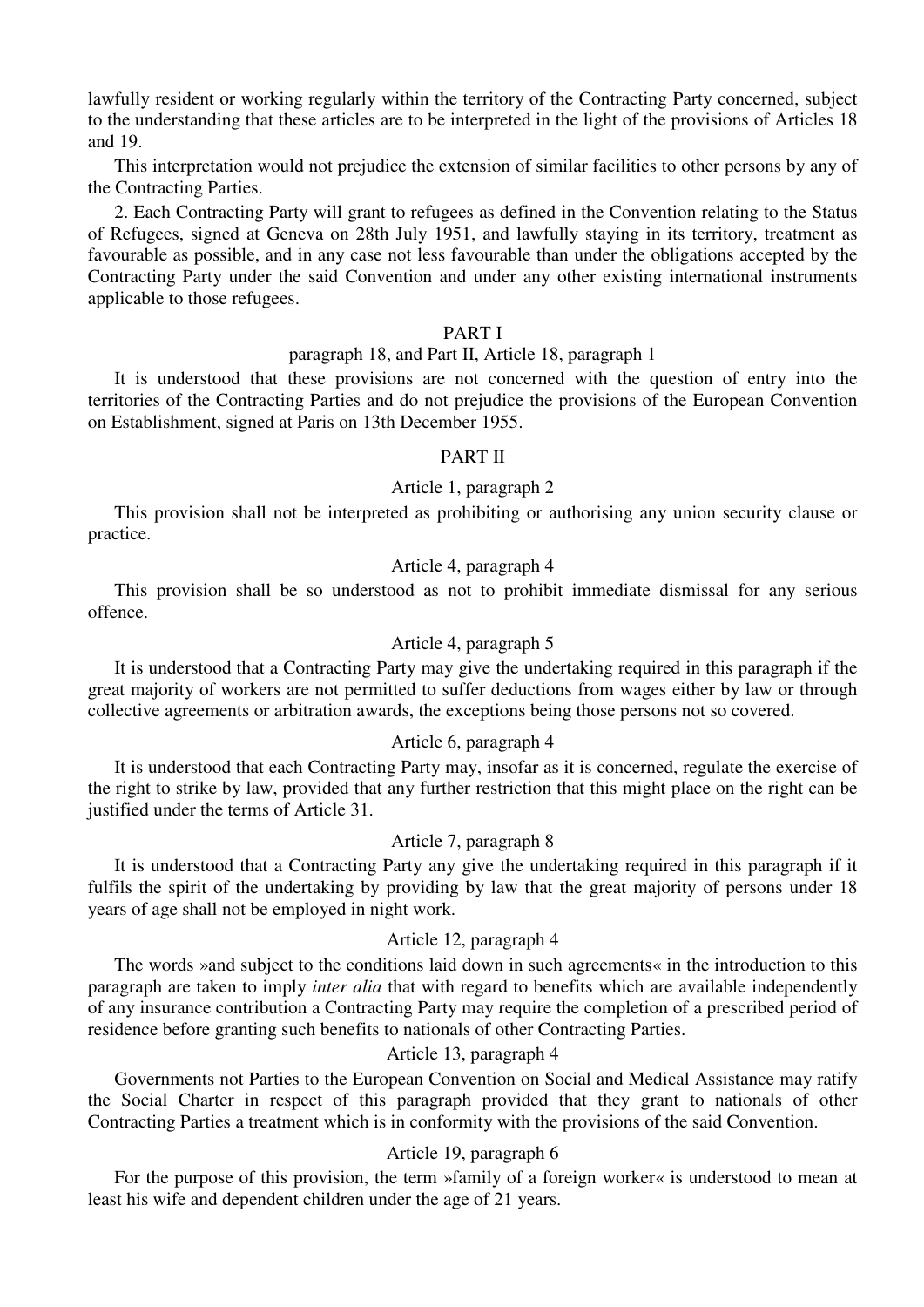#### Part III

It is understood that the Charter contains legal obligations of an international character, the application of which is submitted solely to the supervision provided for in Part IV thereof.

### Article 20, paragraph 1

It is understood that the »numbered paragraphs« may include articles consisting of only one paragraph.

### Part V

### Article 30

The term »in time of war or other public emergency« shall be so understood as to cover also the threat of war.

### **ADDITIONAL PROTOCOL TO THE EUROPEAN SOCIAL CHARTER**

#### PREAMBLE

The member States of the Council of Europe signatory hereto,

Resolved to take new measures to extend the protection of the social and economic rights guaranteed by the European Social Charter, opened for signature in Turin on 18 October 1961 (hereinafter referred to as »the Charter«),

Have agreed as follows:

#### PART I

The Parties accept as the aim of their policy to be pursued by all appropriate means, both national and international in character, the attainment of conditions in which the following rights and principles may be effectively realised:

1. All workers have the right to equal opportunities and equal treatment in matters of employment and occupation without discrimination on the grounds of sex.

2. Workers have the right to be informed and to be consulted within the undertaking.

3. Workers have the right to take part in the determination and improvement of the working conditions and working environment in the undertaking.

4. Every elderly person has the right to social protection.

#### PART II

The Parties undertake, as provided for in Part III, to consider themselves bound by the obligations laid down in the following articles:

# Article 1 – RIGHT TO EQUAL OPPORTUNITIES AND EQUAL TREATMENT IN MATTERS OF EMPLOYMENT AND OCCUPATION WITHOUT DISCRIMINATION ON THE GROUNDS OF

### SEX

1. With a view to ensuring the effective exercise of the right to equal opportunities and equal treatment in matters of employment and occupation without discrimination on the grounds of sex, the Parties undertake to recognise that right and to take appropriate measures to ensure or promote its application in the following fields:

– access to employment, protection against dismissal and occupational resettlement;

- vocational guidance, training, retraining and rehabilitation;
- terms of employment and working conditions including remuneration;
- career development including promotion.

2. Provisions concerning the protection of women, particularly as regards pregnancy, confinement and the post-natal period shall not be deemed to be discrimination as referred to in paragraph 1 of this article.

3. Paragraph 1 of this article shall not prevent the adoption of specific measures aimed at removing *de facto* inequalities.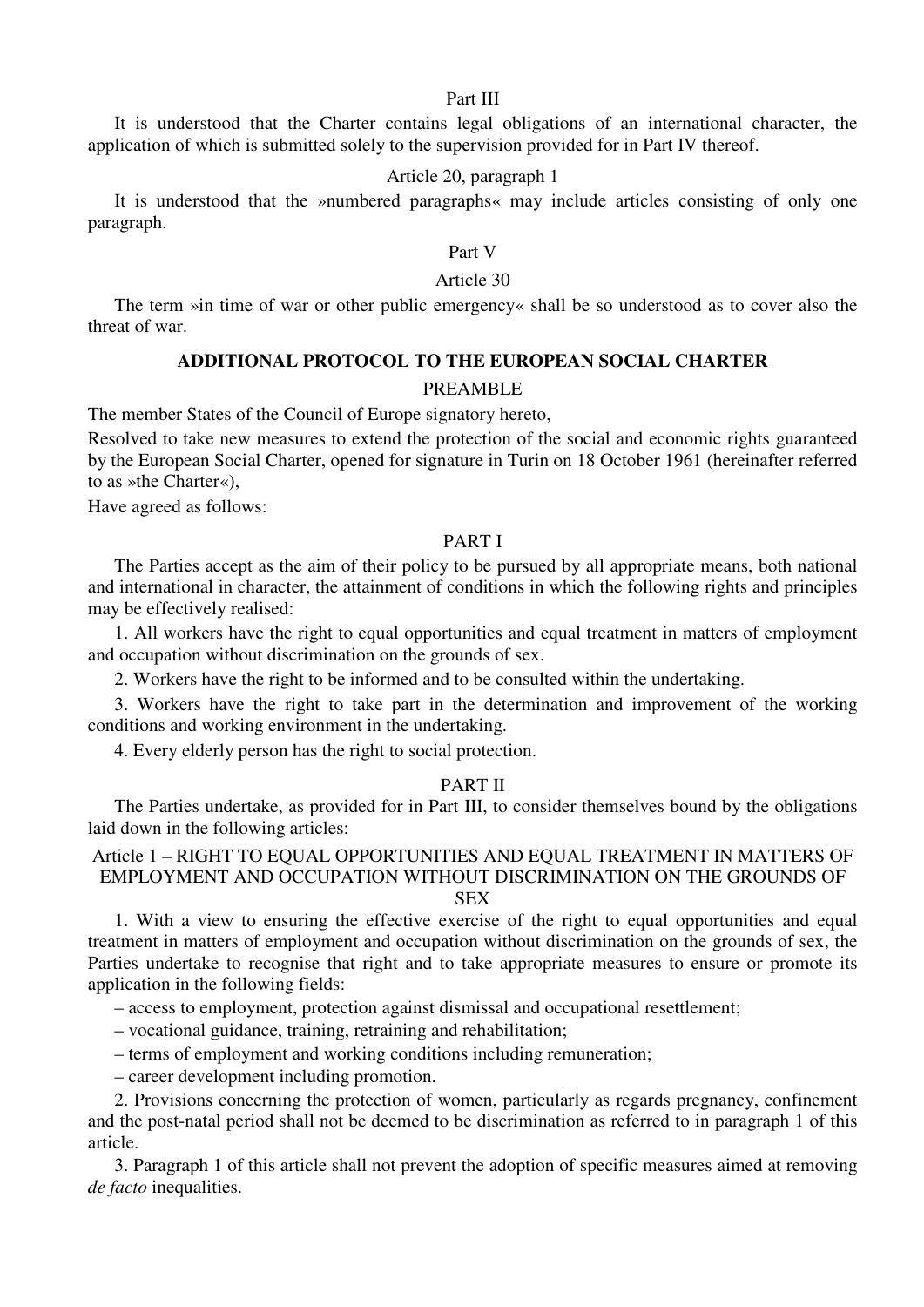4. Occupational activities which, by reason of their nature or the context in which they are carried out, can be entrusted only to persons of a particular sex may be excluded from the scope of this article or some of its provisions.

### Article 2 – RIGHT TO INFORMATION AND CONSULTATION

1. With a view to ensuring the effective exercise of the right of workers to be informed and consulted within the undertaking, the Parties undertake to adopt or encourage measures enabling workers or their representatives, in accordance with national legislation and practice:

a) to be informed regularly or at the appropriate time and in a comprehensible way about the economic and financial situation of the undertaking employing them, on the understanding that the disclosure of certain information which could be prejudicial to the undertaking may be refused or subject to confidentiality; and

b) to be consulted in good time on proposed decisions which could substantially affect the interests of workers, particularly on those decisions which could have a important impact on the employment situation in the undertaking.

2. The Parties may exclude from the field of application of paragraph 1 of this article, those undertakings employing less than a certain number of workers to be determined by national legislation or practice.

### Article 3 – RIGHT TO TAKE PART IN THE DETERMINATION AND IMPROVEMENT OF THE WORKING CONDITIONS AND WORKING ENVIRONMENT

1. With a view to ensuring the effective exercise of the right of workers to take part in the determination and improvement of the working conditions and working environment in the undertaking, the Parties undertake to adopt or encourage measures enabling workers or their representatives, in accordance with national legislation and practice, to contribute:

a) to the determination and the improvement of the working conditions, work organisation and working environment;

b) to the protection of health and safety within the undertaking;

c) to the organisation of social and socio-cultural services and facilities within the undertaking;

d) to the supervision of the observance of regulations on these matters.

2. The Parties may exclude from the field of application of paragraph 1 of this article, those undertakings employing less than a certain number of workers to be determined by national legislation or practice.

#### Article 4 – RIGHT OF ELDERLY PERSONS TO SOCIAL PROTECTION

With a view to ensuring the effective exercise of the right of elderly persons to social protection, the Parties undertake to adopt or encourage, either directly or in co-operation with public or private organisations, appropriate measures designed in particular.

1. to enable elderly persons to remain full members of society for as long as possible, by means of:

a) adequate resources enabling them to lead a decent life and play an active part in public, social and cultural life;

b) provisions of information about services and facilities available for elderly persons and their opportunities to make use of them;

2. to enable elderly persons to choose their life-style freely and to lead independent lives in their familiar surroundings for as long as they wish and are able, by means of:

a) provisions of housing suited to their needs and their state of health or of adequate support for adapting their housing;

b) the health care and the services necessitated by their state;

3. to guarantee elderly persons living in institutions appropriate support, while respecting their privacy, and participation in decisions concerning living conditions in the institution.

### PART III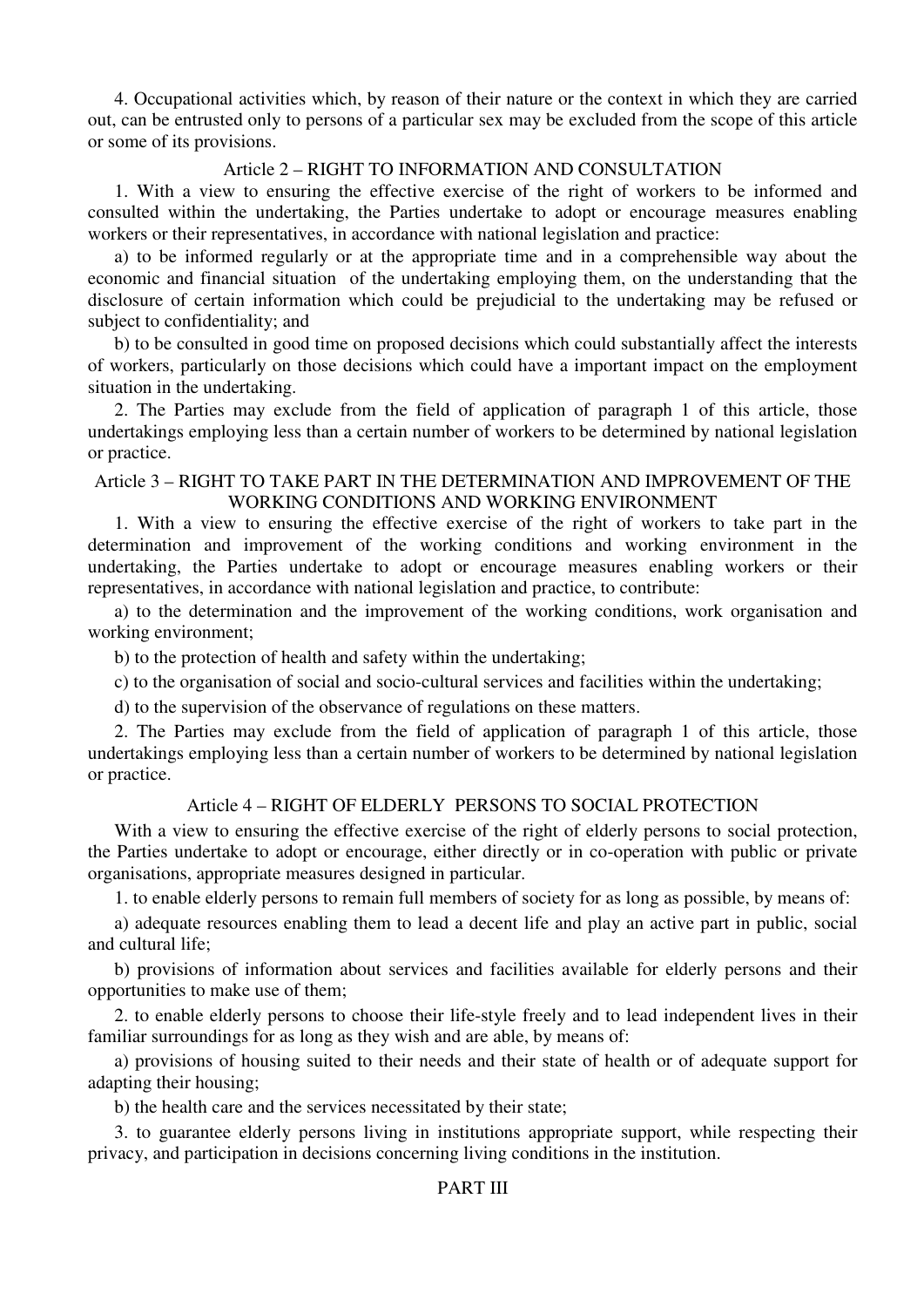### Article 5 – UNDERTAKINGS

1 Each of the Parties undertakes:

a) to consider Part I of this Protocol as a declaration of the aims which it will pursue by all appropriate means, as stated in the introductory paragraph of that part;

b) to consider itself bound by one or more articles of Part II of this Protocol.

2. The article or articles selected in accordance with sub-paragraph b of paragraph 1 of this article, shall be notified to the Secretary General of the Council of Europe at the time when the instrument of ratification, acceptance or approval of the Contracting State concerned is deposited.

3. Any Party may, at a later date, declare by notification to the Secretary General that it considers itself bound by any articles of Part II of this Protocol which it has not already accepted under the terms of paragraph 1 of this article. Such undertakings subsequently given shall be deemed to be an integral part of the ratification, acceptance or approval, and shall have the same effect as from the thirtieth day after the date of the notification.

### PART IV

### Article 6 – SUPERVISION OF COMPLIANCE WITH THE UNDERTAKINGS GIVEN

The Parties shall submit reports on the application of those provisions of Part II of this Protocol which they have accepted in the reports submitted by virtue of Article 21 of the Charter.

### PART V

### Article 7 – IMPLEMENTATION OF THE UNDERTAKINGS GIVEN

1. There relevant provisions of Articles 1 to 4 of Part II of this Protocol may be implemented by: a) laws or regulations;

b) agreements between employers or employersž organisations and workersž organisations;

c) a combination of those two methods; or

d) other appropriate means.

2. Compliance with the undertakings deriving from Articles 2 and 3 of Part II of this Protocol shall be regarded as effective if the provisions are applied, in accordance with paragraph 1 of this article, to the great majority of the workers concerned.

#### Article 8 – RELATIONS BETWEEN THE CHARTER AND THIS PROTOCOL

1. The provisions of this Protocol shall not prejudice the provisions of the Charter.

2. Articles 22 to 32 and Article 36 of the Charter shapp apply, *mutatis mutandis,* to this Protocol.

### Article 9 – TERRITORIAL APPLICATION

1. This Protocol shall apply to the metropolitan territory of each Party. Any State may, at the time of signature or when depositing its instrument of ratification, acceptance or approval, specify by declaration addressed to the Secretary General of the Council of Europe, the territory which shall be considered to be its metropolitan territory for this purpose.

2. Any Contracting State may, at the time of ratification, acceptance or approval of this Protocol or at any time thereafter, declare by notification addressed to the Secretary General of the Council of Europe that the Protocol shall extend in whole or in part to a non-metropolitan territory or territories specified in the said declaration for whose international relations it is responsible or for which it assumes international responsibility. It shall specify in the declaration the article or articles of Part II of this Protocol which it accepts as binding in respect of the territories named in the declaration.

3. This Protocol shall enter into force in respect of the territory or territories named in the aforesaid declaration as from the thirtieth day after the date on which the Secretary General shall have notification of such declaration.

4. Any Party may declare at a later date by notification addressed to the Secretary General of the Council of Europe, that, in respect of one or more of the territories to which this Protocol has been extended in accordance with paragraph 2 of this article, it accepts as binding any articles which it has not already accepted in respect of that territory or territories. Such undertakings subsequently given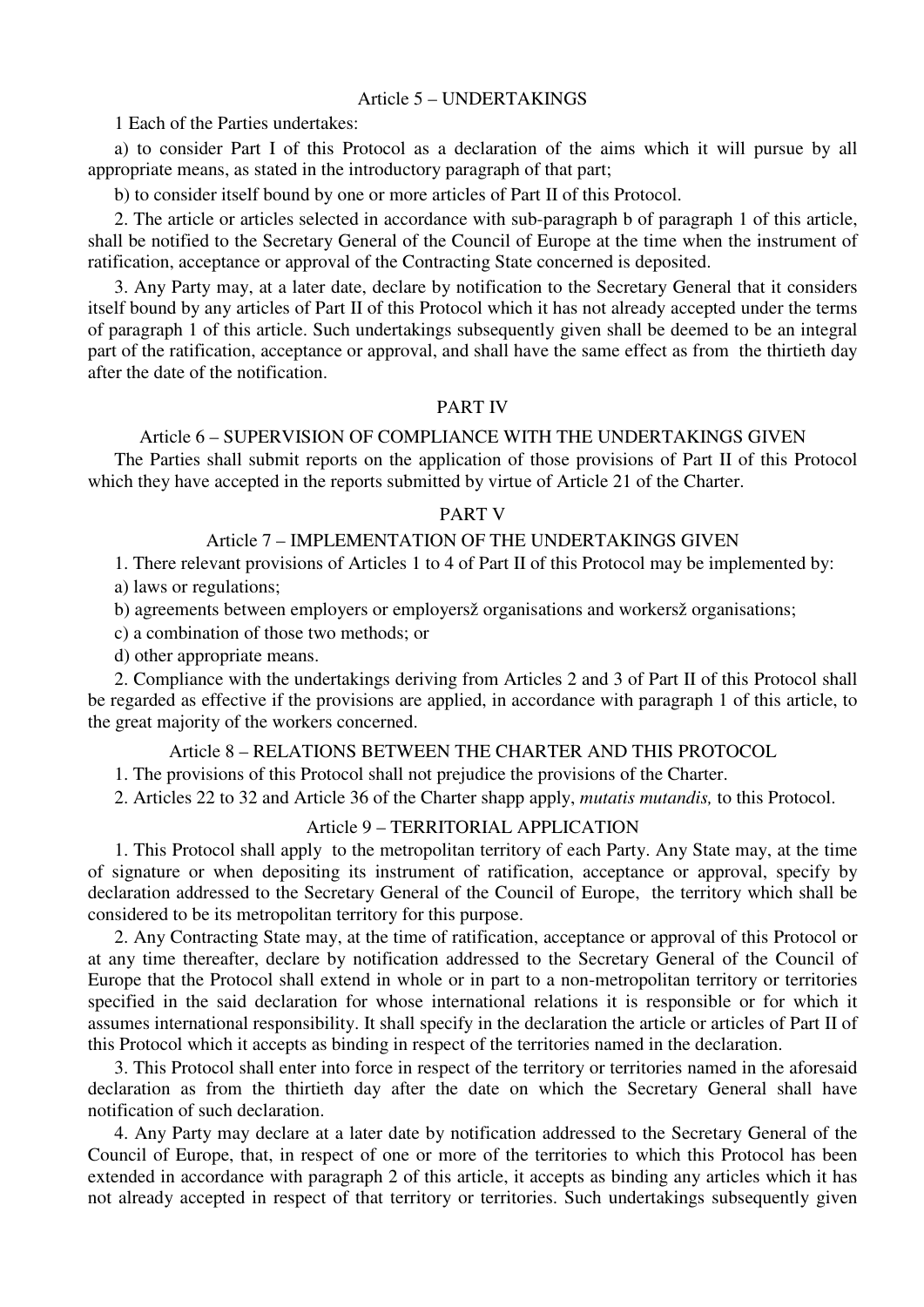shall be deemed to be an integral part of the original declaration in respect of the territory concerned, and shall have the same effect as from the thirtieth day after the date on which the Secretary General shall have notification of such declaration.

### Article 10 – SIGNATURE, RATIFICATION, ACCEPTANCE, APPROVAL AND ENTRY INTO **FORCE**

1. This Protocol shall be open for signature by member States of the Council of Europe who are signatories to the Charter. It is subject to ratification, acceptance or approval. No member State of the Council of Europe shall ratify, accept or approve this Protocol except at the same time as or after ratification of the Charter. Instruments of ratification, acceptance of approval shall be deposited with the Secretary General of the Council of Europe.

2. This Protol shall enter into force on the thirtieth day after the date of deposit of the third instrument of ratification, acceptance or approval.

3. In respect of any signatory State ratifying subsequently, this Protocol shall come into force as from the thirtierth day after the date of deposit of its instrument of ratification, acceptance or approval.

#### Article 11 – DENUNCIATION

1. Any Party may denounce this Protocol only at the end of a period of five years from the date on which the Protocol entered into force for it, or at the end of any successive period of two years, and, in each case, after giving six monthsž notice to the Secretary General of the Council of Europe. Such denunciation shall not affect the validity of the Protocol in respect of the other Parties provided that at all times there are not less than three such Parties.

2. Any Party may, in accordance with the provisions set out in the preceding paragraph, denounce any article of Part II of this Protocol accepted by, it provided that the number of articles by which this Party is bound shall never be less than one.

3. Any Party may denounce this Protocol or any of the articles of Part II of the Protocol, under the conditions specified in paragraph 1 of this article, in respect of any territory to which the Protocol is applicable by virtue of a declaration made in accordance with paragraphs 2 and 4 of Article 9.

4. Any Party bound by the Charter and this Protocol which denounces the Charter in accordance with the provisions of paragraph 1 of Article 37 thereof, will• be considered to have denounced the Protocol likewise.

### Article 12 – NOTIFICATIONS

The Secretary General of the Council of Europe shall notify the member States of the Council and the Director General of the International Labour Office of:

a) any signature;

b) the deposit of any instrument of ratification, acceptance or approval;

c) any date of entry into force of this Protocol in accordance with Articles 9 and 10;

d) any other act, notification or communication relating to this Protocol.

### Article 13 – APPENDIX

The appendix to this Protocol shall form an integral part of it.

In witness whereof the undersigned, being duly authorised thereto, have signed this Protocol.

Done at Strasbourg, this 5th day of May, 1988, in English and French, both texts being equally authentic, in a single copy which shall be deposited in the archives of the Council of Europe. The Secretary General of the Council in Europe shall transmit certified copies to each member State of the Council of Europe.

APPENDIX

#### SCOPE OF THE PROTOCOL IN TERMS OF PERSONS PROTECTED

1. The persons covered by Articles 1 do 4 include foreigners only insofar as they are nationals of other Parties lawfully resident or working regularly within the territory of the Party concerned subject to the understanding that these articles are to be interpreted in the light of the provisions of Articles 18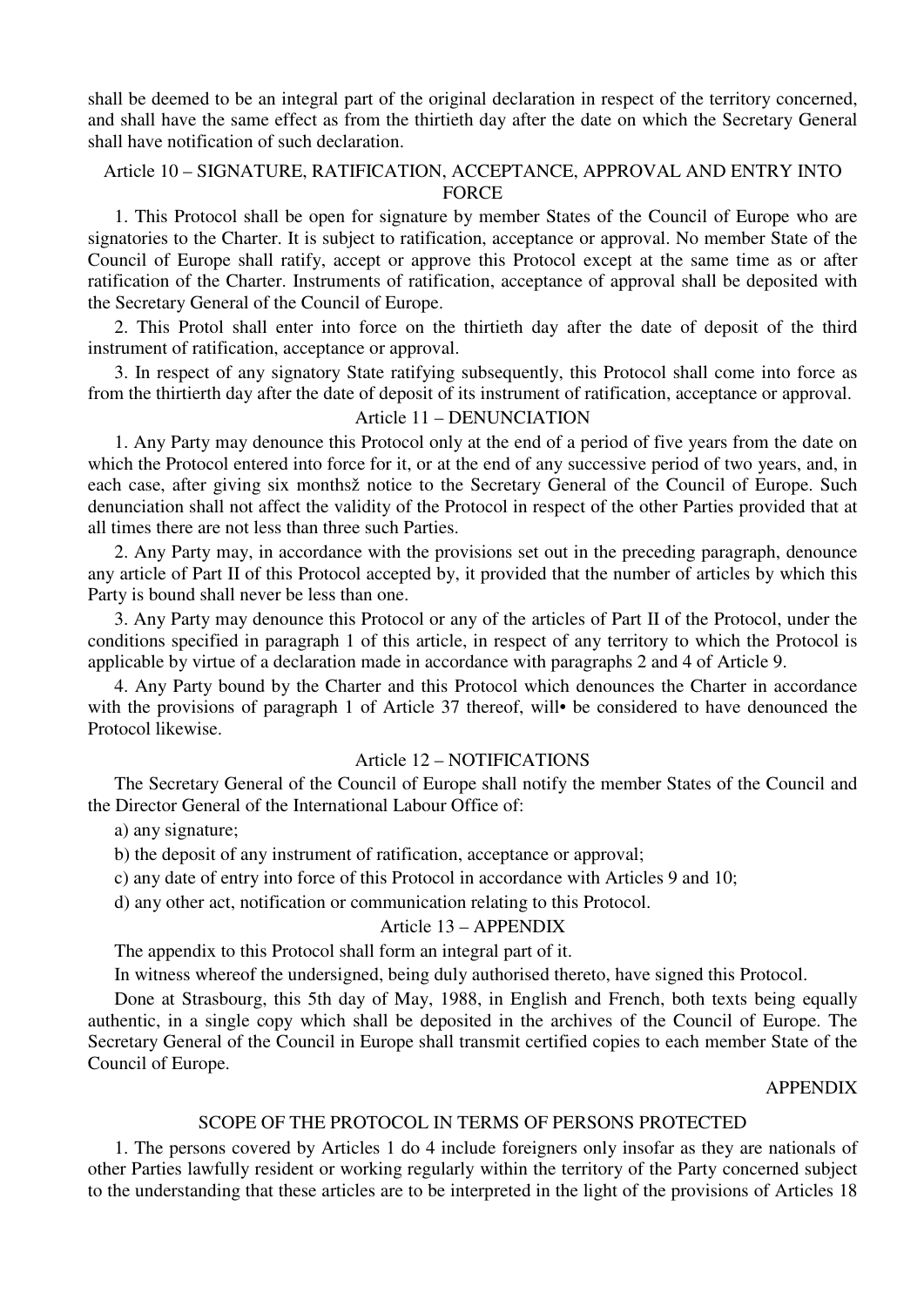and 19 of the Charter. This interpretation would not prejudice the extension of similar facilities to other persons by any of the Parties.

2. Each Party wll grant to refugees as defined in the Convention relating to the Status of Refugees, signed at Geneva on 28 July 1951 and in the Protocol of 31 January 1967, and lawfully staying in its territory, treatment as favourable as possible and in any case not less favourable than under the obligations accepted by the Party under the said instruments and under any other existing international instruments applicable to those refugees.

3. Each Party will grant to stateless persons as defined in the Convention on the Status of Stateless Persons done at New York on 28 September 1954 and lawfully staying in its territory, treatment as favourable as possible and in any case not less favourable than under the obligations accepted by the Party under the said instrument and under any other existing international instruments applicable to those stateless persons.

#### Article 1

It is understood that social security matters, as well as other provisions relating to unemployment benefit, old age benefit and survivoržs benefit, may be excluded from the scope of this article.

### Article 1, paragraph 4

This provisions is not to be interpreted as requiring the Parties to embody in laws or regulations a list of occupations which, by reason of their nature or the context in which they are carried out, may be reserved to persons of a particular sex.

#### Articles 2 and 3

1. For the purpose of the application of these articles, the term »workersž representatives« means persons who are recognised as such under national legislation or practice.

2. The term »national legislation and practice« embraces as the case may be, in addition to laws and regulations, collective agreements, other agreements between employers and workersž representatives, customs, as well as relevant case law.

3. For the purpose of the application of these articles, the term »undertaking« is understood as referring to a set of tangible and intangible components, with or without legal personality, formed to produce or provide services for financial gain and with power to determine its own market policy.

4. It is understood that religious communities and their institutions may be excluded from the application of these articles, even if these institutions are »undertakings« within the meaning of paragraph 3. Establishments pursuing activities which are inspired by certain ideals or guided by certain moral concepts, ideals and concepts which are protected by national legislation, may be excluded from the application of these articles to such an extent as is necessary to protect the orientation of the undertaking.

5. It is understood that where in a State the rights set out in Articles 2 and 3 are exercised in the various establishments of the undertaking, the Party concerned is to be considered as fulfilling the obligations deriving from these provisions.

#### Article 3

This provision affects neither the powers and obligations of States as regards the adoption of health and safety regulations for workplaces, nor the powers and responsibilities of the bodies in charge of monitoring their application.

The terms »social and socio-cultural services and facilities« are understood as referring to the social and/or cultural facilities for workers provided by some undertakings such as welfare assistance, sports fields, rooms for nursing mothers, libraries, childrenžs holiday camps, etc.

### Article 4, paragraph 1

For the purpose of the application of this paragraph, the term »for as long as possible« refers to the elderly personžs physical, psychological and intellectual capacities.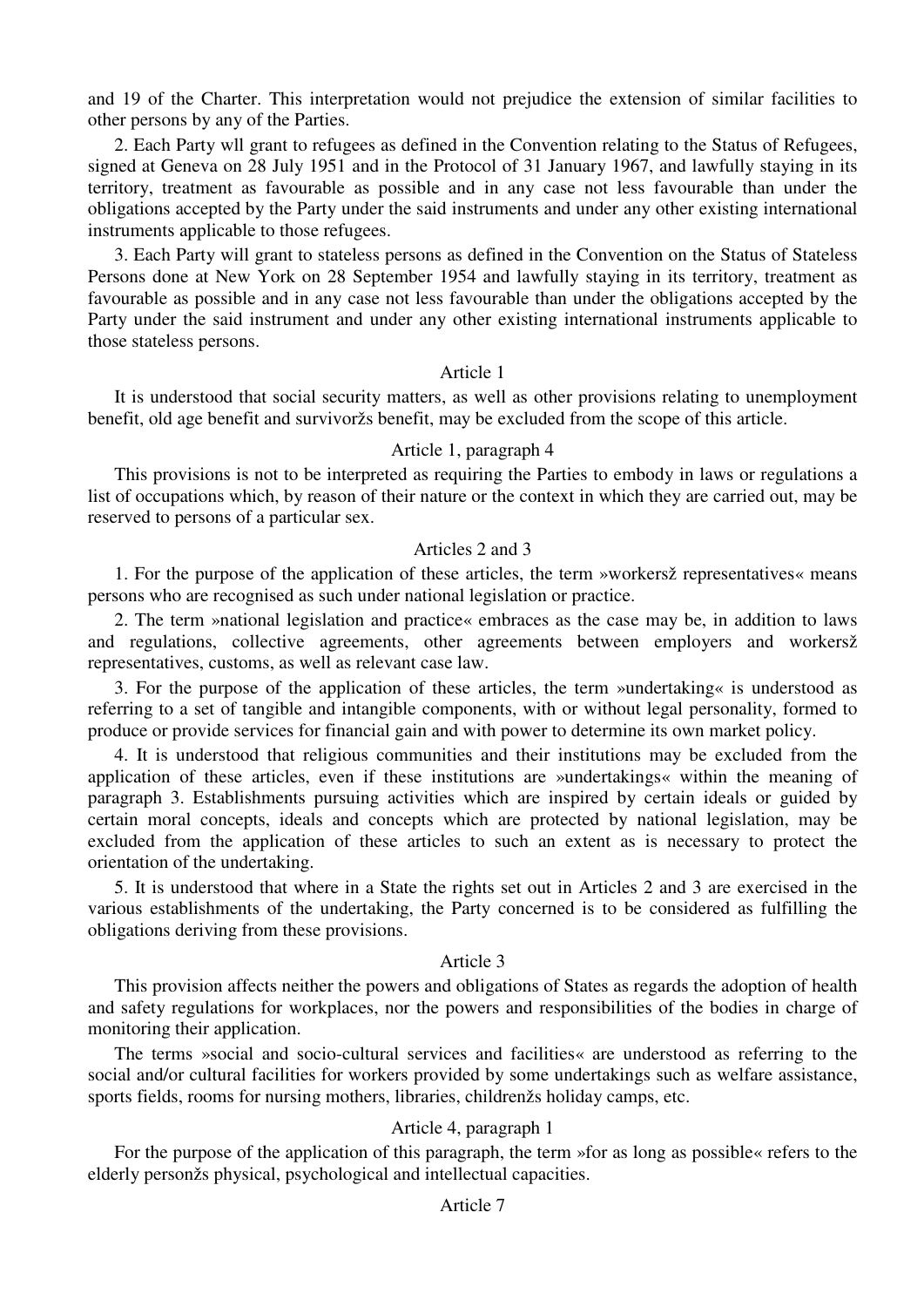It is understood that workers excluded in accordance with paragraph 2 of Article 2 and paragraph 2 of Article 3 are not taken into account in establishing the number of workers concerned.

### PROTOCOL AMENDING THE EUROPEAN SOCIAL CHARTER

The member States of the Council of Europe, signatory to this Protocol to the European Social Charter, opened for signature in Turin on 18 October 1961 (hereinafter referred to as »the Charter«),

Being resolved to take some measures to improve the effectiveness of the Charter, and particularly the functioning of its supervisory machinery;

Considering therefore that it is desirable to amend certain provisions of the Charter,

Have agreed as follows:

#### Article 1

Article 23 of the Charter shall read as follows:

»Article 23 – Communication of copies of reports and comments

1. When sending to the Secretary General a report pursuant to Articles 21 and 22, each Contracting Party shall forward a copy of that report to such of its national organisations as are members of the international organisations of employers and trade unions invited, under Article 27, paragraph 2, to be represented at meetings of the Governmental Committee. Those organisations shall send to the Secretary General any comments on the reports of the Contracting Parties. The Secretary General shall send a copy of those comments to the Contracting Parties concerned, who might wish to respond.

2. The Secretary General shall forward a copy of the reports of the Contracting Parties to the international non-governmental organisations which have consultative status with the Council of Europe and have particular competence in the matters governed by the present Charter.

3. The reports and comments referred to in Articles 21 and 22 and in the present article shall be made available to the public on request.«

#### Article 2

Article 24 of the Charter shall read as follows:

»Article 24 – Examination of the reports

1. The reports sent to the Secretary General in accordance with Articles 21 and 22 shall be examined by a Committee of Independent Experts constituted pursuant to Article 25. The committee shall also have before it any comments forwarded to the Secretary General in accordance with paragraph 1 of Article 23. On completion of its examination, the Committee of Independent Experts shall draw up a report containing its conclusions.

2. With regard to the reports referred to in Article 21, the Committee of Independent Experts shall assess from a legal standpoint the compliance of national law and practice with the obligations arising from the Charter for the Contracting Parties concerned.

3. The Committee of Independent Experts may address requests for additional information and clarification directly to Contracting Parties. In this connection the Committee of Independent Experts may also hold, in necessary, a meeting with the representatives of a Contracting Party, either on its own initiative or at the request of the Contracting Party concerned. The organisations referred to in paragraph 1 of Article 23 shall be kept informed.

4. The conclusions of the Committee of Independent Experts shall be made public and communicated by the Secretary General to the Governmental Committee, to the Parliamentary Assembly and to the organisations which are mentioned in paragraph 1 of Article 23 and paragraph 2 of Article 27.«

#### Article 3

Article 25 of the Charter shall read as follows:

»Article 25 – Committee of Independent Experts

1. The Committee of Independent Experts shall consist of at least nine members elected by the Parliamentary Assembly by a majority of votes cast from a list of experts of the highest integrity and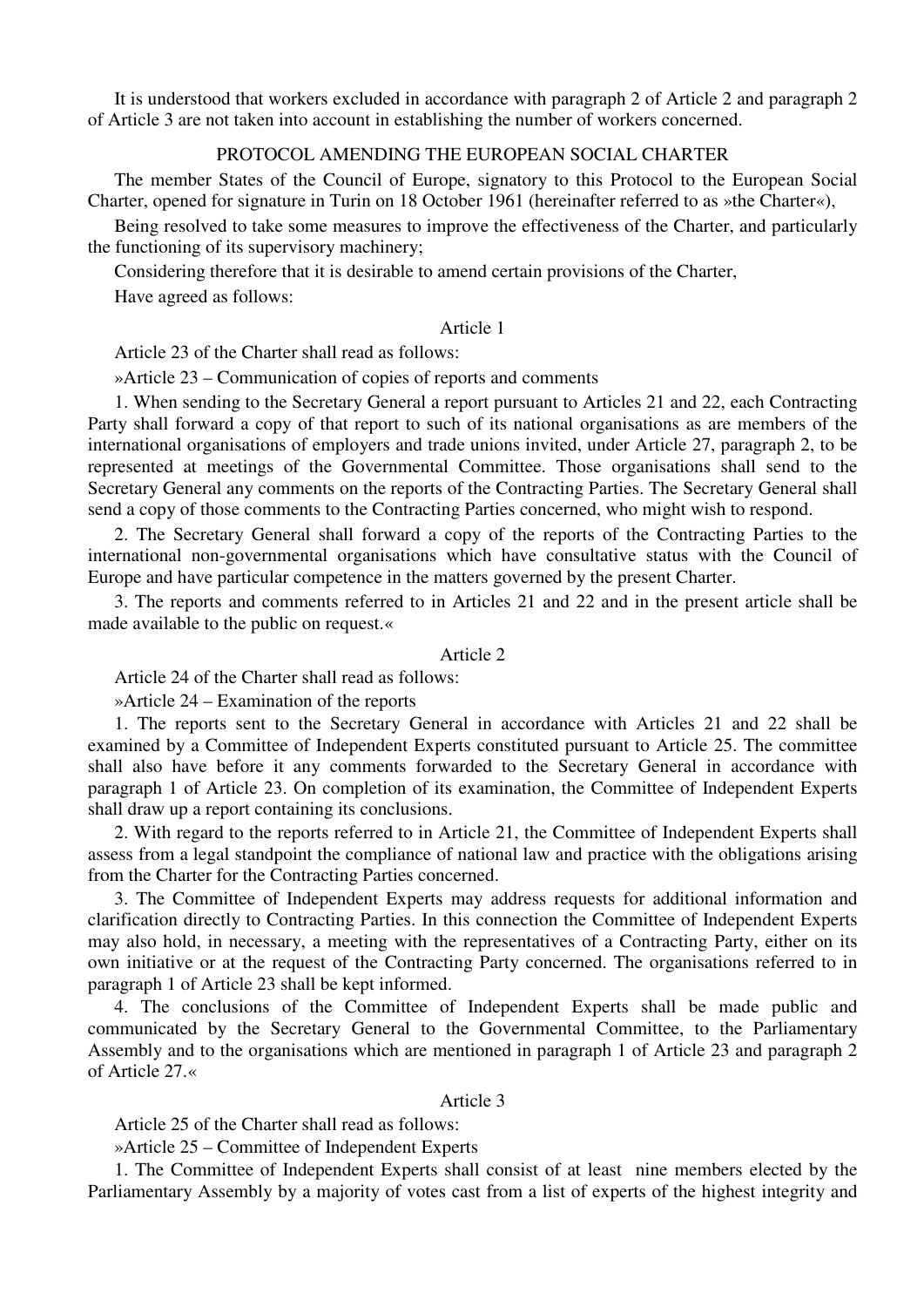of recognised competence in national and international social questions, nominated by the Contracting Parties. The exact number of members shall be determined by the Committee of Ministers.

2. The members of the committee shall be elected for a period of six years. They may stand for reelection once.

3. A member of the Committee of Independent Experts elected to replace a member whose term of office has not expired shall hold office for the remainder of his predecessoržs term.

4. The members of the committee shall sit in their individual capacity. Throughout their term of office, they may not perform any function incompatible with the requirements of independence, impartiality and availability inherent in their office.«

#### Article 4

Article 27 of the Charter shall read as follows:

»Article 27 – Governmental Committee

1. The reports of the Contracting Parties, the comments and information communicated in accordance with paragraphs 1 of Article 23 and 3 of Article 24, and the reports of the Committee of Independent Experts shall be submitted to a Governmental Committee.

2. The committee shall be composed of one representative of each of the Contracting Parties. It shall invite no more than two international organisations of employers and no more than two international trade union organisations to send observers in a consultative capacity to its meetings. Moreover, it may consult representatives of international non-governmental organisations which have consultative status with the Council of Europe and have particular competence in the matters governed by the present Charter.

3. The Governmental Committee shall prepare the decisions of the Committee of Ministers. In particular, in the light of the reports of the Committee of Independent Experts and of the Contracting Parties, it shall select, giving reasons for its choice, on the basis of social, economic and other policy considerations the situations which should, in its view, be the subject of recommendations to each Contracting Party concerned, in accordance with Article 28 of the Charter. It shall present to the Committee of Ministers a report which shall be made public.

4. On the basis of its findings on the implementation of the Social Charter in general, the Governmental Committee may submit proposals so the Committee of Ministers aiming at studies to be carried out on social issues and on articles of the Charter which possibly might be updated.«

#### Article 5

Article 28 of the Charter shall read as follows:

»Article 28 – Committee of Ministers

1. The Committee of Ministers shall adopt, by a majority of two-thirds of those voting, with entitlement to voting limited to the Contracting Parties, on the basis of the report of the Governmental Committee, a resolution covering the entire supervision cycle and containing individual recommendations to the Contracting Parties concerned.

2. Having regard to the proposals made by the Governmental Committee pursuant to paragraph 4 of Article 27, the Committee of Ministers shall take such decisions as it deems appropriate.«

#### Article 6

Article 29 of the Charter shall read as follows:

»Article 29 – Parliamentary Assembly

The Secretary General of the Council of Europe shall transmit to the Parliamentary Assembly, with a view to the holding of periodical plenary debates, the reports of the Committee of Independent Experts and of the Governmental Committee, as well as the resolutions of the Committee of Ministers.«

#### Article 7

1. This Protocol shall be open for signature by member States of the Council of Europe signatories to the Charter, which may express their consent to be bound by: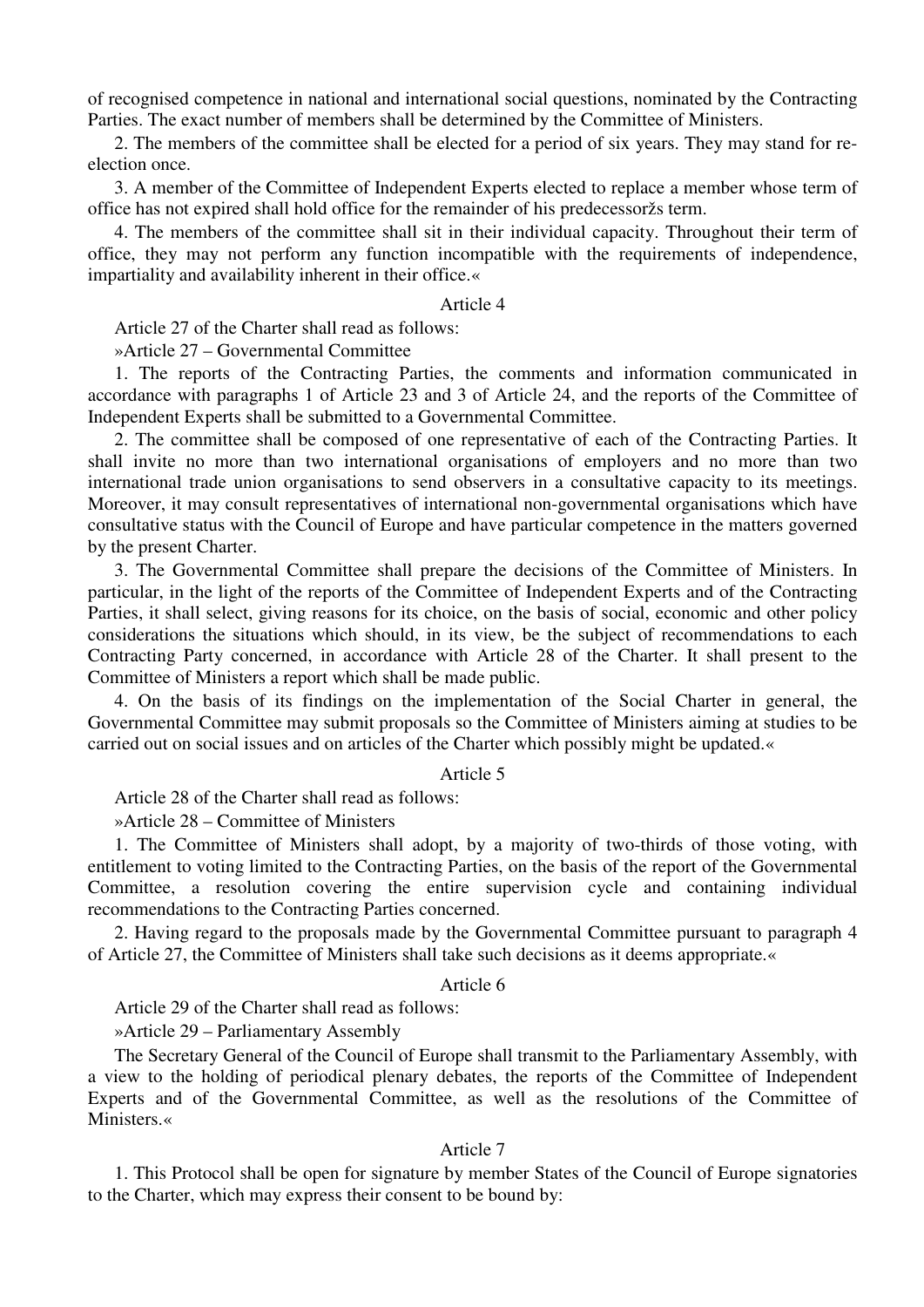a) signature without reservation as to ratification, acceptance or approval; or

b) signature subject to ratification, acceptance or approval, followed by ratification, acceptance or approval.

2. Instruments of ratification, acceptance or approval shall be deposited with the Secretary General of the Council of Europe.

### Article 8

This Protocol shall enter into force on the thirtieth day after the date on which all Contracting Parties to the Charter have expressed their consent to be bound by the Protocol in accordance with the provisions of Article 7.

### Article 9

The Secretary General of the Council of Europe shall notify the member States of the Council of: a) any signature;

b) the deposit of any instrument of ratification, acceptance or approval;

c) the date of entry into force of this Protocol in accordance with Article 8;

d) any other act, notification or communication relating to this Protocol.

In witness whereof the undersigned, being duly authorised thereto, have signed this Protocol.

Done at Turin, this 21st day of October 1991, in English and French, both texts being equally authentic, in a single copy which shall be deposited in the archives of the Council of Europe. The Secretary General of the Council of Europe shall transmit certified copies to each member State of the Council of Europe.

# **ADDITIONAL PROTOCOL TO THE EUROPEAN SOCIAL CHARTER PROVIDING FOR A SYSTEM OF COLLECTIVE COMPLAINTS**

#### PREAMBLE

The member States of the Council of Europe, signatories to this Protocol to the European Social Charter, opened for signature in Turin on 18 October 1961 (hereinafter referred to as »the Charter«);

Resolved to take new measures to improve the effective enforcement of the social rights guaranteed by the Charter;

Considering that this aim could be achieved in particular by the establishment of a collective complaints procedure, which, *inter alia,* would strengthen the participation of management and labour and of nongovernmental organisations,

Have agreed as follows:

### Article 1

The Contracting Parties to this Protocol recognise the right of the following organisations to submit complaints alleging unsatisfactory application of the Charter:

a) international organisations of employers and trade unions referred to in paragraph 2 of Article 27 of the Charter;

b) other international non-governmental organisations which have consultative status with the Council of Europe and have been put on a list established for this purpose by the Governmental Committee;

c) representative national organisations of employers and trade unions within the jurisdiction of the Contracting Party against which they have lodged a complaint.

#### Article 2

1. Any Contracting State may also, when it expresses its consent to be bound by this Protocol, in accordance with the provisions of Article 13, or at any moment thereafter, declare that it recognises the right of any other representative national non-governmental organisation within its jurisdiction which has particular competence in the matters governed by the Charter, to lodge complaints against it.

2. Such declarations may be made for a specific period.

3. The declarations shall be deposited with the Secretary General of the Council of Europe who shall transmit copies thereof to the Contracting Parties and publish them.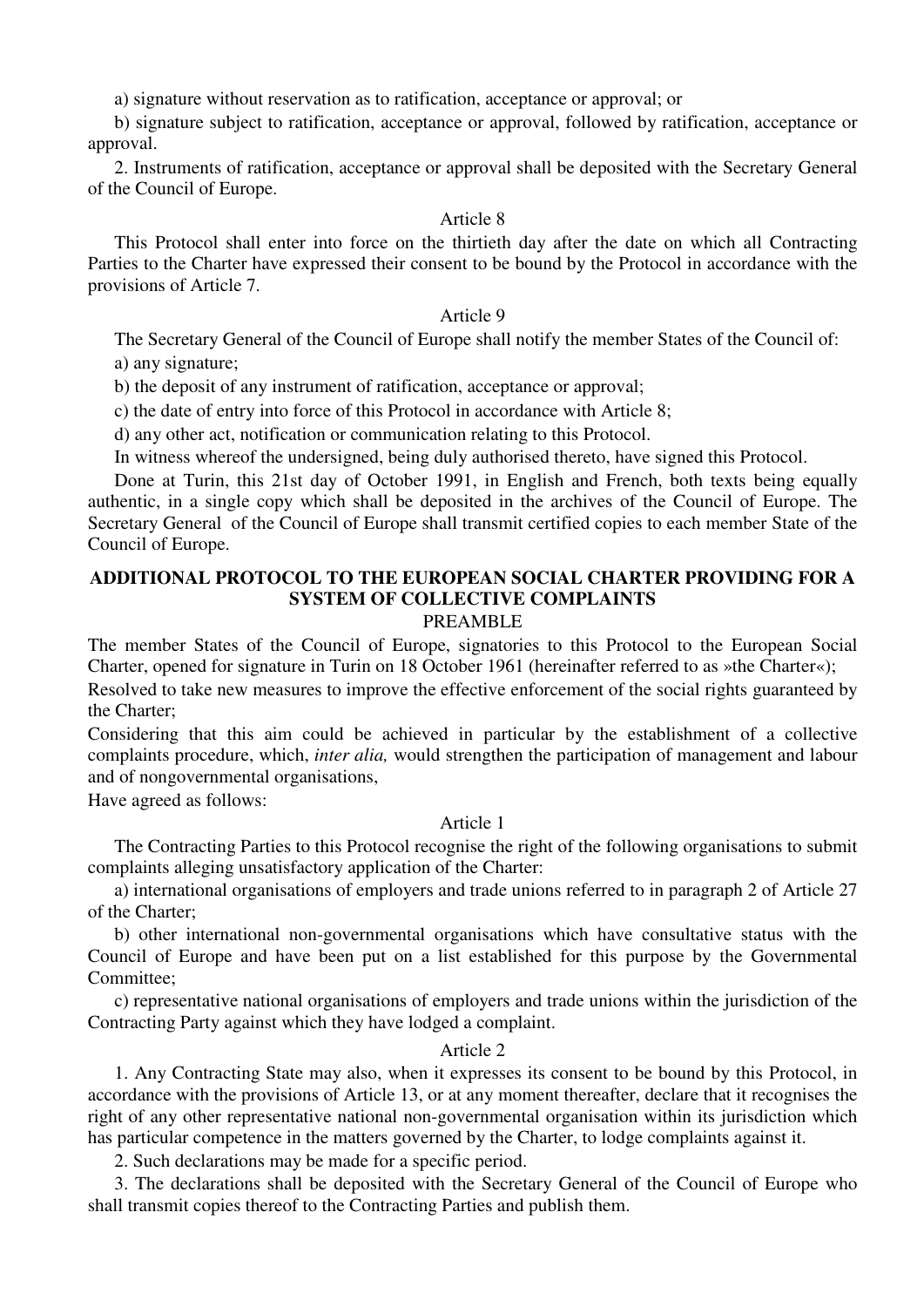#### Article 3

The international non-governmental organisations and the national non-governmental organisations referred to in Article 1.b and Article 2 respectively may submit comlaints in accordance with the procedure prescribed by the aforesaid provisions only in respect of those matters regarding which they have been recognised as having particular competence.

#### Article 4

The complaint shall be lodged in writing, relate to a provision of the Charter accepted by the Contracting Party concerned and indicate in what respect the latter has not ensured the satisfactory application of this provision.

#### Article 5

Any complaint shall be addressed to the Secretary General who shall acknowledge receipt of it, notify it to the Contracting Party concerned and immediately trasmit it to the Committee of Independent Experts.

#### Article 6

The Committee of Independent Experts may request the Contracting Party concerned and the organisation which lodged the complaint to submit written information and observations on the admissibility of the complaint within such time-limit as it shall prescribe.

#### Article 7

1. If it decides that a complaint is admissible, the Committee of Independent Experts shall notify the Contracting Parties to the Charter through the Secretary General. It shall request the Contracting Party concerned and the organisation which lodged the complaint to submit, within such time-limit as it shall prescribe, all relevant written explanations or information, and the other Contracting Parties to this Protocol, the comments they wish to submit, within the same time-limit.

2. If the complaint has been lodged by a national organisation of employers or a national trade union or by another national or international non-governmental organisation, the Committee of Independent Experts shall notify the international organisations of employers or trade unions referred to in paragraph 2 of Article 27 of the Charter, through the Secretary General, and invite them to submit observations within such time-limit as it shall prescribe.

3. On the basis of the explanations, information or observations submitted under paragraphs 1 and 2 above, the Contracting Party concerned and the organisation which lodged the complaint may submit any additional written information or observations within such time-limit as the Committee of Independent Experts shall prescribe.

4. In the course of the examination of the complaint, the Committee of Independent Experts may organise a hearing with the representatives of the parties.

#### Article 8

1. The Committee of Independent Experts shall draw up a report in which it shall describe the steps taken by it to examine the complaint and present its conclusions as to whether or not the Contracting Party concerned has ensured the satisfactory application of the provision of the Charter referred to in the complaint.

2. The report shall be transmitted to the Committee of Ministers. It shall also be transmitted to the organisation that lodged the complaint and to the Contracting Parties to the Charter, which shall not be at liberty to publish it.

It shall be transmitted to the Parliamentary Assembly and made public at the same time as the resolution referred to in Article 9 or no later than four months after it has been transmitted to the Committee of Ministers.

### Article 9

1. On the basis of the report of the Committee of Independent Experts, the Committee of Ministers shall adopt a resolution by a majority of those voting. If the Committee of Independent Experts finds that the Charter has not been applied in a satisfactory manner, the Committee of Ministers shall adopt, by a majority of two-thirds of those voting, a recommendation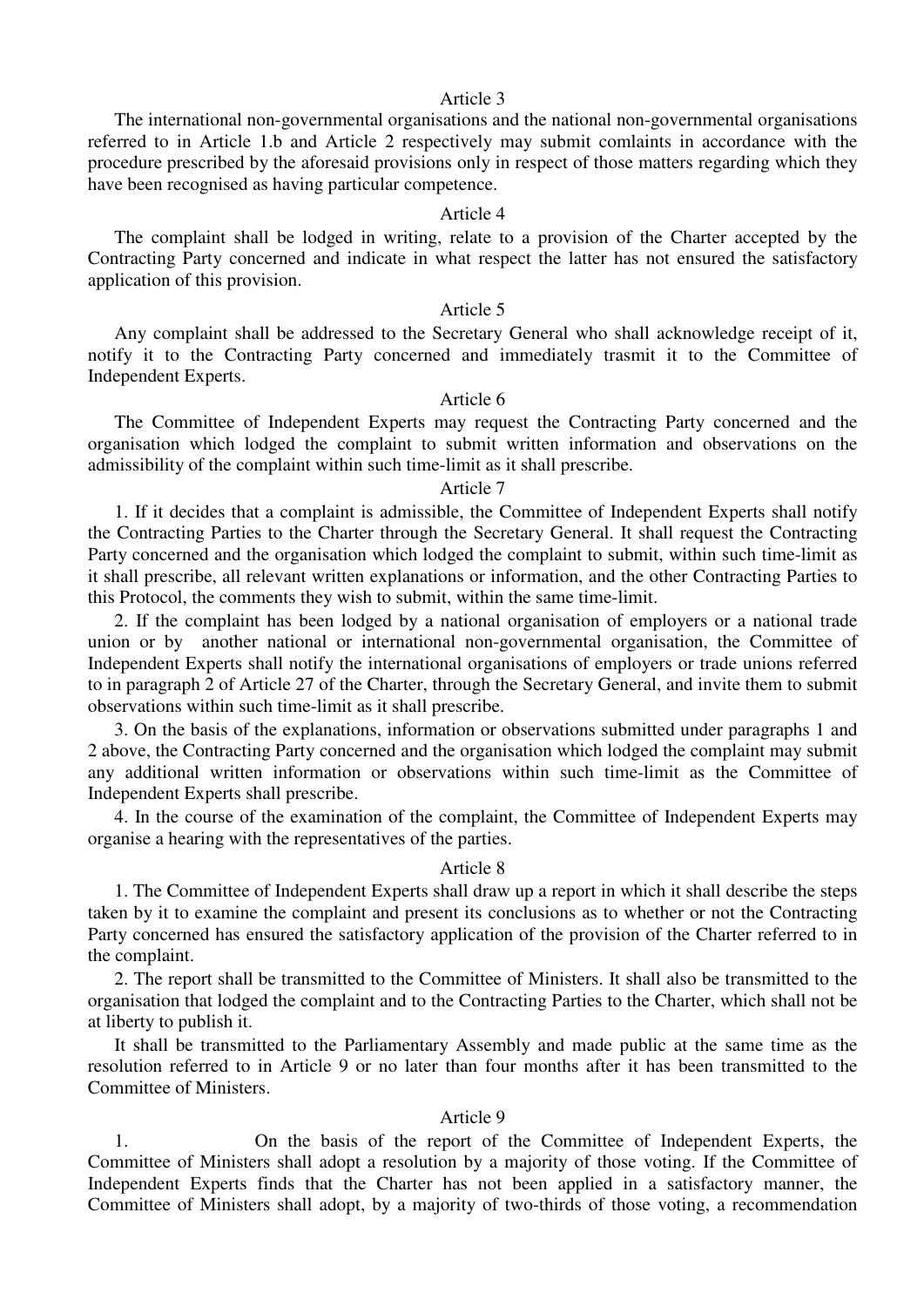addressed to the Contracting Party concerned. In both cases, entitlement to voting shall be limited to the Contracting Parties to the Charter.

2. At the request of the Contracting Party concerned, the Committee of Ministers may decide, where the report of the Committee of Independent Experts raises new issues, by a twothirds majority of the Contracting Parties to the Charter, to consult the Governmental Committee.

#### Article 10

The Contracting Party concerned shall provide information on the measures it has taken to give effect to the Committee of Ministersž recommendation, in the next report which it submits to the Secretary General under Article 21 of the Charter.

#### Article 11

Articles 1 to 10 of this Protocol shall apply also to the articles of Part II of the first Additional Protocol to the Charter in respect of the States Parties to that Protocol, to the extent that these articles have been accepted.

#### Article 12

The States Parties to this Protocol consider that the first paragraph of the appendix to the Charter, relating to Part III, reads as follows:

»It is understood that the Charter contains legal obligations of an international character, the application of which is submitted solely to the supervision provided for in Part IV thereof and in the provisions of this Protocol.«

#### Article 13

1. This Protocol shall be open for signature by member States of the Council of Europe signatories to the Charter, which may express their consent to be bound by:

a) signature without reservation as to ratification, acceptance or approval; or

b) signature subject to ratification, acceptance or approval, followed by ratification, acceptance or approval.

2. A member State of the Council of Europe may not express its consent to be bound by this Protocol without previously or simultaneously ratifying the Charter.

3. Instruments of ratification, acceptance or approval shall be deposited with the Secretary General of the Council of Europe.

### Article 14

1. This Protocol shall enter into force on the first day of the month following the expiration of a period of one month after the date on which five member States of the Council of Europe have expressed their consent to be bound by the Protocol in accordance with the provisions of Article 13.

2. In respect of any member State which subsequently expresses its consent to be bound by it, the Protocol shall enter into force on the first day of the month following the expiration of a period of one month after the date of the deposit of the instrument of ratification, acceptance or approval.

#### Article 15

1. Any Party may at any time denounce this Protocol by means of a notification addressed to the Secretary General of the Council of Europe.

2. Such denunciation shall become effective on the first day of the month following the expiration of a period of twelve months after the date of receipt of such notification by the Secretary General.

#### Article 16

The Secretary General of the Council of Europe shall notify all the member States of the Council of:

a) any signature;

b) the deposit of any instrument of ratification, acceptance or approval;

c) the date of entry into force of this Protocol in accordance with Article 14;

d) any other act, notification or declaration relating to this Protocol.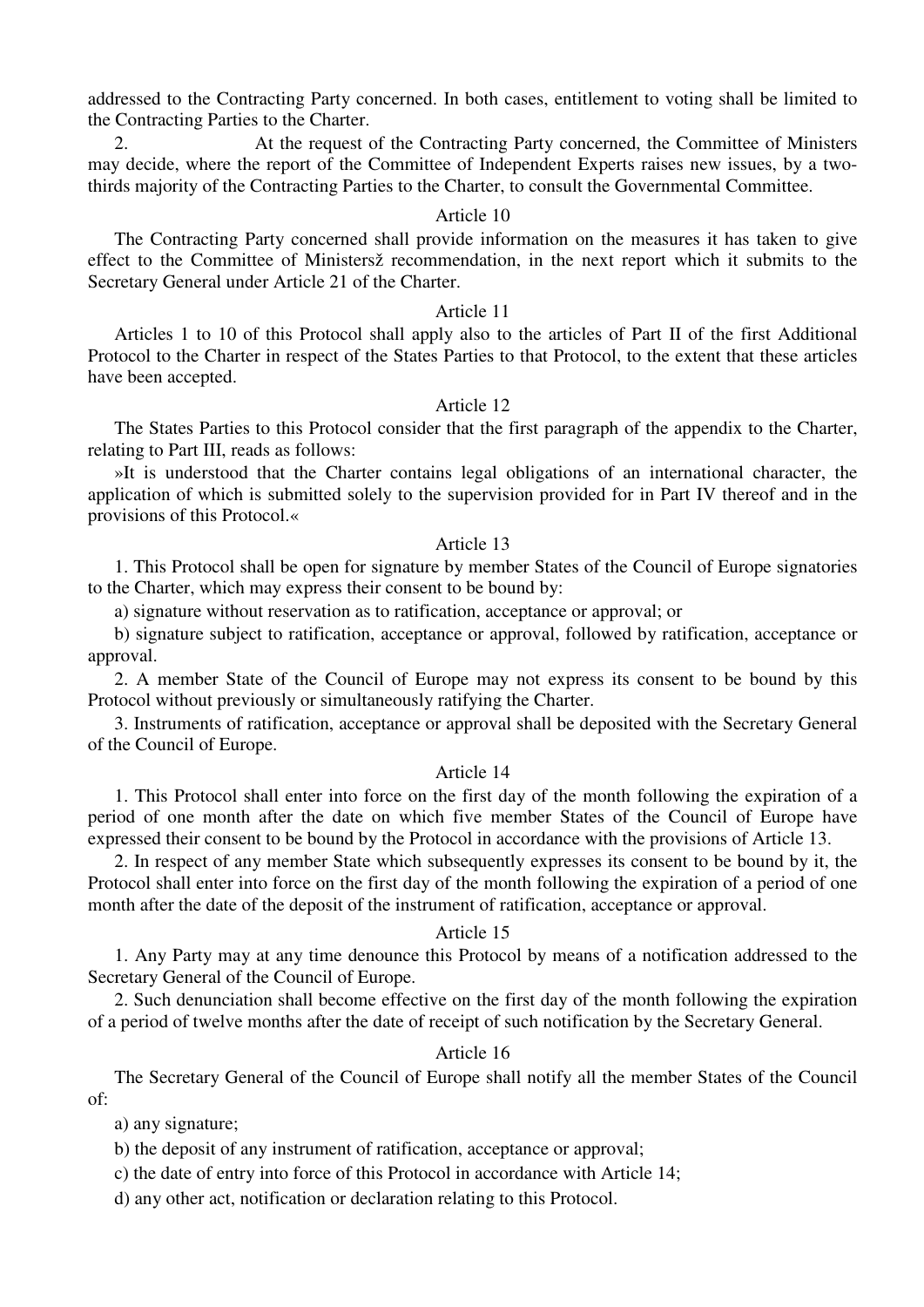In witness whereof the undersigned, being duly authorised thereto, have signed this Protocol.

Done at Strasbourg, this 9th day of November 1995, in English and French, both texts being equally authentic, in a single copy which shall be deposited in the archives of the Council of Europe. The Secretary General of the Council of Europe shall transmit certified copies to each member State of the Council of Europe.

### **EUROPSKA SOCIJALNA POVELJA**

#### PREAMBULA

Vlade potpisnice, članice Vijeća Europe,

smatrajući da je cilj Vijeća Europe ostvarenje većeg jedinstva između njegovih članica radi čuvanja i promicanja ideala i načela koji su njihova zajednička baština te pospješivanja njihovoga gospodarskog i socijalnog napretka, osobito održanjem i daljnjim razvitkom ljudskih prava i temeljnih sloboda;

smatrajući da su se Konvencijom za zaštitu ljudskih prava i temeljnih sloboda, potpisanom u Rimu 4. studenoga 1950., i njenim Dodatnim protokolom, potpisanim u Parizu 20. ožujka 1952., države članice Vijeća Europe suglasile svojem stanovništvu osigurati građanska i politička prava i slobode navedene u tim dokumentima;

smatrajući da se uživanje socijalnih prava mora osigurati bez ikakve diskriminacije s obzirom na rasu, boju kože, spol, vjeroispovijed, političko mišljenje, nacionalnu pripadnost ili socijalno podrijetlo;

odlučne zajednički učiniti sve napore kako bi pomoću odgovarajućih institucija i djelovanja podigle životni standard i unaprijedile dobrobit i gradskog i seoskog stanovništva pomoću odgovarajućih institucija i aktivnosti;

sporazumjele su se o sljedećem:

#### DIO I.

Ugovorne stranke kao cilj politike koju će, na nacionalnoj i međunarodnoj razini, slijediti svim primjerenim sredstvima prihvaćajući ostvarenje uvjeta u kojima će osigurati učinkovito ostvarivanje sljedećih prava i načela:

1. Svatko treba imati mogućnost zarađivati za svoj život slobodno izabranim radom.

2. Svi radnici imaju pravo na pravične radne uvjete.

3. Svi radnici imaju pravo na sigurnost i zaštitu zdravlja na radu.

4. Svi radnici imaju pravo na pravičnu plaću koja će njima, kao i njihovim obiteljima, osigurati dostojan životni standard.

5. Svi radnici i poslodavci, radi zaštite svojih ekonomskih i socijalnih interesa, imaju pravo slobodno se udružiti u nacionalne ili međunarodne organizacije.

6. Svi radnici i poslodavci imaju pravo na kolektivno pregovaranje.

7. Djeca i mladež imaju pravo na posebnu zaštitu od fizičkih i moralnih opasnosti kojima su izloženi.

8. Radnice u slučaju majčinstva, kao i ostale radnice kada je to potrebno, imaju pravo na posebnu zaštitu na radu.

9. Svatko ima pravo koristiti odgovarajuće pogodnosti profesionalnog usmjeravanja kako bi mu se pomoglo izabrati zanimanje koje odgovara njegovim sposobnostima i interesima.

10. Svatko ima pravo koristiti odgovarajuće pogodnosti stručne izobrazbe.

11. Svatko ima pravo koristiti sve mjere koje mu omogućavaju ostvarenje najboljeg dostupnog zdravstvenog standarda.

12. Svi radnici i od njih uzdržavane osobe imaju pravo na socijalnu sigurnost.

13. Svatko bez dovoljno sredstava za život ima pravo na socijalnu i medicinsku pomoć.

14. Svatko ima pravo koristiti se uslugama socijalnih službi.

15. Svaka invalidna osoba ima pravo na profesionalnu izobrazbu i na socijalnu i profesionalnu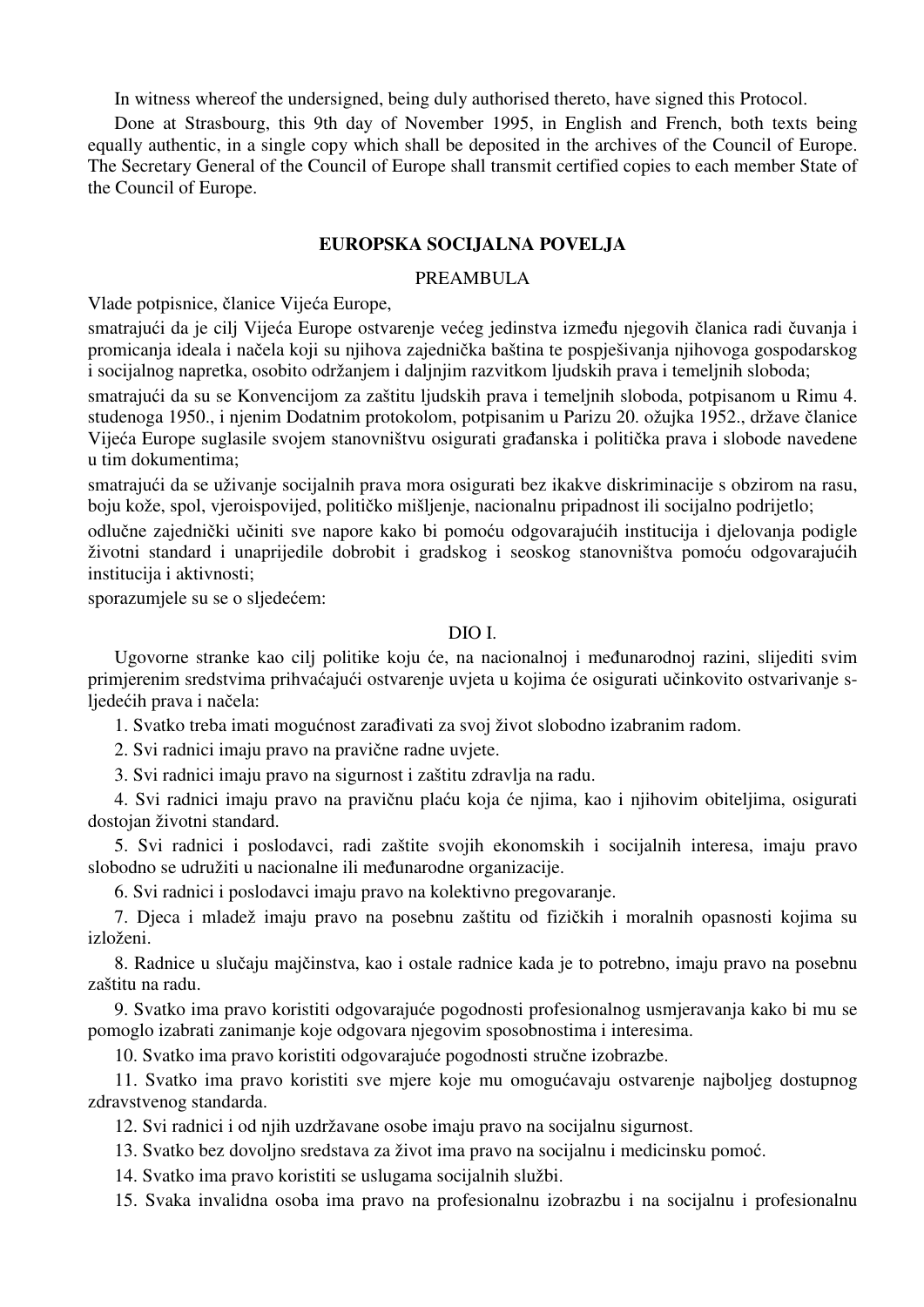rehabilitaciju, neovisno o podrijetlu i naravi njene invalidnosti.

16. Obitelj kao osnovna jedinica društva, radi osiguranja svog punog razvoja, ima pravo na socijalnu, pravnu i ekonomsku zaštitu.

17. Majka i dijete, neovisno o bračnom stanju i obiteljskim odnosima, imaju pravo na primjerenu socijalnu i ekonomsku zaštitu.

18. Državljani svake ugovorne stranke imaju pravo obavljati plaćenu djelatnost na teritoriju svake druge ugovorne stranke pod jednakim uvjetima kao i njeni državljani, osim u slučajevima ograničenja uvjetovanih ozbiljnim razlozima gospodarskog i socijalnog karaktera.

19. Radnici migranti, državljani jedne od ugovornih stranaka, kao i njihove obitelji, imaju pravo na zaštitu i pomoć na teritoriju svake druge ugovorne stranke.

#### DIO II.

Ugovorne stranke prihvaćaju da će poštivati, kao što je to predviđeno u dijelu III., obveze koje proizlaze iz članaka i stavaka koji slijede.

### Članak 1. – PRAVO NA RAD

Radi osiguranja učinkovitog ostvarivanja prava na rad, ugovorne stranke se obvezuju:

1. priznati jednim od svojih glavnih ciljeva i odgovornosti postizanje i održavanje što je moguće više i stabilnije razine zaposlenosti, pri tome nastojeći ostvariti punu zaposlenost;

2. djelotvorno štititi pravo radnika da zarađuju za svoj život slobodno izabranim radom;

3. uspostaviti ili održavati besplatne službe zapošljavanja za sve radnike;

4. osigurati ili promicati odgovarajuće profesionalno usmjeravanje, izobrazbu i rehabilitaciju.

### Članak 2. – PRAVO NA PRAVIČNE RADNE UVJETE

Radi osiguranja učinkovitog ostvarivanja prava na pravične radne uvjete, ugovorne stranke se obvezuju:

1. utvrditi razumno trajanje dnevnog i tjednog rada, postupno smanjujući radni tjedan koliko to dopušta povećanje produktivnosti i drugi mjerodavni čimbenici;

2. osigurati plaćene državne blagdane;

3. osigurati plaćeni godišnji odmor od najmanje dva tjedna;

4. osigurati skraćeni rad ili dodatni plaćeni odmor radnicima koji rade na opasnim ili po zdravlje štetnim poslovima;

5. osigurati tjedni odmor koji se, koliko je to moguće, podudara s danom u tjednu koji je kao dan odmora prihvaćen prema tradiciji ili običajima zemlje ili regije.

### Članak 3. – PRAVO NA SIGURNOST I ZAŠTITU ZDRAVLJA NA RADU

Radi osiguranja učinkovitog ostvarivanja prava na sigurnost i zaštitu zdravlja na radu, ugovorne stranke se obvezuju:

1. donijeti propise o sigurnosti i zdravstvenim uvjetima rada;

2. odrediti mjere nadzora primjene tih propisa;

3. savjetovati se, ako je to potrebno, s organizacijama poslodavaca i radnika o mjerama radi poboljšanja sigurnosti i zdravstvenih uvjeta rada.

### Članak 4. – PRAVO NA PRAVIČNU PLAĆU

Radi osiguranja učinkovitog ostvarivanja prava na pravičnu plaću, ugovorne stranke se obvezuju:

1. priznati radnicima pravo na plaću koja će njima i njihovim obiteljima osigurati dostojan životni standard;

2. priznati radnicima pravo na uvećan iznos plaće za prekovremeni rad, osim u nekim iznimnim slučajevima;

3. priznati radnicima, muškarcima i ženama, pravo na jednaku plaću za jednako vrijedan rad;

4. priznati svim radnicima pravo na primjeren otkazni rok u slučaju prestanka radnog odnosa;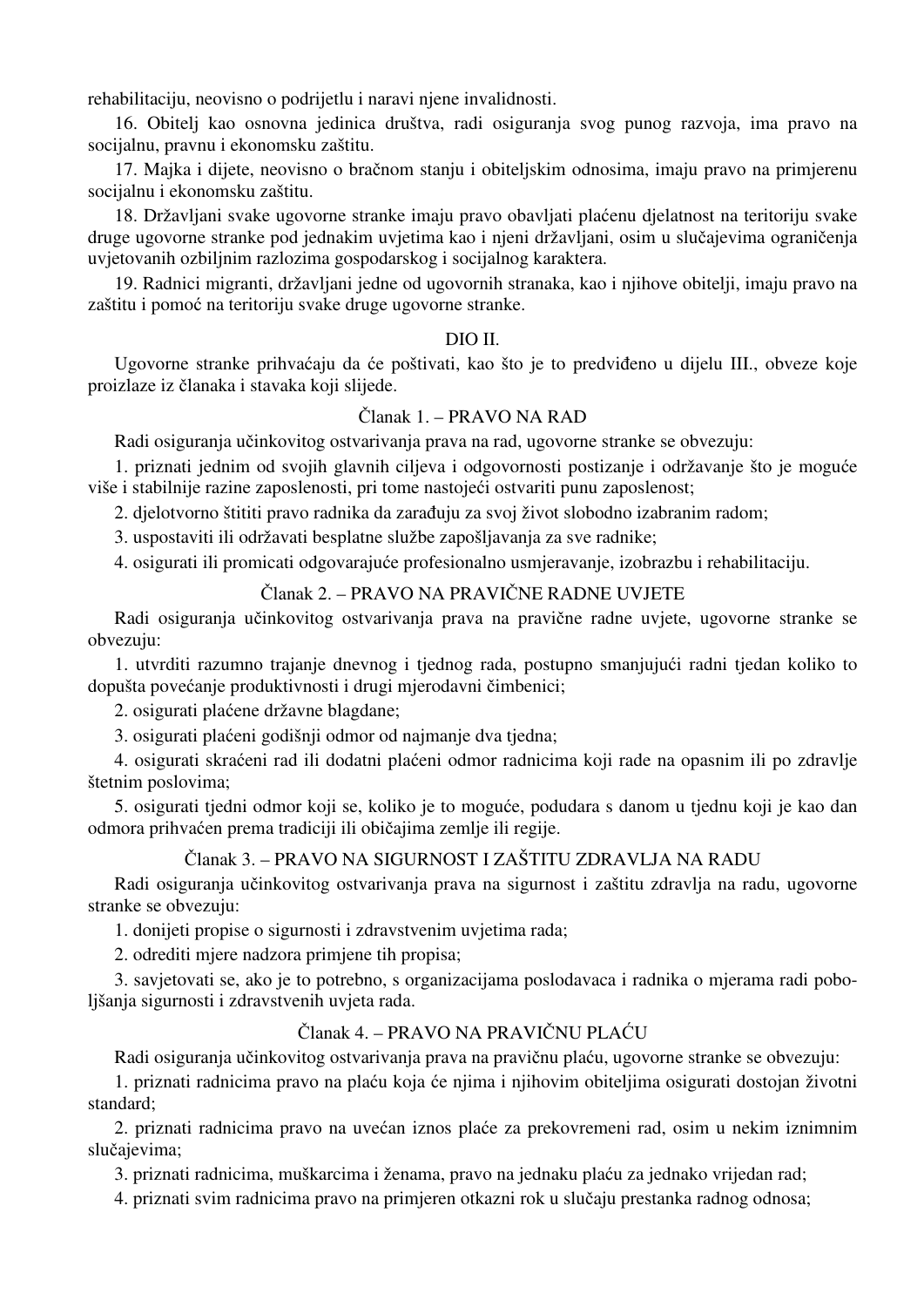5. dopustiti odbitke od plaće samo pod uvjetima i u opsegu propisanim nacionalnim zakonima ili drugim propisima, ili utvrđenim kolektivnim ugovorima ili arbitražnim odlukama.

Ostvarivanje tih prava treba osigurati ili slobodno zaključenim kolektivnim ugovorima, ili zakonskim postupkom utvrđivanja plaća, ili na koji drugi način primjeren nacionalnim uvjetima.

### Članak 5. – PRAVO ORGANIZIRANJA

Radi jamčenja i promicanja slobode radnika i poslodavaca da osnivaju lokalne, nacionalne ili međunarodne organizacije za zaštitu svojih ekonomskih i socijalnih interesa i radi udruživanja u te organizacije, ugovorne stranke obvezuju se da nacionalno zakonodavstvo neće ugrožavati tu slobodu niti će ga primjenjivati na način da je ugrožava. U kojoj će se mjeri jamstva predviđena ovim člankom primjenjivati na policiju, utvrdit će se nacionalnim zakonima ili drugim propisima. Načelo i opseg primjene tih jamstava na pripadnike vojnih snaga također se utvrđuju nacionalnim zakonima ili drugim propisima.

### Članak 6. – PRAVO NA KOLEKTIVNO PREGOVARANJE

Radi osiguranja učinkovitog ostvarivanja prava na kolektivno pregovaranje, ugovorne stranke se obvezuju:

1. promicati jednakopravna savjetovanja između radnika i poslodavaca;

2. promicati, kada je to potrebno i prikladno, uspostavu mehanizama dobrovoljnog pregovaranja između poslodavaca ili poslodavačkih organizacija, s jedne strane, i organizacija radnika, s druge strane, radi uređenja uvjeta zaposlenja kolektivnim ugovorima;

3. promicati uspostavu i korištenje odgovarajućih mehanizama mirenja i dobrovoljne arbitraže radi rješavanja radnih sporova;

i priznaju:

4. pravo radnika i poslodavaca na kolektivnu akciju u slučaju interesnih sukoba, uključujući i pravo na štrajk, ograničeno obvezama koje mogu proizaći iz prethodno prihvaćenih kolektivnih ugovora.

### Članak 7. – PRAVO DJECE I MLADEŽI NA ZAŠTITU

Radi osiguranja učinkovitog ostvarivanja prava djece i mladeži na zaštitu, ugovorne stranke se obvezuju:

1. propisati da je 15 godina najniža dob za zapošljavanje, s tim da se i mlađa djeca iznimno mogu zaposliti na propisanim lakšim poslovima koji nisu štetni za njihovo zdravlje, moral ili obrazovanje;

2. utvrditi višu minimalnu dopuštenu dob zapošljavanja na određenim poslovima koji se smatraju opasnim ili štetnim za zdravlje;

3. zabraniti da se djeca koja su na obveznom školovanju zapošljavaju na poslovima koji će ih onemogućiti u stjecanju svih koristi od tog školovanja;

4. ograničiti radno vrijeme radnika mlađih od 16 godina kako bi ono bilo usklađeno s potrebama njihova razvoja, a posebice s potrebama njihove profesionalne izobrazbe;

5. priznati mladim radnicima i naučnicima pravo na pravičnu plaću ili drugu odgovarajuću naknadu;

6. osigurati da se vrijeme koje mladi, uz pristanak poslodavca, provedu na profesionalnoj izobrazbi tijekom redovitog radnog vremena smatra dijelom radnog dana;

7. osigurati radnicima mlađim od 18 godina najmanje tri tjedna godišnjeg plaćenog odmora;

8. zabraniti osobama mlađim od 18 godina noćni rad, osim kada se radi o poslovima koji su predviđeni nacionalnim zakonima ili drugim propisima;

9. predvidjeti da se radnici mlađi od 18 godina zaposleni na poslovima utvrđenim nacionalnim zakonima ili drugim propisima moraju podvrgnuti redovitom medicinskom nadzoru;

10. osigurati posebnu zaštitu od fizičkih i moralnih opasnosti kojima su djeca i mladež izloženi, a posebno od onih koje izravno ili neizravno proizlaze iz njihova rada.

Članak 8. – PRAVO RADNICA NA ZAŠTITU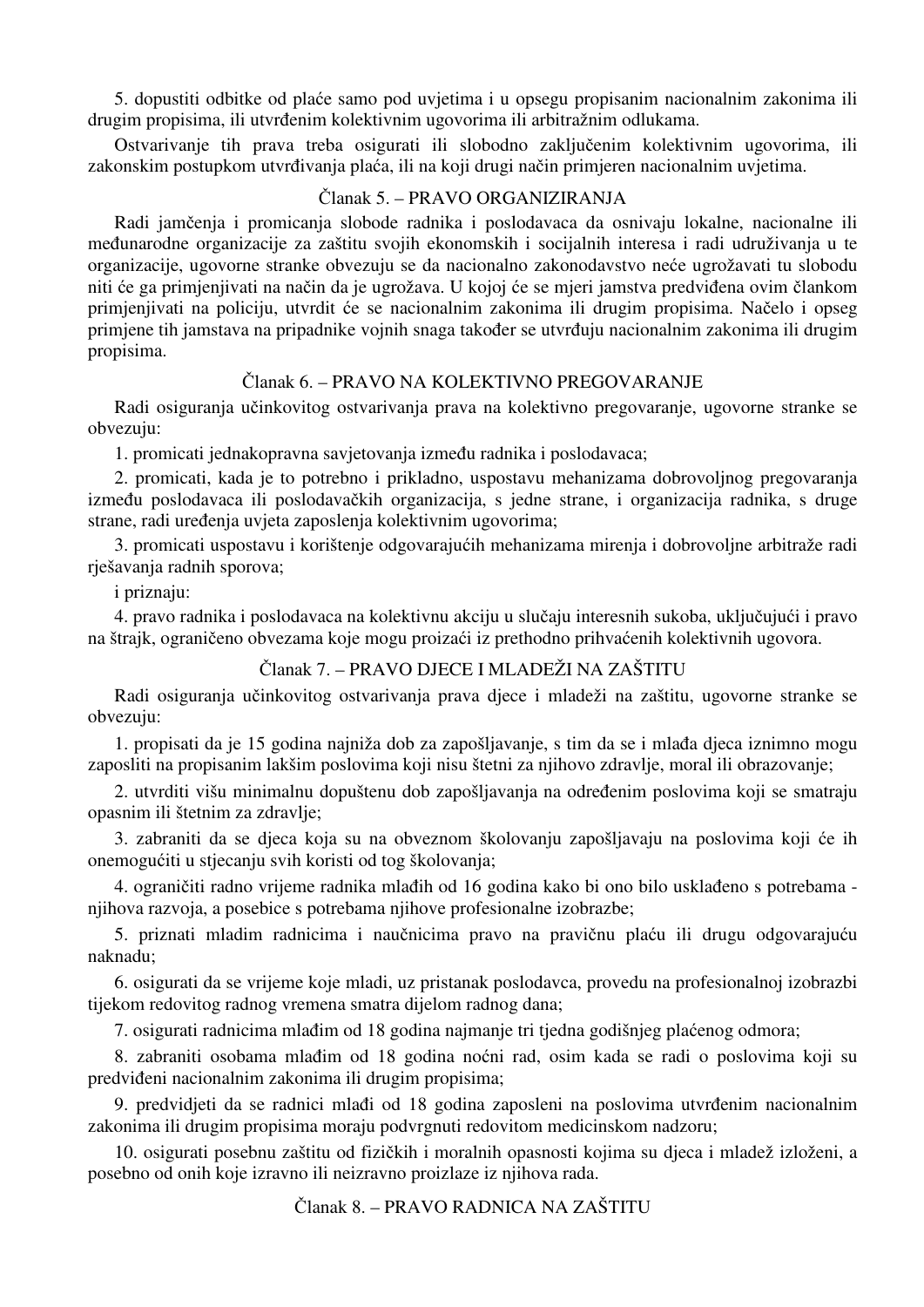Radi osiguranja učinkovitog ostvarivanja prava radnica na zaštitu, ugovorne stranke se obvezuju:

1. osigurati ženama odsutnost s rada prije i poslije poroda u trajanju od najmanje 12 tjedana i to kao plaćeni dopust ili odgovarajućim naknadama na temelju socijalnog osiguranja ili naknadama iz javnih fondova;

2. smatrati nezakonitim otkaz koji bi poslodavac dao ženi tijekom njenog porodnog dopusta ili u slučaju kad bi otkazni rok istekao tijekom tog dopusta;

3. osigurati majkama koje doje djecu za tu namjenu primjerene stanke;

4. a) urediti noćni rad žena u industriji;

b) zabraniti svaki rad žena u podzemnim rudnicima i, prema potrebi, na svim za njih neprikladnim poslovima koji su opasni, teški ili štetni za zdravlje.

#### Članak 9. – PRAVO NA PROFESIONALNO USMJERAVANJE

Radi osiguranja učinkovitog ostvarivanja prava na profesionalno usmjeravanje, ugovorne stranke obvezuju se, prema potrebi, osigurati ili promicati službu koja će pomagati svim osobama, uključujući i hendikepirane, u rješavanju problema izbora ili napredovanja u zanimanju, vodeći računa o njihovim osobnim sposobnostima i mogućnostima zapošljavanja; ta pomoć mora biti besplatna, kako za mladež, uključujući djecu školske dobi, tako i za odrasle.

### Članak 10. – PRAVO NA PROFESIONALNU IZOBRAZBU

Radi osiguranja učinkovitog ostvarivanja prava na profesionalnu izobrazbu, ugovorne stranke se obvezuju:

1. osigurati ili promicati, kada je to potrebno, stručnu i profesionalnu izobrazbu svih osoba, uključujući i hendikepirane, uz savjetovanje s organizacijama poslodavaca i radnika, te omogućiti pogodnosti za pristup višem stručnom i sveučilišnom obrazovanju, poštujući jedino kriterij individualne sposobnosti;

2. osigurati ili promicati sustav naukovanja i druge sustave izobrazbe dječaka i djevojčica za različita zanimanja;

3. prema potrebi osigurati ili promicati:

a) odgovarajuće i lako dostupne pogodnosti izobrazbe odraslih radnika;

b) posebne mjre radi dodatne profesionalne izobrazbe odraslih radnika, koje iziskuje tehnički napredak ili novi trendovi u zapošljavanju;

4. ohrabrivati puno korištenje predviđenih pogodnosti pomoću odgovarajućih mjera, kao što su:

a) smanjenje ili ukidanje svih pristojbi ili troškova;

b) dodjela financijske pomoći u odgovarajućim slučajevima;

c) uključivanje u redovite radne sate vremena što ga radnik, na zahtjev poslodavca, provede na tečajevima dodatne izobrazbe;

d) jamstvo, putem odgovarajućeg nadzora i uz savjetovanje s organizacijama poslodavaca i radnika, učinkovitosti sustava naukovanja i svakog drugog sustava izobrazbe mladih radnika i, općenito, odgovarajuće zaštite mladih radnika.

### Članak 11. – PRAVO NA ZDRAVSTVENU ZAŠTITU

Radi osiguranja učinkovitog ostvarivanja prava na zdravstvenu zaštitu, ugovorne stranke se obvezuju poduzeti, bilo izravno bilo u suradnji s javnim ili privatnim organizacijama, odgovarajuće mjere prvenstveno usmjerene na to da:

1. uklone, koliko je to moguće, uzroke slaboga zdravlja;

2. osiguraju službe savjetovanja i obrazovanja radi poboljšanja zdravlja i razvoja osobne odgovornosti za zdravlje;

3. spriječe, koliko je to moguće, epidemijske, endemijske i druge bolesti.

Članak 12. – PRAVO NA SOCIJALNU SIGURNOST

Radi osiguranja učinkovitog ostvarivanja prava na socijalnu sigurnost, ugovorne stranke se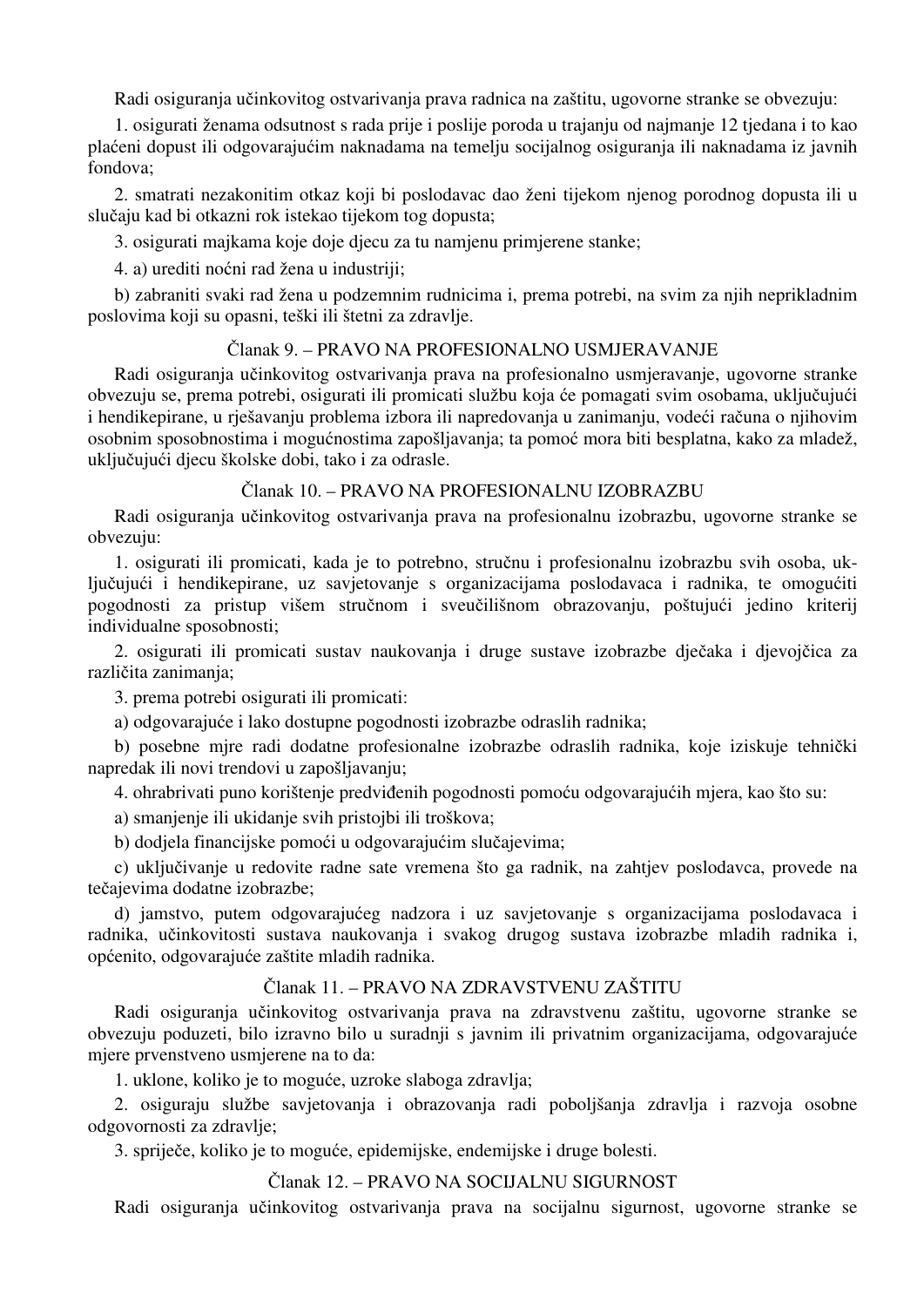obvezuju:

1. uspostaviti ili održavati sustav socijalne sigurnosti;

2. održavati sustav socijalne sigurnosti na zadovoljavajućoj razini, barem onakvoj kakva je potrebna za ratifikaciju konvencije Međunarodne organizacije rada (br. 102) o minimalnim standardima socijalne sigurnosti:

3. nastojati sustav socijalne sigurnosti postupno podići na višu razinu;

4. poduzeti mjere, sklapanjem odgovarajućih dvostranih ili mnogostranih ugovora ili drugim sredstvima, i u skladu s uvjetima utvrđenim u tim ugovorima, kako bi osigurale:

a) jednakost svojih državljana i državljana drugih ugovornih stranaka u pogledu prava na socijalnu sigurnost, uključujući i očuvanje prava proizašlih iz zakonodavstva o socijalnoj sigurnosti, bez obzira na preseljavanja osiguranih osoba na teritorijima ugovornih stranaka:

b) priznavanje, održavanje i uspostavljanje prava na socijalnu sigurnost sredstvima kao što su zbrajanje razdoblja osiguranja ili zaposlenja ostvarenih sukladno zakonodavstvu svake od ugovornih stranaka.

### Članak 13. – PRAVO NA SOCIJALNU I MEDICINSKU POMOĆ

Radi osiguranja učinkovitog ostvarivanja prava na socijalnu i medicinsku pomoć ugovorne stranke se obvezuju:

1. osigurati da svatko tko nema dovoljno prihoda i tko ih nije u mogućnosti ostvariti vlastitim naporima ili ih dobiti iz nekog drugog izvora, posebice u obliku davanja temeljem sustava socijalne sigurnosti, može dobiti odgovarajuću pomoć i, u slučaju bolesti, njegu koju iziskuje njegovo stanje;

2. jamčiti da osobama koje se koriste takvom pomoći zbog toga neće biti smanjena politička ili socijalna prava;

3. osigurati da svatko može od nadležnih javnih ili privatnih službi dobiti svaki savjet i svaku osobnu pomoć nužnu kako bi se spriječila, uklonila ili ublažila osobna ili obiteljska ugroženost;

4. primjenjivati odredbe stavaka 1., 2. i 3. ovoga članka kako na svoje državljane tako i na državljane drugih ugovornih stranaka koji zakonito borave na njihovom teritoriju, sukladno obvezama koje imaju temeljem Europske konvencije o socijalnoj i medicinskoj pomoći, potpisane u Parizu 11. prosinca 1953.

### Članak 14. – PRAVO KORIŠTENJA USLUGA SOCIJALNIH SLUŽBI

Radi osiguranja učinkovitog ostvarivanja prava korištenja usluga socijalnih službi, ugovorne stranke se obvezuju:

1. promicati ili organizirati službe koje će primjenom metoda socijalnog rada pridonijeti dobrobiti i razvoju pojedinaca i skupina u zajednici, kao i njihovoj prilagodbi socijalnoj sredini;

2. ohrabrivati sudjelovanje pojedinaca te dobrovoljnih ili drugih organizacija u stvaranju i održavanju takvih službi.

### Članak 15. – PRAVO TJELESNO ILI DUŠEVNO OŠTEĆENIH OSOBA NA PROFESIONALNU IZOBRAZBU I NA PROFESIONALNU I SOCIJALNU REHABILITACIJU

Radi osiguranja učinkovitog ostvarivanja prava tjelesno ili duševno oštećenih osoba na profesionalnu izobrazbu i na profesionalnu i socijalnu rehabilitaciju, ugovorne stranke se obvezuju:

1. poduzeti odgovarajuće mjere da se zainteresiranima pruži mogućnost profesionalne izobrazbe, uključujući, kad je to potrebno, putem specijaliziranih javnih ili privatnih ustanova;

2. poduzeti odgovarajuće mjere radi zapošljavanja invalidnih osoba, naročito uz pomoć specijaliziranih ustanova, zaštićenim zapošljavanjem te mjerama koje će poticati poslodavce na zapošljavanje invalidnih osoba.

### Članak 16. – PRAVO OBITELJI NA SOCIJALNU, PRAVNU I EKONOMSKU ZAŠTITU

Radi osiguranja uvjeta potrebnih za puni razvoj obitelji kao osnovne jedinice društva, ugovorne stranke obvezuju se promicati ekonomsku, pravnu i socijalnu zaštitu obiteljskoga života, posebice pomoću socijalnih i obiteljskih potpora, fiskalnih olakšica, poticanja gradnje stanova prilagođenih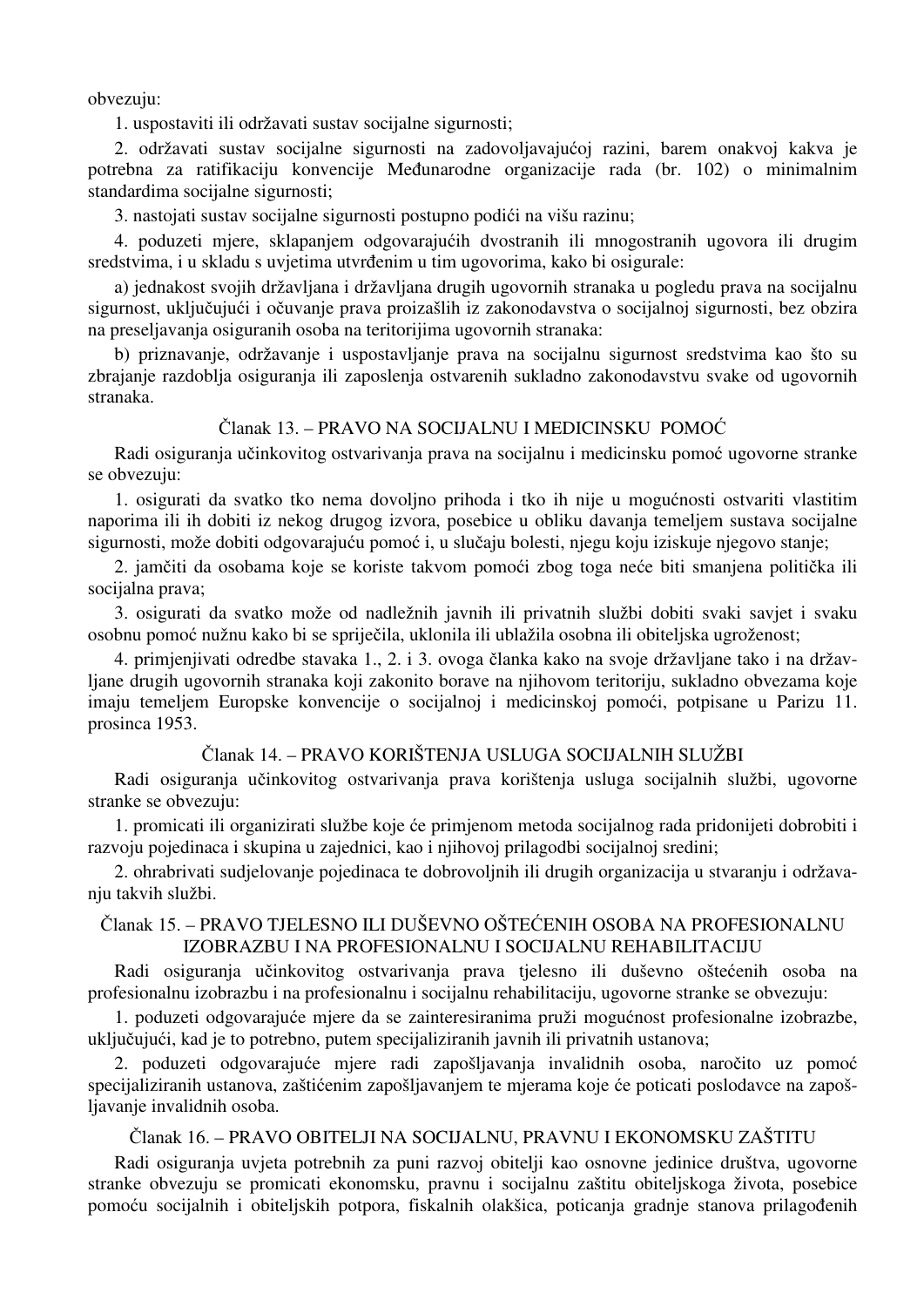potrebama obitelji, pomoći mladim obiteljima i drugim odgovarajućim mjerama.

### Članak 17. – PRAVO MAJKE I DJETETA NA SOCIJALNU I EKONOMSKU ZAŠTITU

Radi osiguranja učinkovitog ostvarivanja prava majke i djeteta na ekonomsku i socijalnu zaštitu, ugovorne stranke obvezuju se poduzeti sve potrebne i odgovarajuće mjere radi ostvarivanja toga cilja, uključujući i osnivanje ili održavanje odgovarajućih institucija ili službi.

### Članak 18. – PRAVO OBAVLJANJA PLAĆENE DJELATNOSTI NA TERITORIJU DRUGIH UGOVORNIH STRANAKA

Radi osiguranja učinkovitog ostvarivanja prava obavljanja plaćene djelatnosti na teritoriju svake druge ugovorne stranke, stranke se obvezuju:

1. primjenjivati postojeće propise u liberalnom duhu;

2. pojednostavniti postojeće formalnosti te smanjiti ili ukinuti sudske takse i druge pristojbe koje plaćaju strani radnici ili njihovi poslodavci;

3. liberalizirati propise koji, pojedinačno ili kolektivno, uređuju zapošljavanje stranih radnika; i priznati:

4. svojim državljanima pravo odlaska iz zemlje radi obavljanja plaćene djelatnosti na teritoriju drugih ugovornih stranaka.

### Članak 19. – PRAVO RADNIKA MIGRANATA I NJIHOVIH OBITELJI NA ZAŠTITU I POMOĆ

Radi osiguranja učinkovitog ostvarivanja prava radnika migranata i njihovih obitelji na zaštitu i pomoć na teritoriju drugih ugovornih stranaka, ugovorne stranke se obvezuju:

1. održavati ili osigurati djelovanje odgovarajućih besplatnih službi za pomoć tim radnicima i, posebice, službi za davanje točnih informacija, te poduzimati sve potrebne mjere, u okviru nacionalnih zakona ili drugih propisa, protiv svake obmanjujuće promidžbe koja se odnosi na iseljavanje i useljavanje;

2. poduzeti, u granicama svoje nadležnosti, odgovarajuće mjere koje će olakšati odlazak, putovanje i prihvaćanje tih radnika i njihovih obitelji, te im, u granicama svojih nadležnosti, za vrijeme putovanja osigurati potrebne sanitarne i medicinske usluge, kao i dobre higijenske uvjete;

3. promicati, prema potrebi, suradnju između socijalnih, javnih ili privatnih službi zemalja iseljenja i zemalja useljenja;

4. jamčiti radnicima koji zakonito borave na njihovu teritoriju, u mjeri u kojoj je to uređeno zakonima ili drugim propisima ili je u nadležnosti upravnih organa, jednake radne i životne uvjete kao i svojim državljanima, u pogledu:

a) primanja te drugih uvjeta zaposlenja i rada;

b) članstva u sindikalnim organizacijama i korištenja prava iz kolektivnih ugovora;

c) stanovanja;

5. osigurati radnicima koji zakonito borave na njihovu teritoriju jednakost sa svojim državljanima u pogledu poreza, pristojbi i doprinosa koje plaćaju kao radnici;

6. olakšati, koliko je god to moguće, spajanje obitelji radnika migranta kojemu je odobreno da se nastani na njihovu teritoriju:

7. osigurati radnicima koji zakonito borave na njihovu teritoriju jednakost sa svojim državljanima u pravosudnim postupcima u pitanjima spomenutim u ovom članku;

8. jamčiti radnicima koji zakonito borave na njihovu teritoriju da neće biti protjerani osim ako ugrožavaju državnu sigurnost ili ako krše javni red ili moralne norme;

9. dopustiti, u zakonom predviđenim granicama, prijenos onog dijela zarada i ušteđevina radnika migranata koji oni žele;

10. proširiti zaštitu i pomoć predviđenu ovim člankom i na radnike migrante koji obavljaju samostalnu djelatnost, ako se te mjere na njih mogu primijeniti.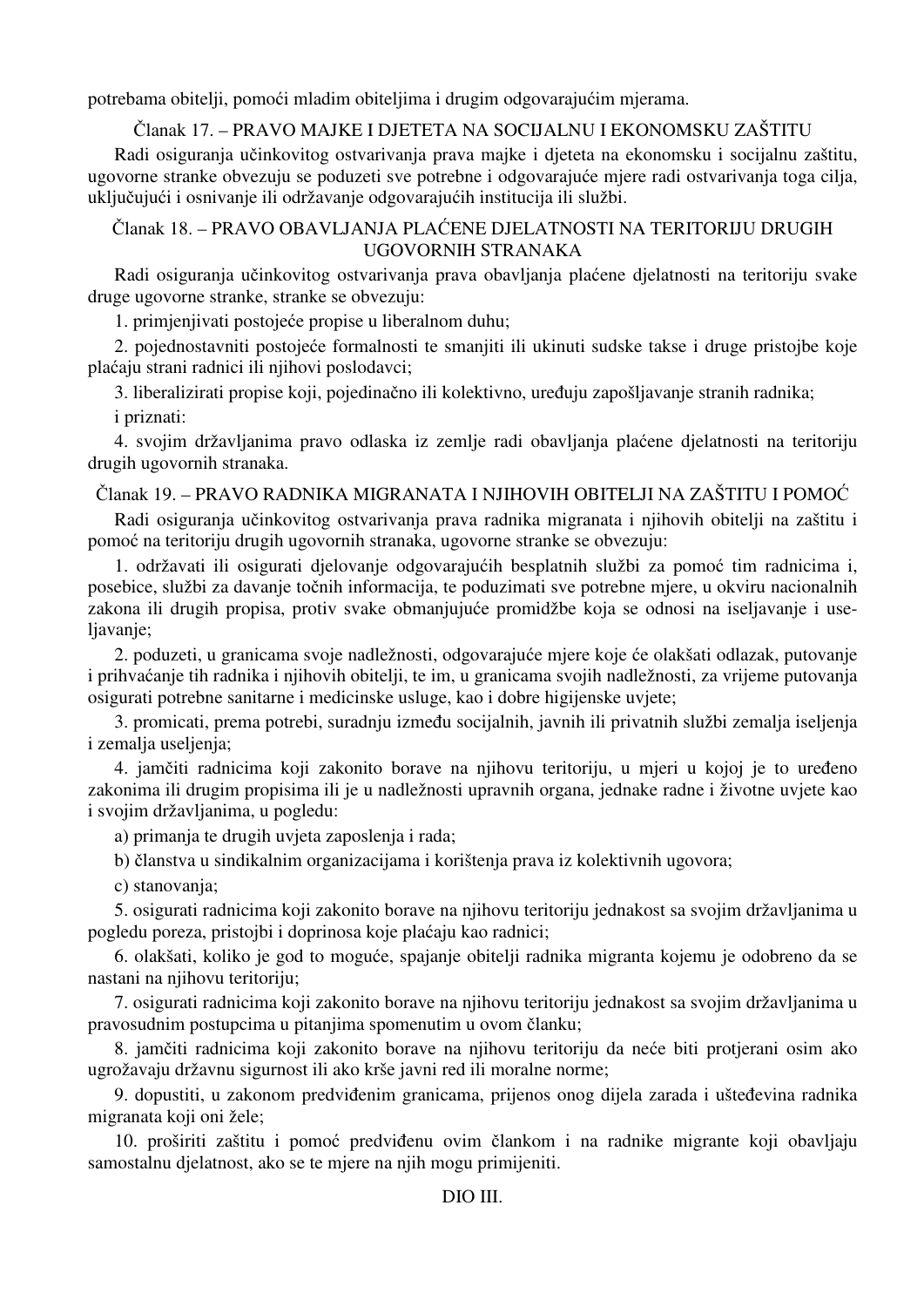### Članak 20. – OBVEZE

1. Svaka ugovorna stranka se obvezuje:

a. smatrati dio I. ove Povelje izjavom koja određuje ciljeve čijem će ostvarivanju težiti svim prikladnim sredstvima, sukladno odredbama uvodnog stavka tog dijela Povelje;

b. smatrati se obvezanom s najmanje pet od sedam sljedećih članaka dijela II. Povelje: članci 1., 5., 6., 12., 13., 16. i 19.;

c. smatrati se obvezanom dodatnim brojem članaka ili stavaka navedenih u dijelu II. Povelje, koje će ona odabrati, tako da ukupan broj naznačenih članaka i stavaka koji je obvezuju ne bude manji od 10 članaka ili 45 stavaka.

2. Odabrane članke ili stavke, sukladno točkama b) i c) stavka 1. ovoga članka, ugovorne će stranke notificirati glavnom tajniku Vijeća Europe u trenutku polaganja isprave o ratifikaciji ili odobrenju.

3. Svaka ugovorna stranka može kasnije u svako doba, notifikacijom glavnom tajniku, izjaviti da se smatra obvezanom svakim drugim naznačenim člankom ili stavkom dijela II. Povelje koji ona još nije prihvatila sukladno odredbama stavka 1. ovoga članka. Te naknadne obveze smatrat će se sastavnim dijelom ratifikacije ili odobrenja te će imati iste učinke počevši od tridesetog dana nakon datuma notifikacije.

4. Glavni tajnik obavijestit će sve vlade potpisnice i glavnog ravnatelja Međunarodnoga ureda rada o svakoj primljenoj notifikaciji sukladno ovom dijelu Povelje.

5. Svaka ugovorna stranka imat će odgovarajući sustav inspekcije rada sukladno nacionalnim uvjetima.

### DIO IV.

#### Članak 21. – IZVJEŠĆA O PRIHVAĆENIM ODREDBAMA

Ugovorne stranke dostavljat će glavnom tajniku Vijeća Europe, u obliku što će ga odrediti Odbor ministara, dvogodišnja izvješća o primjeni odredaba dijela II. Povelje koje su prihvatile.

### Članak 22. – IZVJEŠĆA O NEPRIHVAĆENIM ODREDBAMA

Ugovorne stranke dostavljat će glavnom tajniku Vijeća Europe, u prikladnim vremenskim razmacima, a na zahtjev Odbora ministara, izvješća koja se odnose na odredbe dijela II. Povelje koje nisu prihvatile u trenutku ratifikacije ili odobrenja, niti kasnijom notifikacijom. Odbor ministara odredit će, u određenim vremenskim razmacima, u svezi s kojim odredbama i u kojem će se obliku tražiti takva izvješća.

### Članak 23. – DOSTAVLJANJE PRIJEPISA

1. Svaka ugovorna stranka uputit će prijepise izvješća predviđenih člancima 21. i 22. onim nacionalnim organizacijama koje su učlanjene u međunarodne organizacije poslodavaca i radnika i koje će biti pozvane, sukladno članku 27. stavak 2., prisustvovati sastancima pododbora Socijalnog odbora vlada.

2. Ugovorne stranke proslijedit će glavnom tajniku, ako on to od njih zatraži, sve primjedbe na izvješća primljena od nacionalnih organizacija.

### Članak 24. – RAZMATRANJE IZVJEŠĆA

Izvješća dostavljena glavnom tajniku sukladno člancima 21. i 22. razmotrit će Odbor stručnjaka, kojemu će također biti na raspolaganju sve primjedbe upućene glavnom tajniku sukladno stavku 2. članka 23.

### Članak 25. – ODBOR STRUČNJAKA

1. Odbor stručnjaka sastojat će se od najviše sedam članova koje će imenovati Odbor ministara s liste neovisnih stručnjaka najvećeg integriteta i priznate stručnosti u međunarodnim socijalnim pitanjima, a te će članove predložiti ugovorne stranke.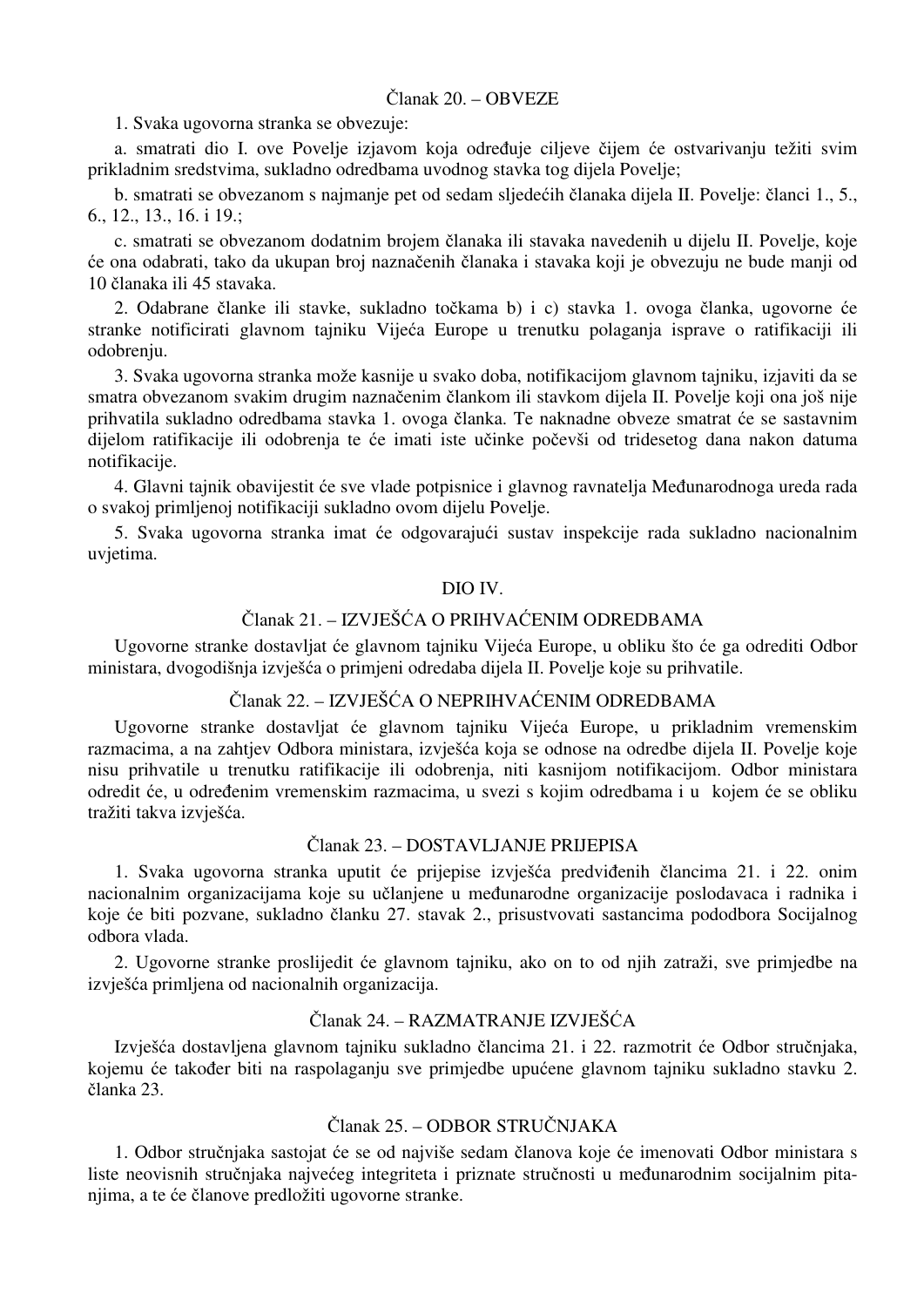2. Članovi Odbora imenovat će se za razdoblje od šest godina; njihov se mandat može obnoviti. Ipak, mandati dvojice članova prvog imenovanja prestat će nakon četiri godine.

3. Članove čiji će mandat prestati nakon početne četiri godine odredit će ždrijebom Odbor ministara odmah nakon prvog imenovanja.

4. Član Odbora stručnjaka koji je imenovan kao zamjena jednog od članova čiji mandat nije istekao obavlja dužnost do kraja mandata svoga prethodnika.

### Članak 26. – SUDJELOVANJE MEĐUNARODNE ORGANIZACIJE RADA

Pozvat će se međunarodna organizacija rada da imenuje jednog predstavnika koji će kao savjetnik sudjelovati u vijećanju Odbora stručnjaka.

### Članak 27. – PODODBOR SOCIJALNOG ODBORA VLÂDA

1. Izvješća ugovornih stranaka i zaključke Odbora stručnjaka razmotrit će pododbor Socijalnog odbora vlada Vijeća Europe.

2. Taj će se pododbor sastojati od po jednog predstavnika svake ugovorne stranke. Pododbor će pozvati najviše po dvije međunarodne organizacije poslodavaca i radnika da pošalju svoje predstavnike da, u savjetodavnom svojstvu, prisustvuju njegovim sastancima. Osim toga, na savjetovanje će moći pozvati najviše dva predstavnika međunarodnih nevladinih organizacija koje u Vijeću Europe imaju savjetodavni status o pitanjima za koja su posebno kvalificirane, kao npr. za socijalnu dobrobit i ekonomsku i socijalnu zaštitu obitelji.

3. Pododbor će Odboru ministara podnijeti izvješće sa zaključcima, kojemu će priložiti izvješće Odbora stručnjaka.

### Članak 28. – SAVJETODAVNA SKUPŠTINA

Glavni tajnik Vijeća Europe proslijedit će Savjetodavnoj skupštini zaključke Odbora stručnjaka. Savjetodavna skupština dostavit će Odboru ministara svoje mišljenje o tim zaključcima.

#### Članak 29. – ODBOR MINISTARA

Dvotrećinskom većinom članova koji imaju pravo odlučivati, Odbor ministara će svakoj ugovornoj stranki, na temelju izvješća pododbora i nakon savjetovanja sa Savjetodavnom skupštinom, uputiti sve potrebne preporuke.

### DIO V.

### Članak 30. – DOKIDANJE U SLUČAJU RATA ILI JAVNE OPASNOSTI

1. U slučaju rata ili neke druge javne opasnosti koja prijeti životu nacije, svaka ugovorna stranka može poduzeti mjere radi dokidanja obveza predviđenih ovom Poveljom, u mjeri strogo određenoj potrebom situacije i pod uvjetom da te mjere ne proturječe drugim obvezama prema međunarodnom pravu.

2. Svaka ugovorna stranka koja je primijenila ovo pravo dokidanja dužna je, u razumnom roku, u potpunosti obavijestiti glavnog tajnika Vijeća Europe o poduzetim mjerama i o motivima koji su te mjere potaknuli. Ona će također obavijestiti glavnoga tajnika o datumu prestanka važenja tih mjera i o datumu kada će se odredbe Povelje koje je usvojila ponovno u potpunosti primjenjivati.

3. Glavni će tajnik obavijestiti druge ugovorne stranke i glavnog ravnatelja Međunarodnog ureda rada o svim primljenim obavijestima sukladno stavku 2. ovoga članka.

### Članak 31. – SUŽAVANJE

1. Prava i načela iznesena u dijelu I., jednom provedena u djelo, te učinkovito ostvarivanje tih prava i načela, kao što je predviđeno u dijelu II., ne mogu biti predmetom sužavanja ili ograničenja koja nisu točno navedena u dijelu I. i II., izuzimajući ona koja su propisana zakonom i koja su u demokratskom društvu nužna radi poštovanja prava i sloboda drugoga ili radi zaštite javnoga reda, nacionalne sigurnosti, javnog zdravlja ili morala zemlje.

2. Sužavanja navedena u ovoj Povelji koja se odnose na prava i obveze što ih ona priznaje mogu se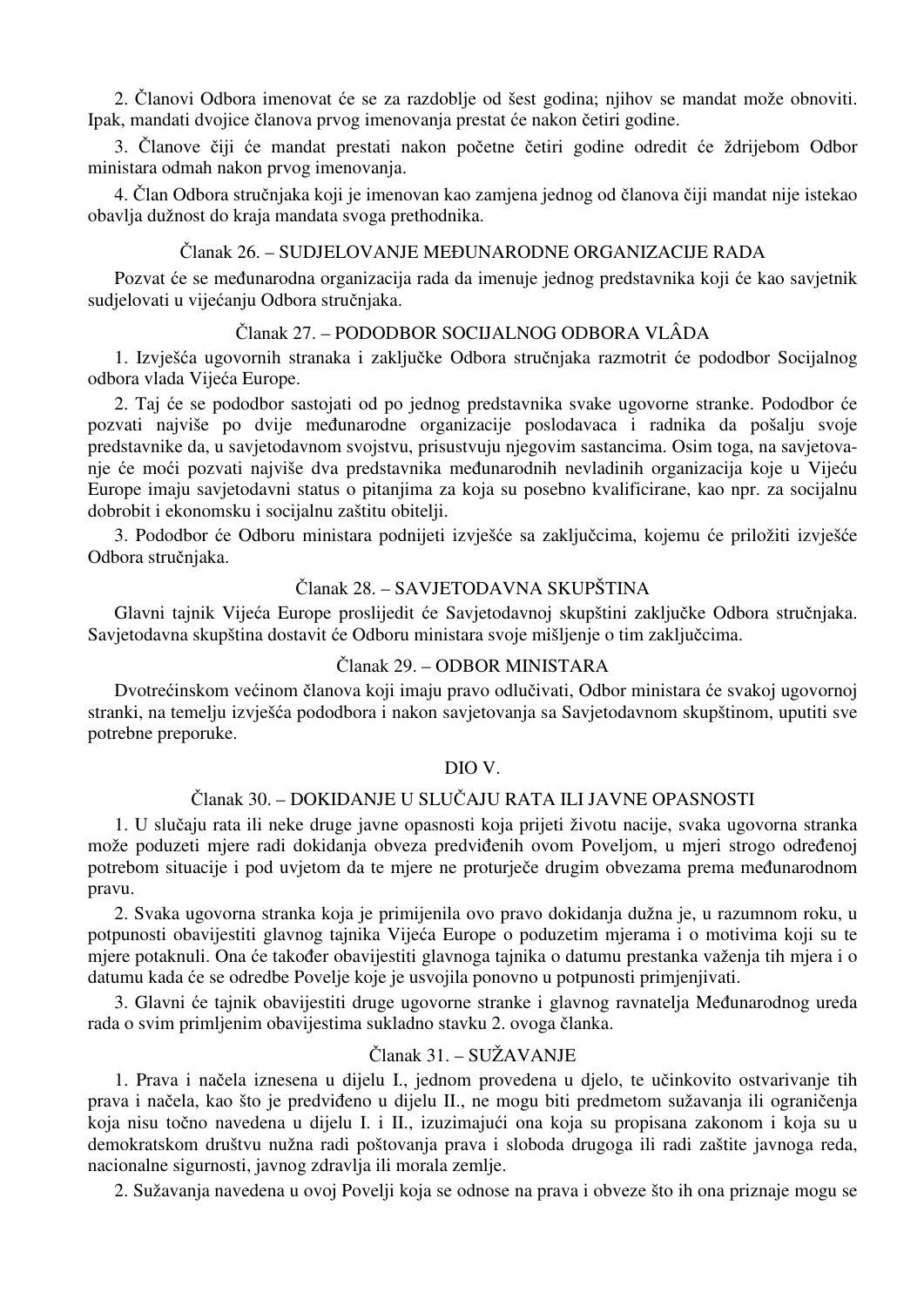primjenjivati isključivo radi postizanja cilja radi kojeg su ta sužavanja bila predviđena.

### Članak 32. – ODNOSI IZMEĐU POVELJE I UNUTARNJEG PRAVA ILI MEĐUNARODNIH SPORAZUMA

Odredbe ove Povelje ne mogu se primjenjivati na uštrb odredaba unutarnjeg prava ili dvostranih ili mnogostranih međunarodnih ugovora, konvencija ili sporazuma koji su stupili ili će stupiti na snagu i koji su povoljniji za osobe na koje se odnose.

### Članak 33. – PRIMJENA POMOĆU KOLEKTIVNIH UGOVORA

1. U državama članicama u kojima su obveze iz stavaka 1., 2., 3., 4. i 5. članka 2., stavaka 4., 6. i 7. članka 7. i stavaka 1., 2., 3. i 4. članka 10. dijela II. ove Povelje uobičajeno uređuju ugovorima između poslodavaca ili organizacija poslodavaca i organizacija radnika, ili se primjenjuju na drugi način koji nije zakonski određen, ugovorne stranke mogu preuzeti tome sukladno obveze i te će se obveze smatrati ispunjenima ako se ugovorima ili na drugi način primijene na veliku većinu radnika.

2. U državama članicama u kojima se te obveze uobičajeno zakonom uređene ugovorne stranke također mogu preuzeti tome sukladne obveze, a te će se obveze smatrati ispunjenima kada temeljem zakona budu primijenjene na veliku većinu radnika.

### Članak 34. – TERITORIJALNA PRIMJENA

1. Ova se Povelja primjenjuje na matični teritorij svake ugovorne stranke. Svaka vlada potpisnica može, pri potpisivanju ili polaganju isprave o ratifikaciji ili odobrenju, izjavom upućenom glavnom tajniku Vijeća Europe naznačiti teritorij koji ona u tom smislu smatra matičnim.

2. Svaka ugovorna stranka može pri ratifikaciji ili odobrenju ove Povelje, ili kasnije u svako doba, notifikacijom upućenom glavnom tajniku Vijeća Europe izjaviti da će se Povelja, u cijelosti ili djelomično, primjenjivati na jedan ili na više nematičnih teritorija koji su naznačeni u toj izjavi, a za čije međunarodne odnose ona odgovara ili preuzima odgovornost. U toj će izjavi posebno navesti članke ili stavke dijela II. Povelje koje prihvaća kao obvezujuće za svaki teritorij naznačen u izjavi.

3. Povelja se primjenjuje na teritorij ili na teritorije naznačene u izjavi iz prethodnog stavka počevši od tridesetoga dana nakon datuma kada je glavni tajnik primio notifikaciju o toj izjavi.

4. Svaka ugovorna stranka može, kasnije u svako doba, notifikacijom upućenom glavnom tajniku Vijeća Europe izjaviti da prihvaća kao obvezujući svaki naznačeni članak ili stavak koji još nije prihvatila za jedan ili više teritorija na kojima se Povelja već primjenjuje sukladno stavku 2. ovoga članka. Te će se naknadne obveze smatrati sastavnim dijelom izvorne izjave koja se odnosi na dotični teritorij i proizvest će isti učinak od tridesetoga dana nakon datuma notifikacije.

5. Glavni će tajnik ostalim vladama potpisnicama i glavnom ravnatelju Međunarodnog ureda rada dostaviti svaku notifikaciju koja mu bude proslijeđena sukladno ovom članku.

#### Članak 35. – POTPISIVANJE, RATIFIKACIJA, STUPANJE NA SNAGU

1. Ova je Povelja otvorena za potpisivanje članicama Vijeća Europe. Ona će se ratificirati ili odobriti. Izjave o ratifikaciji ili odobrenju položit će se kod glavnog tajnika Vijeća Europe.

2. Ova Povelja stupa na snagu tridesetoga dana nakon datuma polaganja pete isprave o ratifikaciji ili odobrenju.

3. Za svaku potpisnicu koja naknadno ratificira Povelja će stupiti na snagu tridesetog dana nakon datuma polaganja isprave o ratifikaciji ili odobrenju.

4. Glavni će tajnik obavijestiti sve članice Vijeća Europe i glavnog ravnatelja Međunarodnog ureda rada o stupanju na snagu Povelje, o imenima ugovornih stranaka koje su je ratificirale ili odobrile i o svakom naknadnom polaganju isprave o ratifikaciji ili odobrenju.

#### Članak 36. – IZMJENE

Svaka članica Vijeća Europe može predložiti izmjene ove Povelje putem obavijesti upućene glavnom tajniku Vijeća Europe. Glavni tajnik proslijedit će ostalim članicama Vijeća Europe tako predložene izmjene koje će tada razmotriti Odbor ministara i koje će se proslijediti na mišljenje Savjetodavnoj skupštini. Svaka izmjena koju odobri Odbor ministara stupa na snagu tridesetoga dana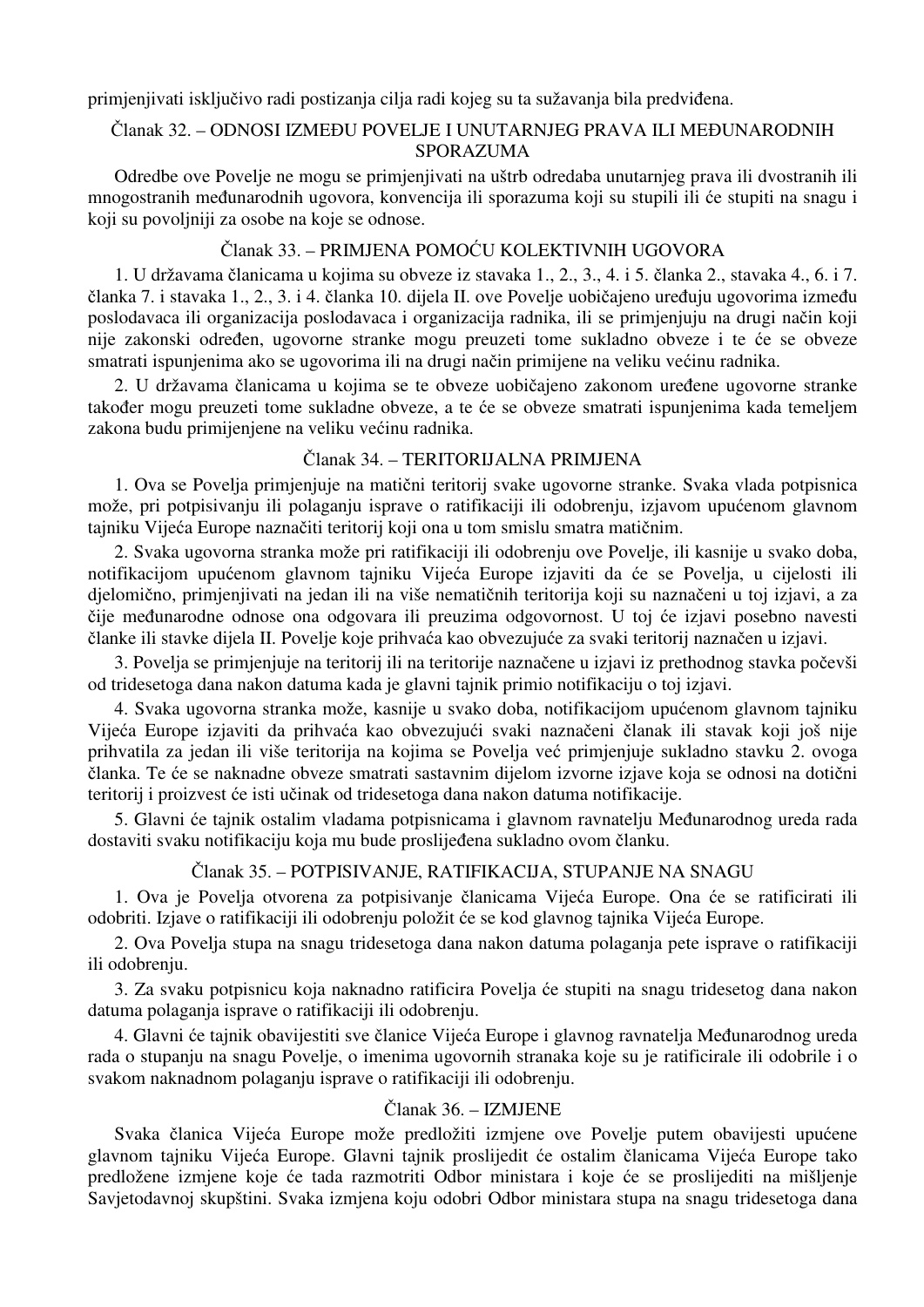nakon što sve ugovorne stranke obavijeste glavnog tajnika da je prihvaćaju. Glavni će tajnik obavijestiti sve države članice Vijeća Europe i glavnog ravnatelja Međunarodnog ureda rada o stupanju na snagu tih izmjena.

### Članak 37. – OTKAZIVANJE

1. Nijedna ugovorna stranka ne može otkazati ovu Povelju prije isteka petogodišnjeg razdoblja nakon datuma kada je Povelja za nju stupila na snagu, ili prije isteka svakog narednog dvogodišnjeg razdoblja, a u svakom slučaju naknon što to najavi glavnom tajniku Vijeća Europe šest mjeseci unaprijed, o čemu će on obavijestiti ostale ugovorne stranke i glavnog ravnatelja Međunarodnog ureda rada. Takav otkaz ne utječe na valjanost Povelje što se tiče ostalih ugovornih stranaka, pod pretpostavkom da ih nikada ne bude manje od pet.

2. Svaka ugovorna stranka može, sukladno odredbama prethodnog stavka, otkazati svaki članak ili stavak dijela II. Povelje koji je prihvatila, pod uvjetom da ukupan broj članaka ili stavaka koji obvezuju tu ugovornu stranku nikada ne bude manji od 10 članaka i od 45 stavaka te da broj članaka ili stavaka i dalje sadrži članke što ih je ta ugovorna stranka odabrala između onih na koje se posebno poziva članak 20., stavak 1., točka b).

3. Svaka ugovorna stranka može otkazati ovu Povelju ili svaki članak ili stavak dijela II. Povelje pod uvjetima predviđenim u stavku 1. ovoga članka, što se tiče svakog teritorija na koji se Povelja primjenjuje u skladu s izjavom danim sukladno stavku 2. članka 34.

#### Članak 38. – PRILOG

Prilog ovoj Povelji njezin je sastavni dio.

U potvrdu toga su potpisnici, za to propisno ovlašteni, potpisali ovu Povelju.

Sastavljeno u Torinu 18. listopada 1961. na engleskom i francuskom jeziku, s tim da su oba teksta jednako vjerodostojna, u jednom primjerku koji se pohranjuje u arhiv Vijeća Europe. Glavni tajnik Vijeća Europe dostavit će ovjerovljene prijepise svim potpisnicama.

#### **PRILOG SOCIJALNOJ POVELJI**

Domašaj Socijalne povelje

u odnosu na zaštićene osobe:

1. Ne dirajući odredbe članka 12., stavak 4., i članka 13., stavak 4., svi članci od 1. do 17. odnose se samo na strance koji su državljani drugih ugovornih stranaka koji zakonito borave ili sukladno propisima rade na teritoriju dotične ugovorne stranke, pri čemu se podrazumijeva da se spomenuti članci tumače u smislu odredaba članaka 18. i 19.

Ovo tumačenje ne isključuje proširenje sličnih prava na druge osobe od strane bilo koje ugovorne stranke.

2. Svaka ugovorna stranka odobrit će izbjeglicama prema definiciji Ženevske konvencije o statusu izbjeglica od 28. srpnja 1951. koje zakonito borave na njenom teritoriju što je moguće povoljniji položaj, a u svakom slučaju ne nepovoljniji od onog na koji se obvezala Konvencijom iz 1951., kao i ostalim međunarodnim sporazumima koji se primjenjuju na spomenute izbjeglice.

### DIO I.

#### stavak 18., i DIO II., članak 18., stavak 1.

Podrazumijeva se da se te odredbe ne tiču ulaska na teritorije ugovornih stranaka i da ne diraju u odredbe Europske konvencije o naseljavanju, potpisane u Parizu 13. prosinca 1955.

#### DIO II.

#### Članak 1., stavak 2.

Ta se odredba ne može tumačiti niti kao zabrana niti kao odobrenje odredbi ili prakse sindikalne sigurnosti.

Članak 4., stavak 4.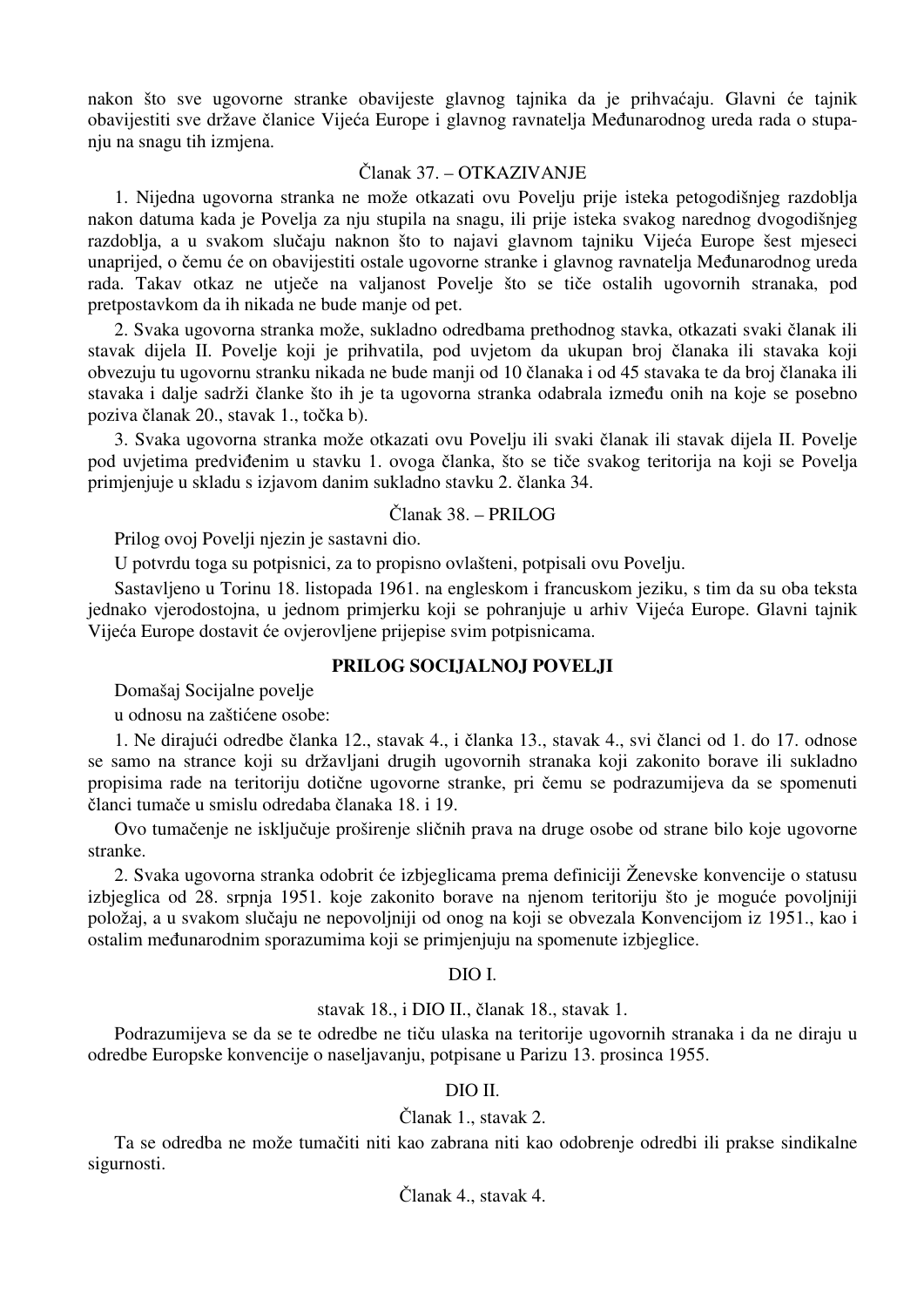Ta se odredba tumači tako da ne zabranjuje trenutačni otkaz u slučaju teškog prekršaja.

### Članak 4., stavak 5.

Podrazumijeva se da jedna od ugovornih stranaka može preuzeti obvezu koju predviđa taj stavak ako odbici od plaća nisu dopušteni za veliku većinu radnika, bilo temeljem zakona, kolektivnih ugovora ili arbitražnim odlukama, a izuzete su jedino osobe na koje se to ne odnosi.

### Članak 6., stavak 4.

Podrazumijeva se da svaka ugovorna stranka može, što se nje tiče, zakonom urediti ostvarenje prava na štrajk, pod uvjetom da svako drugo eventualno ograničenje toga prava može opravdati na temelju članka 31.

Članak 7., stavak 8.

Podrazumijeva se da će ugovorna stranka ispuniti svoju obvezu predviđenu u tom stavku ako, u skladu s duhom te obveze, zakonski predvidi da većina osoba ispod 18 godina ne smije raditi na noćnim poslovima.

### Članak 12., stavak 4.

Izraz »i u skladu s uvjetima utvrđenim u tim ugovorima«, navedene u uvodu toga stavka, znači da za davanja neovisna o sustavu doprinosa, ugovorna stranka može zahtijevati propisano razdoblje boravka prije nego što takva davanja odobri državljanima drugih ugovornih stranaka.

### Članak 13., stavak 4.

Vlade koje nisu stranke Europske konvencije o socijalnoj i medicinskoj pomoći mogu ratificirati Socijalnu povelju što se tiče toga stavka ako osiguraju građanima drugih ugovornih stranaka položaj sukladan odredbama te konvencije.

### Članak 19., stavak 6.

U svrhu primjene te odredbe, izraz »obitelji radnika migranta« odnosi se najmanje na njegovu suprugu i uzdržavanu djecu mlađu od 21 godine.

### DIO III.

Podrazumijeva se da Povelja sadrži pravne obveze međunarodnog karaktera čija je primjena podložna jedino nadzoru predviđenom u dijelu IV.

### Članak 20., stavak 1.

Podrazumijeva se da »nabrojeni stavci« mogu sadržavati članke koji imaju samo jedan stavak.

### DIO V.

### Članak 30.

Izraz »u slučaju rata ili neke druge javne opasnosti« tumači se tako da se njime podrazumijeva i prijetnja ratom.

#### **DODATNI PROTOKOL EUROPSKOJ SOCIJALNOJ POVELJI**

#### PREAMBULA

Države članice Vijeća Europe, potpisnice ovoga Protokola,

odlučne poduzeti nove mjere radi proširenja zaštite ekonomskih i socijalnih prava zajamčenih Europskom socijalnom poveljom, otvorenom za potpisivanje u Torinu 18. listopada 1961. (u daljnjem tekstu: Povelia).

sporazumjele su se o sljedećem:

#### DIO I.

Stranke priznaju da je cilj politike koju će provoditi svim prikladnim sredstvima, na nacionalnoj i međunarodnoj razini, postizanje uvjeta u kojima će osigurati učinkovito ostvarivanje sljedećih prava i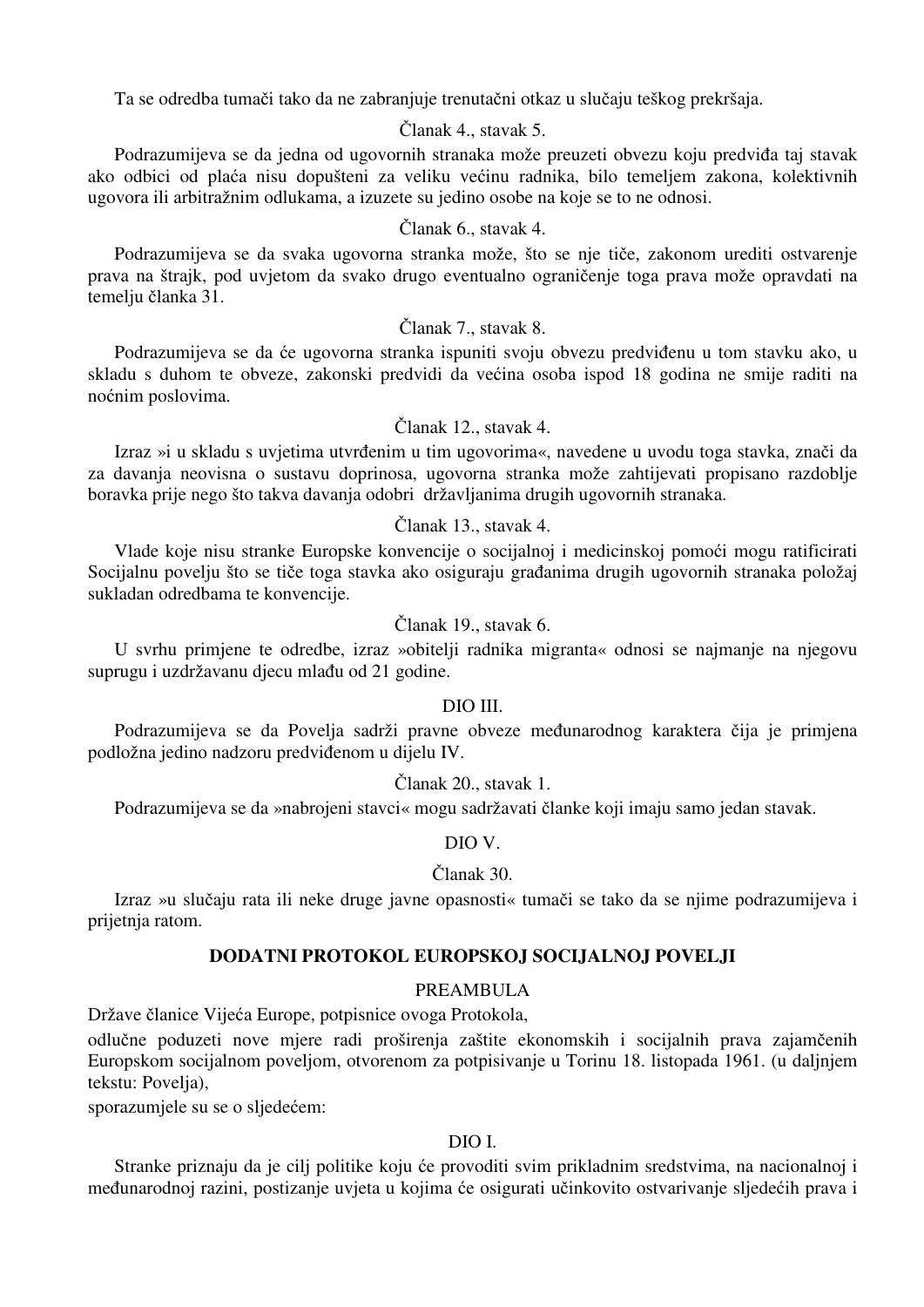načela:

1. Svi radnici imaju pravo na jednake mogućnosti i uvjete u pogledu zaposlenja i profesije, bez diskriminacije prema spolu.

2. Radnici imaju pravo na obavješćivanje i savjetovanje u poduzeću.

3. Radnici imaju pravo sudjelovati u određivanju i poboljšanju radnih uvjeta i radne sredine u poduzeću.

4. Svaka starija osoba ima pravo na socijalnu zaštitu.

### DIO II.

Stranke prihvaćaju, kako je to predviđeno u dijelu III., obveze koje proizlaze iz sljedećih članaka:

### Članak 1. – PRAVO NA JEDNAKE MOGUĆNOSTI I UVJETE U POGLEDU ZAPOSLENJA I PROFESIJE, BEZ DISKRIMINACIJE PREMA SPOLU

1. Radi osiguranja učinkovitog ostvarivanja prava na jednake mogućnosti i uvjete u pogledu zaposlenja i profesije bez diskriminacije prema spolu, stranke se obvezuju priznati to pravo te poduzeti prikladne mjere da se ono osigura ili promiče u sljedećim područjima:

– pristupa zaposlenju, zaštiti od otkaza i profesionalnoj reintegraciji;

– profesionalnom usmjeravanju, izobrazbi, prekvalifikaciji i rehabilitaciji;

– uvjetima zaposlenja i rada, uključujući plaće za rad;

– profesionalnom razvoju, uključujući unapređenja.

2. U smislu stavka 1. ovoga članka diskriminacijom se neće smatrati mjere poduzete radi zaštite žene, posebice s obzirom na trudnoću, porod i razdoblje nakon poroda.

3. Stavak 1. ovoga članka ne priječi poduzimanje posebnih mjera radi uklanjanja stvarnih nejednakosti.

4. Primjena ovoga članka ili nekih njegovih odredbi može se isključiti kada su u pitanju neke profesionalne aktivnosti koje se zbog svoje naravi ili uvjeta u kojima se obavljaju mogu povjeriti samo osobama određenog spola.

### Članak 2. – PRAVO NA OBAVJEŠĆIVANJE I SAVJETOVANJE

1. Radi osiguranja učinkovitog ostvarivanja prava radnika na obavješćivanje i savjetovanje u poduzeću, stranke se obvezuju da će poduzimati ili promicati mjere koje radnicima ili predstavnicima radnika, sukladno nacionalnom zakonodavstvu i praksi, omogućuju:

a) da se redovito ili u prikladno vrijeme i na razumljiv način obavještavaju o gospodarskoj i financijskoj situaciji poduzeća u kojem rade, s time da se može zabraniti širenje nekih obavijesti koje bi mogle štetiti poduzeću ili se može zahtijevati da one ostanu povjerljive; i

b) da se pravodobno savjetuju o predloženim odlukama koje bi mogle bitno utjecati na interese radnika, te posebice o onima koje bi mogle imati značajne posljedice na stanje zaposlenosti u poduzeću.

2. Stranke iz primjene stavka 1. ovoga članka mogu isključiti poduzeća koja zapošljavaju manje od broja radnika određenog nacionalnim zakonodavstvom ili praksom.

### Članak 3. – PRAVO NA SUDJELOVANJE U ODREĐIVANJU I POBOLJŠANJU RADNIH UVJETA I RADNE SREDINE

1. Radi osiguranja učinkovitog ostvarivanja prava radnika na sudjelovanje u određivanju i poboljšanju radnih uvjeta i radne sredine u poduzeću, stranke se obvezuju usvojiti ili promicati mjere koje će radnicima ili njihovim predstavnicima, sukladno nacionalnom zakonodavstvu i praksi, omogućiti da pridonesu:

a) utvrđivanju i poboljšanju radnih uvjeta, organizacije rada i radne sredine;

b) zaštiti zdravlja i sigurnosti u poduzeću;

c) organizaciji socijalnih i socijalno-kulturnih službi i pogodnosti u poduzeću;

d) nadzoru nad poštovanjem propisa u tim područjima.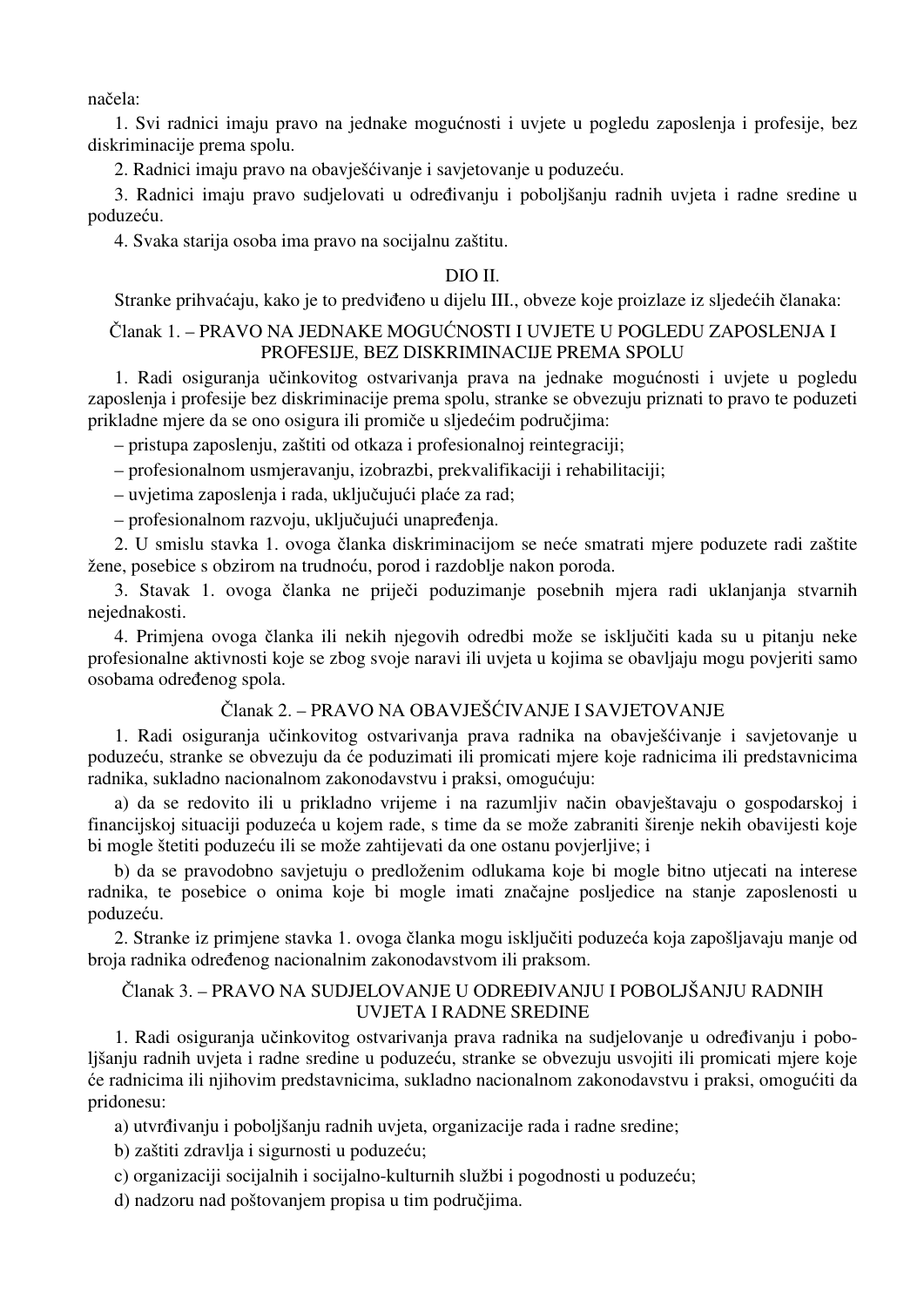2. Stranke mogu iz područja primjene stavka 1. ovoga članka isključiti poduzeća koja zapošljavaju manje radnika od broja određenog nacionalnim zakonodavstvom ili praksom.

### Članak 4. – PRAVO STARIJIH OSOBA NA SOCIJALNU ZAŠTITU

Radi osiguranja učinkovitog ostvarivanja prava starijih osoba na socijalnu zaštitu, stranke se obvezuju da će usvojiti ili promicati, bilo izravno bilo u suradnji s javnim ili privatnim organizacijama, odgovarajuće mjere kojima je osobito svrha:

1. omogućiti starijim osobama da što je moguće duže ostanu punopravni članovi društva, tako da im se osigura:

a) dovoljno sredstava koja će im omogućiti dostojan život i aktivno sudjelovanje u javnom, društvenom i kulturnom životu;

b) obavijesti o postojećim uslugama i pogodnostima za starije osobe i o mogućnostima da se njima koriste;

2. omogućiti starijim osobama da slobodno izaberu svoj način života i da vode neovisan život u svojoj uobičajenoj sredini toliko dugo koliko to žele i koliko je to moguće, tako da im se osiguraju:

a) stanovi prilagođeni njihovim potrebama i njihovom zdravstvenom stanju ili odgovarajuća pomoć za uređenje stana;

b) zdravstvena njega i usluge koje zahtijeva njihovo zdravstveno stanje;

3. jamčiti starijim osobama koje žive u ustanovama odgovarajuću pomoć, poštujući pritom njihov privatni život, i sudjelovanje u odlučivanju o uvjetima života u tim ustanovama.

### DIO III.

### Članak 5. – OBVEZE

1. Svaka stranka se obvezuje:

a) dio I. ovoga Protokola smatrati izjavom kojom se određuju ciljevi čijem će ostvarenju težiti svim prikladnim sredstvima, sukladno odredbama uvodnoga stavka tog dijela;

b) smatrati se obvezanom jednim ili više članaka dijela II. ovoga Protokola.

2. Svaka stranka službeno će, sukladno odredbama točke b) stavka 1. ovoga članka, glavnom tajniku Vijeća Europe notificirati jedan ili više odabranih članaka u trenutku polaganja isprave o ratifikaciji, prihvatu ili odobrenju.

3. Svaka stranka može kasnije u svako doba notifikacijom upućenom glavnom tajniku izjaviti da se smatra obvezanom bilo kojim drugim člankom ili stavkom iz dijela II. ovoga Protokola koji ona još nije bila prihvatila sukladno odredbama stavka 1. ovoga članka. Te naknadne obveze smatrat će se sastavnim dijelom ratifikacije, prihvata ili odobrenja i imat će iste učinke od tridesetoga dana nakon datuma notifikacije.

### DIO IV.

### Članak 6. – NADZOR NAD POŠTIVANJEM PREUZETIH OBVEZA

Stranke će podnositi izvješća o primjeni odredaba dijela II. ovoga Protokola koje će one prihvatiti u okviru utvrđenih izvješća na temelju članka 21. Povelje.

### DIO V.

### Članak 7. – PROVEDBA PREUZETIH OBVEZA

1. Odredbe iz članaka 1. do 4. dijela II. ovoga Protokola mogu se primijeniti:

a) zakonima ili drugim propisima;

b) ugovorima između poslodavaca ili organizacija poslodavaca i organizacija radnika;

c) kombinacijom tih dvaju načina; ili

d) drugim prikladnim sredstvima.

2. Obveze koje proistječu iz članaka 2. i 3. dijela II. ovoga Protokola smatrat će se ispunjenima ako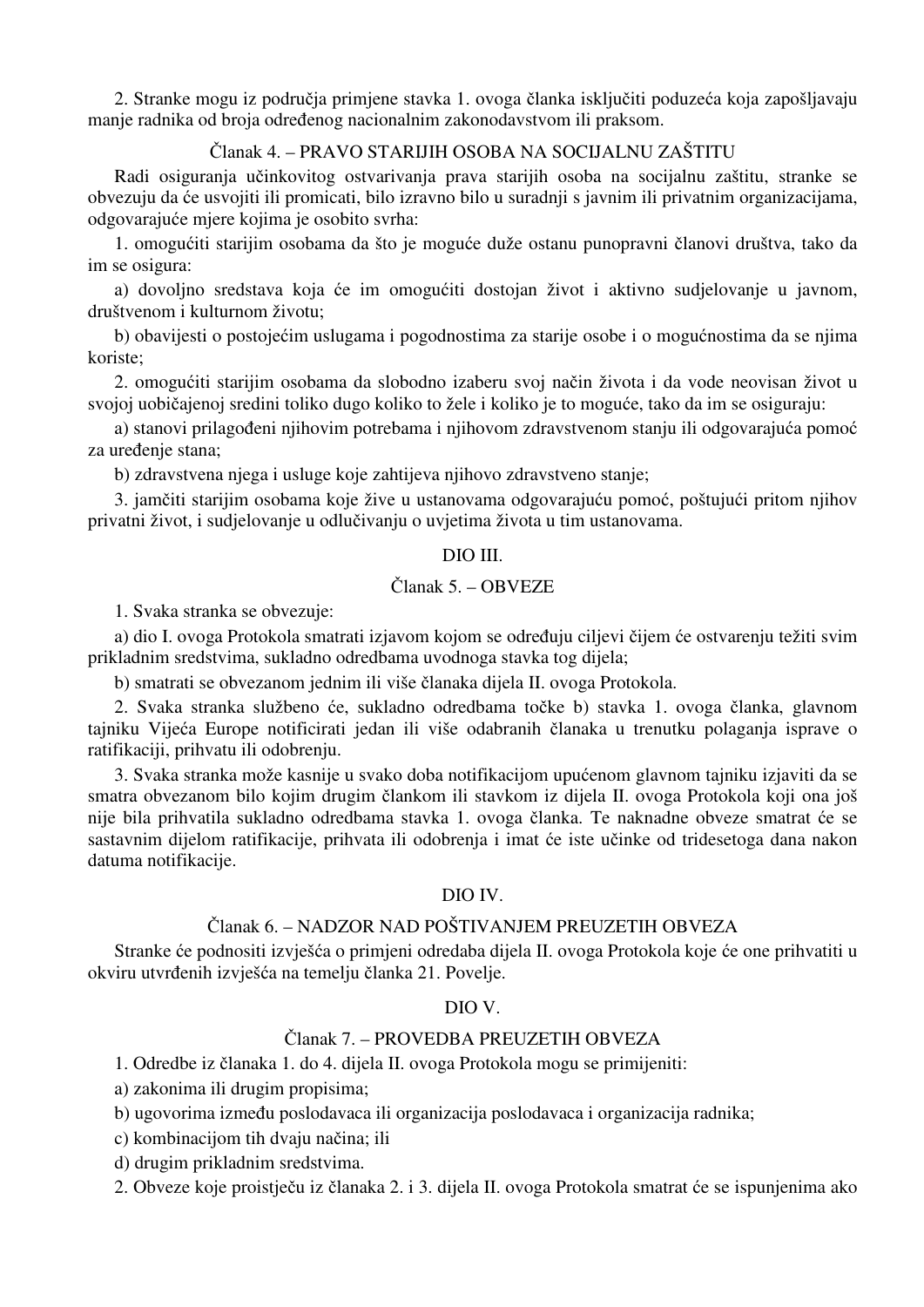se to odredbe, sukladno stavku 1. ovoga članka, budu primjenjivale na veliku većinu radnika kojih se tiču.

### Članak 8. – ODNOSI IZMEĐU POVELJE I OVOG PROTOKOLA

1. Odredbe ovog Protokola ne narušavaju odredbe Povelje.

2. Članci od 22. do 32. i 36. Povelje primjenjuju se, *mutatis mutandis,* na ovaj Protokol.

### Članak 9. – TERITORIJALNA PRIMJENA

1. Ovaj se Protokol primjenjuje na matični teritorij svake stranke. Svaka država može, u trenutku potpisivanja ili polaganja isprave o ratifikaciji, prihvatu ili odobrenju, izjavom upućenom glavnom tajniku Vijeća Europe, naznačiti teritorij koji ona u tom smislu smatra matičnim.

2. Svaka država potpisnica može pri ratifikaciji, prihvatu ili odobrenju ovoga Protokola ili kasnije u svako doba, notifikacijom upućenom glavnom tajniku Vijeća Europe izjaviti da će se Protokol, u cijelosti ili djelomično, primjenjivati na jedan ili više nematičnih teritorija koji su naznačeni u toj izjavi, a za čije međunarodne odnose ona odgovara ili preuzima odgovornost. U toj će izjavi posebno navesti članak ili članke dijela II. ovog Protokola koje ona prihvaća kao obvezujuće za svaki teritorij naznačen u izjavi.

3. Ovaj Protokol stupit će na snagu na jednom ili više teritorija naznačenih u izjavi spomenutoj u prethodnom stavku počevši od tridesetoga dana nakon datuma kada je glavni tajnik primio notifikaciju o toj izjavi.

4. Svaka stranka može kasnije u svako doba notifikacijom upućenom glavnom tajniku Vijeća Europe izjaviti da prihvaća kao obvezujući svaki članak koji još nije prihvatila za jedan ili više teritorija na kojima se ovaj Protokol već primjenjuje sukladno stavku 2. ovoga članka. Te će se naknadne obveze smatrati sastavnim dijelom izvorne izjave koja se odnosi na dotični teritorij i proizvest će isti učinak od tridesetoga dana nakon datuma kada je glavni tajnik primio notifikaciju te izjave.

### Članak 10. – POTPISIVANJE, RATIFIKACIJA, PRIHVAT, ODOBRENJE I STUPANJE NA SNAGU

1. Ovaj Protokol otvoren je za potpisivanje državama članicama Vijeća Europe potpisnicama Povelje. On će se ratificirati, prihvatiti ili odobriti. Nijedna država članica Vijeća Europe neće moći ratificirati, prihvatiti ili odobriti ovaj Protokol a da istodobno ili prethodno nije ratificirala Povelju. Isprave o ratifikaciji, prihvatu ili odobrenju bit će položene kod glavnog tajnika Vijeća Europe.

2. Ovaj Protokol stupit će na snagu tridesetog dana nakon datum polaganja treće isprave o ratifikaciji, prihvatu ili odobrenju.

3. Za svaku državu potpisnicu koja ga naknadno ratificira, ovaj Protokol stupit će na snagu tridesetog dana nakon datum polaganja isprave o ratifikaciji, prihvatu ili odobrenju.

### Članak 11. – OTKAZIVANJE

1. Nijedna stranka ne može otkazati ovaj Protokol prije isteka petogodišnjeg razdoblja nakon datuma kada je Protokol za nju stupio na snagu ili prije isteka svakog narednog dvogodišnjeg razdoblja, a u svakom slučaju nakon što to najavi glavnom tajniku Vijeća Europe šest mjeseci unaprijed. Takav otkaz ne utječe na pravovaljanost Protokola što se tiče ostalih stranaka pod pretpostavkom da ih nikada ne bude manje od tri.

2. Svaka stranka može, sukladno odredbama prethodnog stavka, otkazati svaki članak dijela II. ovog Protokola koji je prihvatila, uz uvjet da broj članaka koji obvezuju tu stranku nikada ne bude manji od jedan.

3. Svaka stranka može otkazati ovaj Protokol ili svaki članak dijela II. Protokola pod uvjetima predviđenim u stavku 1. ovog članka što se tiče svakog teritorija na koji se Protokol primjenjuje u skladu s izjavom danom sukladno stavku 2. i 4. članka 9.

4. Svaka stranka obvezana Poveljom i ovim Protokolom koja će otkazati Povelju sukladno odredbama stavka 1. članka 37. Povelje smatrat će se da je također otkazala i Protokol.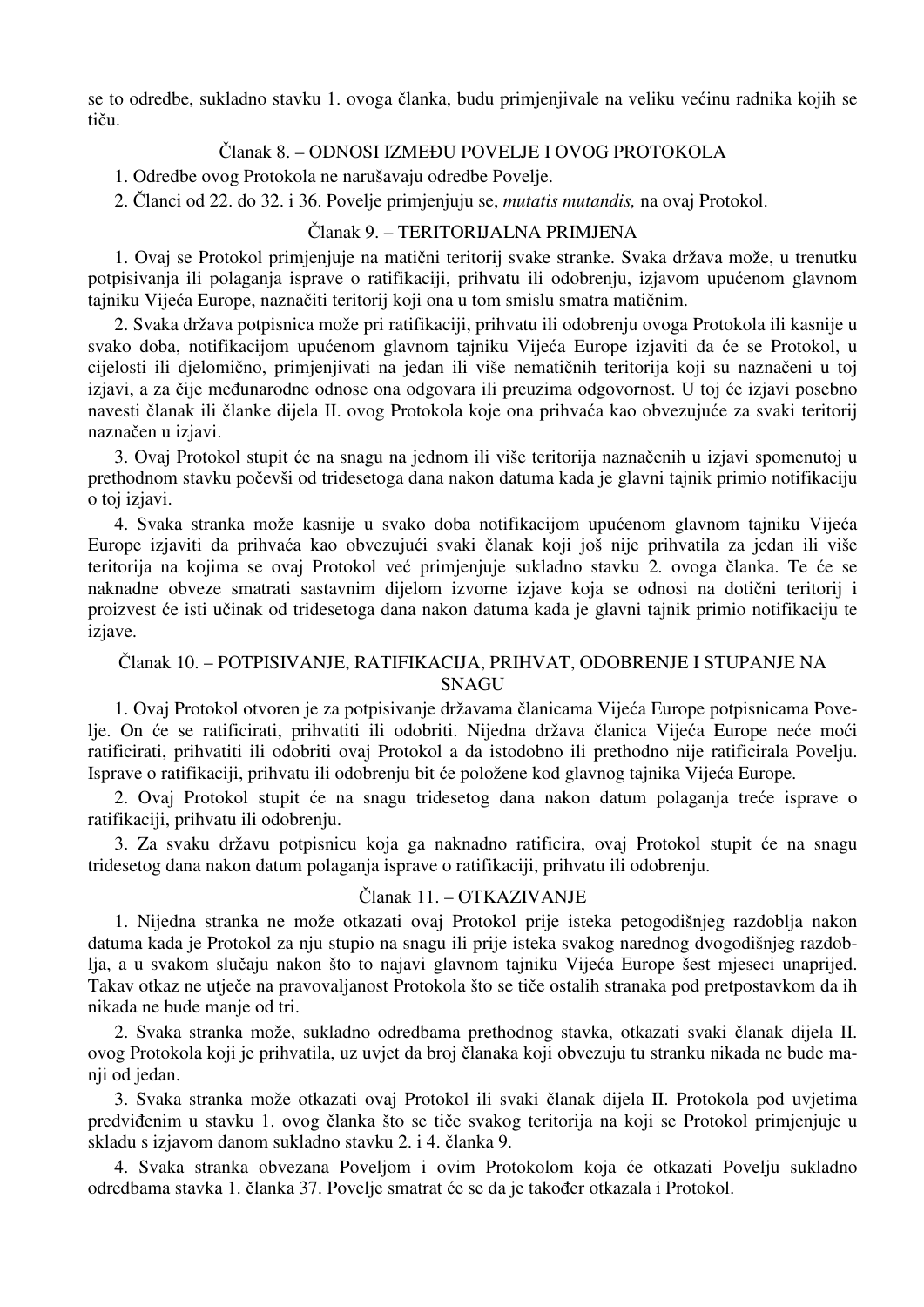### Članak 12. – NOTIFIKACIJE

Glavni tajnik Vijeća Europe obavijestit će države članice Vijeća Europe i glavnog ravnatelja Međunarodnog ureda rada o:

a) svakom potpisu;

b) polaganju svake isprave o ratifikaciji, prihvatu ili odobrenju;

c) svakom datumu stupanja na snagu ovog Protokola sukladno člancima 9. i 10.;

d) svakom drugom činu, notifikaciji ili komunikaciji koji se odnose na ovaj Protokol.

### Članak 13. – PRILOG

Prilog ovom Protokolu njegov je sastavni dio.

U potvrdu toga su potpisnici, za to propisno ovlašteni, potpisali ovaj Protokol.

Sastavljeno u Strasbourgu 5. svibnja 1988., na engleskom i francuskom jeziku, s tim da su oba teksta jednako vjerodostojna, u jednom primjerku koji se pohranjuje u arhiv Vijeća Europe. Glavni tajnik Vijeća Europe dostavit će ovjerovljene prijepise svim državama članicama Vijeća Europe.

#### PRILOG PROTOKOLU

### DOMAŠAJ PROTOKOLA U POGLEDU ZAŠTIĆENIH OSOBA

1. U osobe na koje se odnose članci 1. i 4. ubrajaju se samo stranci koji su državljani drugih stranaka, a koji zakonito borave ili sukladno propisima rade na teritoriju dotične stranke, s tim da će se spomenuti članci tumačiti u svjetlu odredbi članaka 18. i 19. Povelje.

Ovo tumačenje ne isključuje proširenje sličnih prava na druge osobe bilo koje stranke.

2. Svaka stranka odobrit će izbjeglicama prema definiciji Ženevske konvencije o statusu izbjeglica od 28. svibnja 1951. i Protokolu od 31. siječnja 1967. koji zakonito borave na njenom teritoriju što je moguće povoljniji položaj, a u svakom slučaju ne nepovoljniji od onog na kojeg se stranka obvezala na osnovi tih dokumenata, kao i ostalih postojećih međunarodnih sporazuma koji se primjenjuju na spomenute izbjeglice.

3. Svaka stranka odobrit će osobama bez državljanstva prema definiciji Konvencije o statusu osoba bez državljanstva iz New Yorka od 28. rujna 1954. koji zakonito borave na njenom teritoriju što je moguće povoljniji položaj, a u svakom slučaju ne nepovoljniji od onog na kojeg se stranka obvezala tim dokumentom kao i ostalim međunarodnim sporazumima koji se primjenjuju na spomenute osobe bez državljanstva.

Članak 1.

Podrazumijeva se da se materija koja se odnosi na socijalnu sigurnost, kao i odredbe koje se odnose na naknade u slučaju nezaposlenosti, naknade starima i naknade preživjelim članovima obitelji, može isključiti iz primjene ovog članka.

### Članak 1. stavak 4.

Ova odredba ne može se tumačiti kao obveza da stranke zakonom ili drugim propisima utvrde liste zanimanja koje, zbog njihove naravi ili uvjeta njihova obavljanja, mogu biti rezervirane za radnike određenog spola.

### Članak 2. i 3.

1. Radi primjene ovih članaka, izraz »prestavnici radnika« označava osobe priznate kao takve nacionalnim zakonodavstvom ili praksom.

2. Izraz »nacionalno zakonodavstvo i praksa« odnosi se, ovisno o slučaju, osim na zakone i druge propise, i na kolektivne ugovore, druge ugovore između poslodavaca i predstavnika radnika, na običaje kao i na mjerodavne sudske odluke.

3. Radi primjene tih članaka, izraz »poduzeće« podrazumijeva skup materijalnih i nematerijalnih elemenata namijenjenih proizvodnji dobara ili usluga, sa ili bez pravne osobnosti, kojoj je cilj ostvarivanje dobiti i koja može samostalno odlučivati o svojoj politici na tržištu.

4. Podrazumijeva se da se vjerske zajednice i njihove institucije mogu isključiti iz primjene tih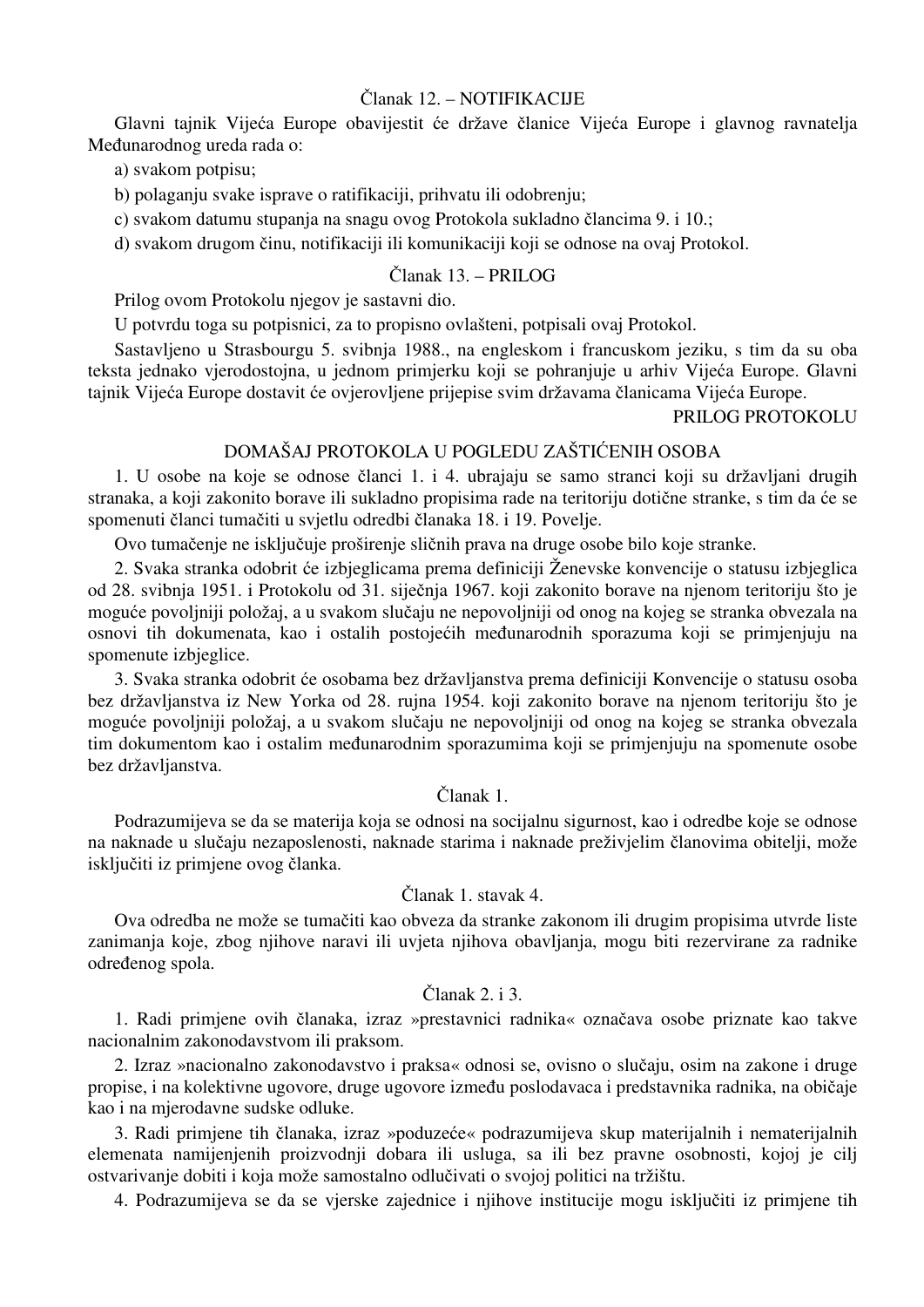članaka čak i onda kada su te institucije »poduzeća« u smislu stavka 3. Ustanove koje obavljaju aktivnosti u skladu s određenim idealma ili su pri tome vođene određenim moralnim konceptima, idealima i konceptima zaštićenim nacionalnim zakonodavstvom, mogu se isključiti iz primjene tih članaka u mjeri nužnoj da bi se zaštitila usmjerenost takvog poduzeća.

5. Podrazumijeva se da u državi u kojoj su prava iz članka 2. i 3. ostvarena u različitim ispostavama poduzeća, dotična stranka zadovoljava obveze koje proizlaze iz tih odredbi.

### Članak 3.

Ova odredba ne zadire u ovlasti i obveze država u smislu usvajanja propisa o zaštiti zdravlja i sigurnosti na radnim mjestima kao ni u nadležnosti i odgovornosti tijela zaduženih za nadzor nad njihovim ostvarenjem.

Izrazi »socijalne i socijalno-kulturne službe i pogodnosti« odnose se na socijalne i/ili kulturne službe i pogodnosti koje određena poduzeća nude radnicima kao što je socijalna potpora, sportski tereni, dvorane za dojenje, knjižnice, dječja odmarališta, itd.

#### Članak 4. stavak 1.

Radi primjene ovog stavka, izraz »što je moguće duže« odnosi se na fizičke, psihološke i intelektualne sposobnosti stare osobe.

#### Članak 7.

Podrazumijeva se da radnici isključeni sukladno stavku 2. članka 2. i stavku 2. članka 3. nisu uzeti u obzir pri utvrđivanju broja radnika na koje se to odnosi.

### PROTOKOL O IZMJENAMA EUROPSKE SOCIJALNE POVELJE

Države članice Vijeća Europe, potpisnice ovog Protokola Europske socijalne povelje, otvorene za potpisivanje u Torinu 18. listopada 1961. godine (dalje u tekstu: Povelja)

odlučne poduzeti određene mjere za poboljšanje djelotvornosti Povelje, a posebice djelovanja njenog nadzornog mehanizma;

smatrajući stoga da je poželjno izmijeniti neke odredbe Povelje,

sporazumjele su se o sljedećem:

### Članak 1.

Članak 23. Povelje mijenja se i glasi:

»Članak 23. – Dostavljanje primjeraka izvješća i primjedbi

1. Kada glavnom tajniku dostavlja izvješće sukladno člancima 21. i 22., svaka ugovorna stranka dostavit će primjerak tog izvješća onim svojim nacionalnim organizacijama koje su članice međunarodnih organizacija poslodavaca i radnika koje su sukladno članku 27. stavak 2. pozvane da budu zastupljene na sastancima Odbora vlada. Te će organizacije proslijediti glavnom tajniku sve primjedbe na izvješća ugovornih stranaka. Glavni tajnik dostavit će primjerak tih primjedbi ugovornim strankama o kojima je riječ, koje mogu na to odgovoriti.

2. Glavni tajnik dostavit će primjerak izvješća ugovornih stranaka međunarodnim nevladinim organizacijama koje imaju savjetodavni status pri Vijeću Europe i koje u materiji koju uređuje Povelja imaju posebno određenu nadležnost.

3. Izvješća i primjedbe navedene u člancima 21. i 22. te u ovom članku bit će javno dostupni kada to netko zatraži.«

Članak 2.

Članak 24. Povelje mijenja se i glasi:

»Članak 24. – Razmatranje izvješća

1. Izvješća dostavljena glavnom tajniku sukladno člancima 21. i 22. razmotrit će Odbor neovisnih stručnjaka osnovan sukladno članku 25. Odbor će imati na raspolaganju sve primjedbe proslijeđene glavnom tajniku sukladno stavku 1. članka 23. Nakon obavljenog razmatranja, Odbor neovisnih stručnjaka priredit će izvješće koje će sadržavati zaključke.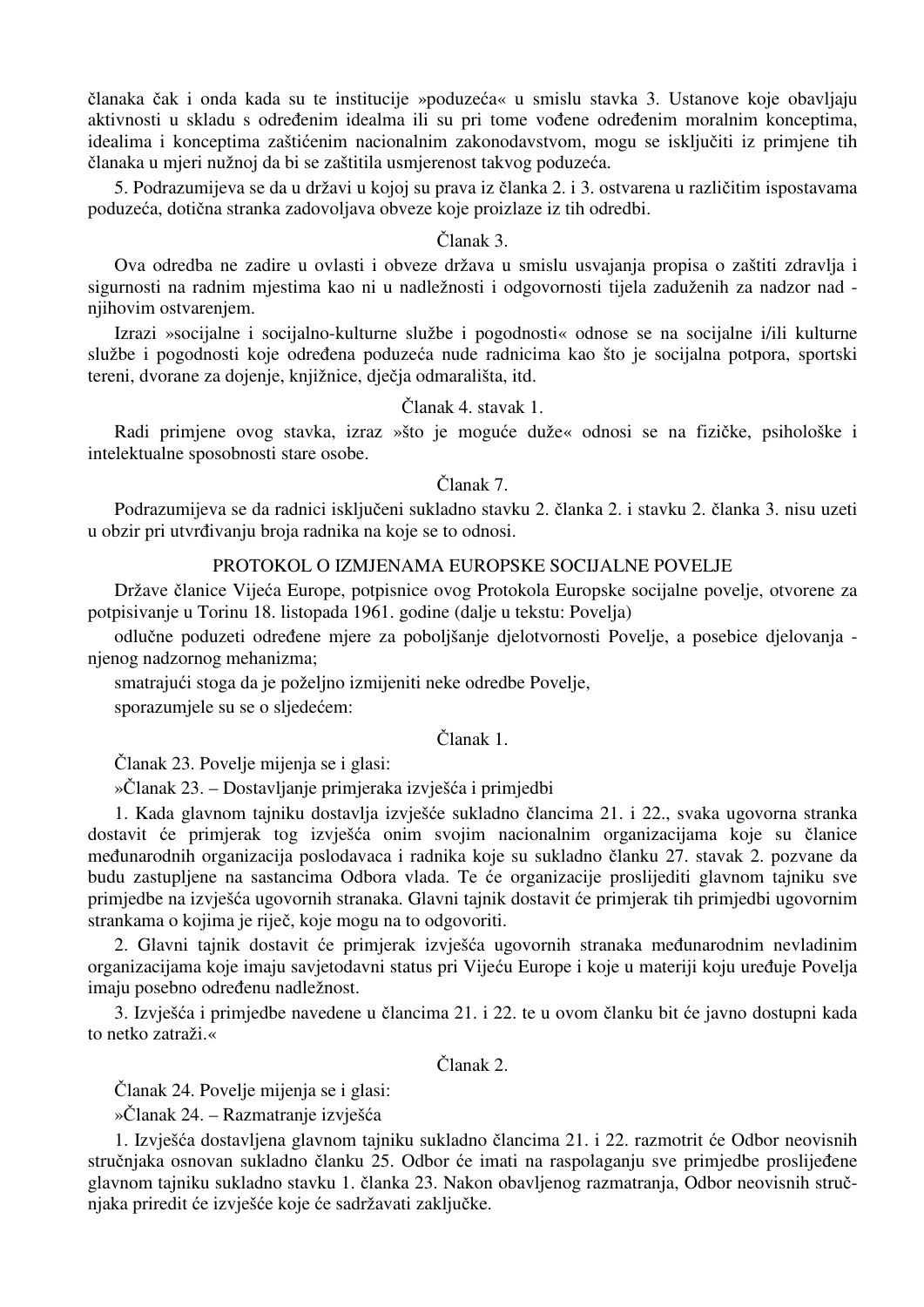2. S obzirom na izvješća spomenuta u članku 21. Odbor neovisnih stručnjaka ocijenit će s pravnog gledišta sukladnost nacionalnih zakona, propisa i prakse s obvezama koje za ugovorne stranke o kojima je riječ proizlaze iz Povelje.

3. Odbor neovisnih stručnjaka može ugovornim strankama izravno uputiti zahtjev za dodatnim obavijestima i objašnjenjima. S tim u svezi, ako je to nužno, Odbor neovisnih stručnjaka može također održati sastanak s predstavnicima neke ugovorne stranke, bilo na vlastitu inicijativu bilo na zahtjev ugovorne stranke o kojoj je riječ. Organizacije navedene u stavku 1. članka 23. bit će o tome obaviještene.

4. Zaključke Odbora neovisnih stručnjaka glavni će tajnik objaviti i proslijediti Odboru vlada, Parlamentarnoj skupštini te organizacijama navedenim u stavku 1. članka 23. i stavku 2. članka 27.«

Članak 3.

Članak 25. Povelje mijenja se i glasi:

»Članak 25. – Odbor neovisnih stručnjaka

1. Odbor neovisnih stručnjaka sastoji se od najmanje devet članova koje bira Parlamentarna skupština većinom glasova s popisa stručnjaka najvišeg integriteta i priznate stručnosti u nacionalnim i međunarodnim socijalnim pitanjima, predloženih od ugovornih stranaka. Točan broj članova odredit će Vijeće ministara.

2. Članovi Odbora biraju se na šest godina; oni mogu biti još jednom birani.

3. Član Odbora neovisnih stručnjaka izabran kako bi zamijenio člana čiji mandat nije istekao obavljat će dužnost do kraja mandata svoga prethodnika.

4. Članovi Odbora nastupaju u osobnom svojstvu. Tijekom njihova mandata oni ne smiju obavljati nikakvu dužnost koja je nepodudarna sa zahtjevima neovisnosti, nepristranosti i dostupnosti, a koje podrazumijeva njihova dužnost.«

Članak 4.

Članak 27. Povelje mijenja se i glasi:

»Članak 27. – Odbor vlada

1. Izvješća ugovornih stranaka, primjedbe i obavijesti priopćene sukladno stavku 1. članku 23. i stavku 3. članka 24., te izvješća Odbora neovisnih stručnjaka bit će podneseni Odboru vlada.

2. Odbor se sastoji od jednog predstavnika svake ugovorne stranke. On će pozvati najviše dvije međunarodne organizacije poslodavaca i najviše dvije međunarodne organizacije radnika da pošalju promatrače koji će sjednicama Odbora prisustvovati u savjetodavnom svojstvu. Štoviše, Odbor može zatražiti savjet predstavnika međunarodnih nevladinih organizacija koje imaju savjetodavni status pri Vijeću Europe i posebnu nadležnost u pitanjima koja uređuje sadašnja Povelja.

3. Odbor vlada priprema odluke Odbora ministara. U svjetlu izvješća Odbora neovisnih stručnjaka i ugovornih stranaka, on posebice izabire, dajući obrazloženja za svoj izbor na temelju socijalne, gospodarske i druge politike, prilike koje bi prema njegovu mišljenju trebale biti predmetom preporuka svakoj ugovornoj stranci o kojoj je riječ, sukladno članku 28. Povelje. Odbor podnosi izvješće odboru ministara, koje će se objaviti.

4. Na temelju utvrđenog stanja glede provedbe Socijalne povelje općenito, Odbor vlada može podnositi prijedloge Odboru ministara o provedbi istraživanja o socijalnim pitanjima te o člancima Povelje koje je moguće osuvremeniti«.

### Članak 5.

Članak 28. Povelje mijenja se i glasi:

»Članak 28. – Odbor ministara

1. Na temelju izvješća Odbora vlada Odbor ministara, dvotrećinskom većinom onih koji glasuju, a pravo glasa imaju samo ugovorne stranke, prihvaća rezoluciju koja se odnosi na čitav postupak nadzora i koja sadrži pojedinačne preporuke za ugovorne stranke na koje se te preporuke odnose.

2. Uzimajući u obzir prijedloge koje daje Odbor vlada sukladno stavku 4. članka 27. Vijeće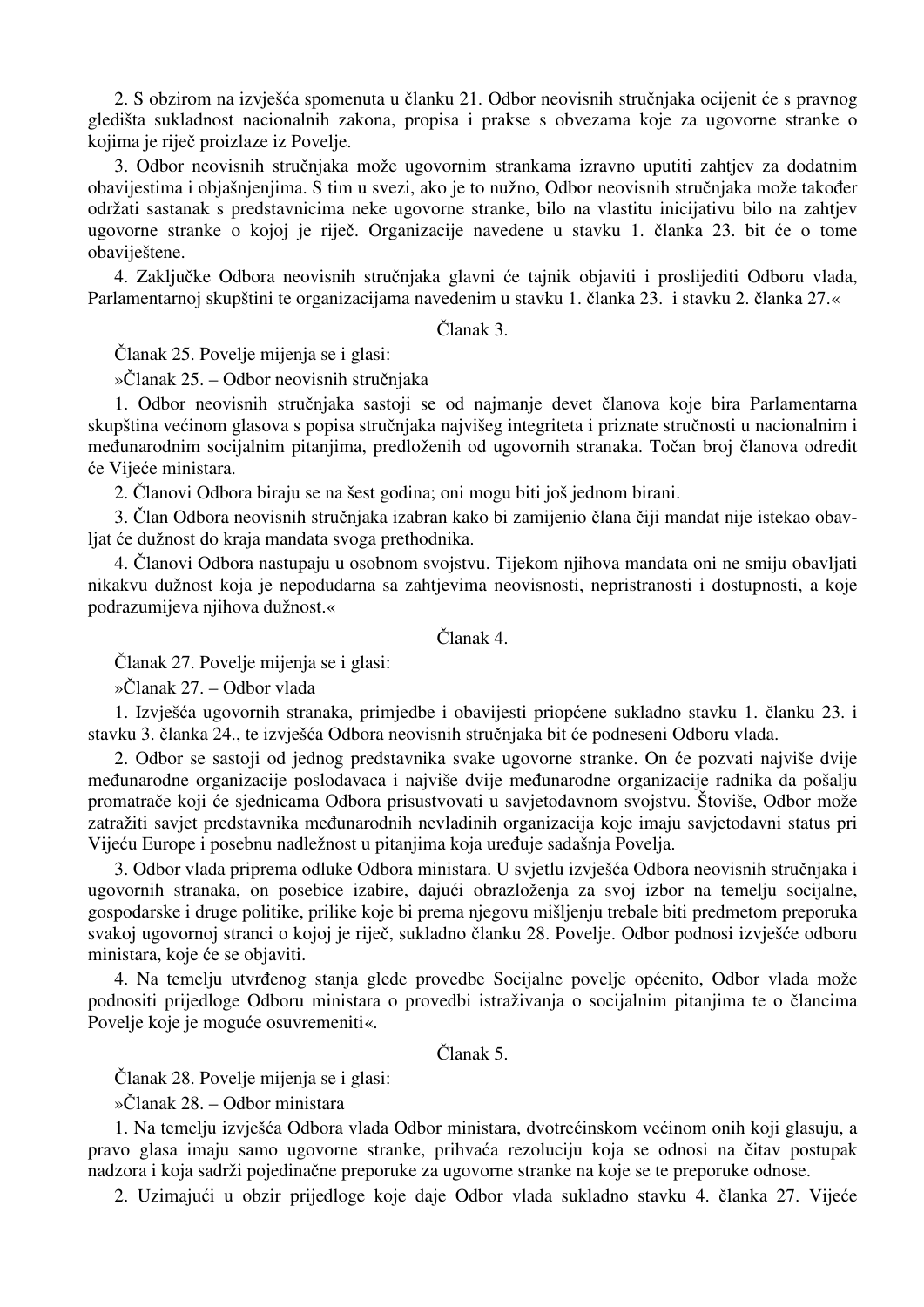ministara donosi odluke koje smatra prikladnima.«

### Članak 6.

Članak 29. Povelje mijenja se i glasi:

»Članak 29. – Parlamentarna skupština

Glavni tajnik Vijeća Europe proslijedit će Parlamentarnoj skupštini u svrhu održavanja periodičnih plenarnih rasprava, izvješća Odbora neovisnih stručnjaka te Odbora vlada, kao i rezolucije Odbora ministara.«

### Članak 7.

1. Ovaj Protokol otvoren je za potpisivanje državama članicama Vijeća Europe potpisnicama Povelje, koje mogu izraziti svoju suglasnost da ih veže:

a) potpis bez rezerve ratifikacije, prihvata ili odobrenja; ili

b) potpis uz uvjet ratifikacije, prihvata ili odobrenja, koji slijedi ratifikacija, prihvat ili odobrenje.

2. Isprave o ratifikaciji, prihvatu ili odobrenju bit će položene kod glavnog tajnika Vijeća Europe.

### Članak 8.

Ovaj Protokol stupit će na snagu tridesetog dana nakon datuma kada ugovorne stranke Povelje izraze svoju suglasnost da ih veže Protokol sukladno odredbama članka 7.

### Članak 9.

Glavni tajnik Vijeća Europe obavijestit će države članice Vijeća o:

a) svakom potpisu;

b) polaganju svake isprave o ratifikaciji, prihvatu ili odobrenju;

c) datumu stupanja na snagu ovog Protokola sukladno članku 8;

d) svakom drugom činu, notifikaciji ili priopćenju koji se odnose na ovaj Protokol.

U potvrdu toga su potpisnici, za to propisno ovlašteni, potpisali ovaj Protokol. Sastavljeno u Torinu 21. listopada 1991. godine, na engleskom i francuskom jeziku, s tim da su oba teksta jednako vjerodostojna, u jednom primjerku koji se pohranjuje u arhiv Vijeća Europe. Glavni tajnik Vijeća Europe dostavit će ovjerovljene prijepise svim državama članicama Vijeća Europe.

### **DODATNI PROTOKOL EUROPSKOJ SOCIJALNOJ POVELJI KOJIM SE USPOSTAVLJA SUSTAV KOLEKTIVNIH ŽALBI**

### PREAMBULA

Države članice Vijeća Europe, potpisnice ovog Protokola Europskoj socijalnoj povelji, otvorenoj za potpisivanje u Torinu, 18. listopada 1961. (dalje u tekstu: Povelja);

– odlučne puduzeti nove mjere za poboljšanje učinkovitog ostvarivanja socijalnih prava zajamčenih Poveljom;

– smatrajući da je taj cilj moguće postići naročito uspostavom postupka kolektivnih žalbi, koji bi, *inter alia,* ojačao sudjelovanje socijalnih partnera i nevladinih organizacija;

– sporazumjele su se o sljedećem:

### Članak 1.

Ugovorne stranke ovog Protokola priznaju da sljedeće organizacije imaju pravo podnositi prigovore o nezadovoljavajućoj primjeni Povelje:

a) međunarodne organizacije poslodavaca i radnika navedene u stavku 2. članka 27. Povelje;

b) ostale međunarodne nevladine organizacije koje imaju savjetodavni status pri Vijeću Europe i koje su na popisu koji je u tu svrhu sastavio Odbor vlada;

c) reprezentativne nacionalne organizacije poslodavaca i radnika pod jurisdikcijom ugovorne stranke protiv koje su podnijele prigovor.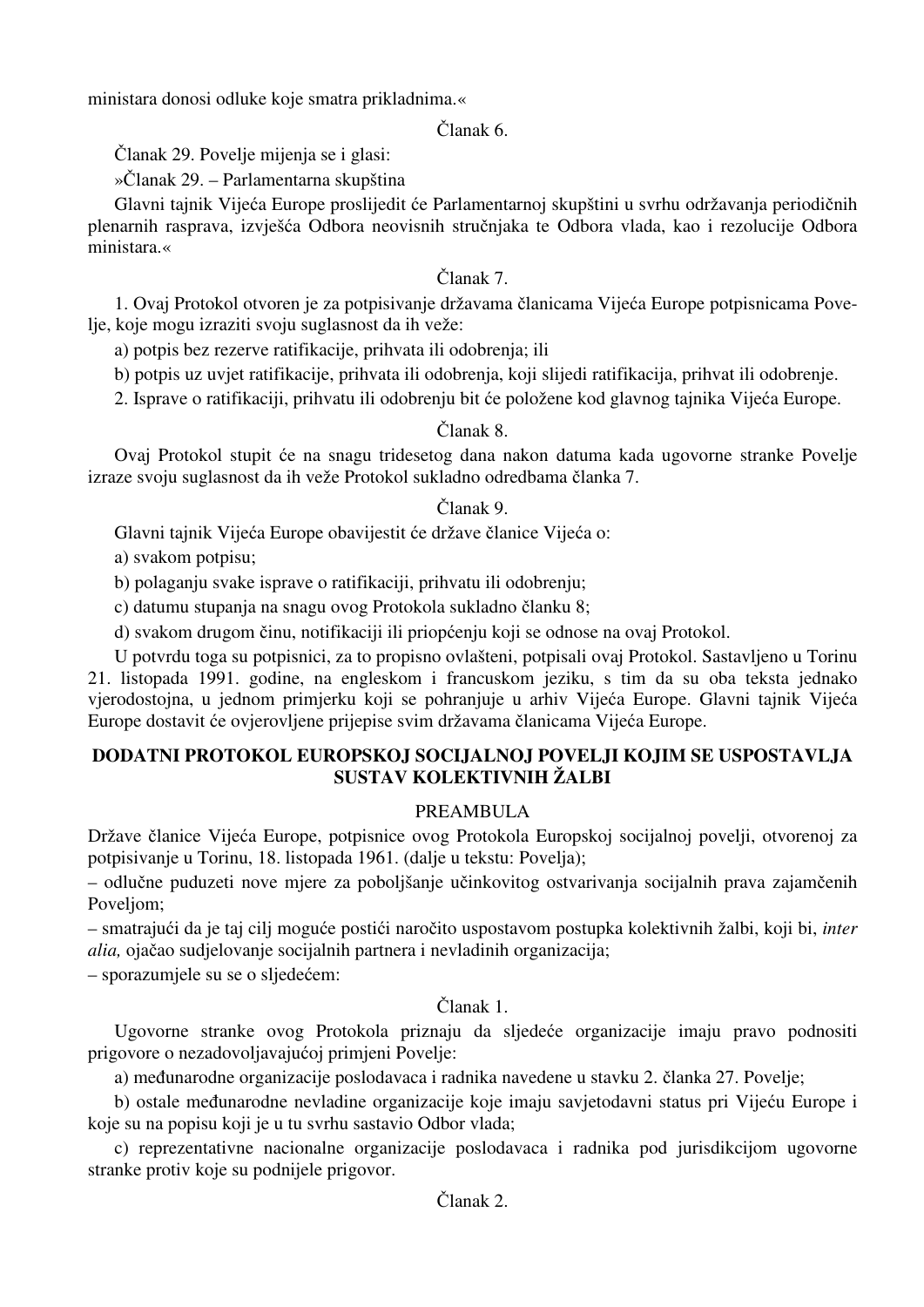1. Svaka država ugovornica može, također, kada izrazi suglasnost da je vezana ovim Protokolom sukladno odredbama članka 13., ili u bilo koje vrijeme nakon toga, izjaviti da priznaje pravo neke druge reprezentativne nacionalne nevladine organizacije koja je pod njenom jurisdikcijom, a koja ima posebnu nadležnost u pitanjima uređenim Poveljom, da podnese prigovor protiv nje.

2. Takve izjave mogu se dati za određeno razdoblje.

3. Izjave će se položiti kod glavnog tajnika Vijeća Europe koji će proslijediti njihove primjerke ugovornim strankama te ih objaviti.

### Članak 3.

Međunarodne nevladine organizacije i nacionalne nevladine organizacije, navedene u članku 1.b) i članku 2., mogu podnositi prigovore sukladno postupku propisanom gore navedenim odredbama samo u onim stvarima za koje im je priznata posebna nadležnost.

#### Članak 4.

Prigovor se podnosi u pisanom obliku, a mora se odnositi na odredbu Povelje koju je ugovorna stranka o kojoj je riječ prihvatila te se u njemu mora naznačiti u čemu ugovorna stranka nije osigurala zadovoljavajuću primjenu te odredbe.

### Članak 5.

Svaki prigovor upućuje se glavnom tajniku koji će potvrditi njegov prijam, obavijestiti o tome ugovornu stranku na koju se prigovor odnosi te ga odmah proslijediti Odboru neovisnih stručnjaka.

### Članak 6.

Odbor neovisnih stručnjaka može zatražiti od ugovorne stranke na koju se prigovor odnosi i organizacije koja je podnijela prigovor da u određenom roku podnesu pisane obavijesti i zapažanja o dopustivosti prigovora.

### Članak 7.

1. Ako odluči da je prigovor dopustiv, Odbor neovisnih stručnjaka obavijestit će o tome ugovorne stranke Povelje posredstvom glavnog tajnika. Odbor će zatražiti od ugovorne stranke na koju se prigovor odnosi i organizacije koja je podnijela prigovor da u određenom roku podnesu u pisanom obliku sva potrebna objašnjenja ili obavijesti, a ostale ugovorne stranke ovog Protokola da podnesu primjedbe koje u istom roku žele podnijeti.

2. Ako je prigovor podnijela nacionalna organizacija poslodavaca ili nacionalna organizacija radnika ili koja druga nacionalna ili međunarodna nevladina organizacija, Odbor neovisnih stručnjaka obavijestit će, posredstvom glavnog tajnika, međunarodne organizacije poslodavaca ili radnika navedene u stavku 2. članka 27. Povelje te ih pozvati da podnesu svoje primjedbe u određenom roku.

3. Na temelju objašnjenja, obavijesti i primjedbi prema stavcima 1. i 2. ovog članka, ugovorna stranka na koju se prigovor odnosi i organizacija koja je podnijela prigovor mogu podnijeti dodatne pisane obavijesti ili primjedbe u roku koji odredi Odbor neovisnih stručnjaka.

4. Tijekom ispitivanja prigovora Odbor neovisnih stručnjaka može organizirati saslušanje predstavnika stranaka.

### Članak 8.

1. Odbor neovisnih stručnjaka izradit će izvješće u kojem će opisati korake koje je poduzeo kako bi ispitao prigovor te će objelodaniti svoje zaključke o tome je li ugovorna stranka o kojoj je riječ osigurala zadovoljavajuću primjenu odredbe Povelje za koju se prigovor poziva.

2. Izvješće će biti proslijeđeno Odboru ministara. Ono će također biti proslijeđeno organizaciji koja je podnijela prigovor te ugovornim strankama Povelje, koje ga ne mogu objaviti.

Izvješće će se proslijediti Parlamentarnoj skupštini i objaviti u isto vrijeme kada i rezolucija navedena u članku 9., ali ne kasnije od četiri mjeseca nakon što je bila dostavljena Odboru ministara.

#### Članak 9.

1. Na temelju izvješća Odbora neovisnih stručnjaka Odbor ministara prihvaća rezoluciju većinom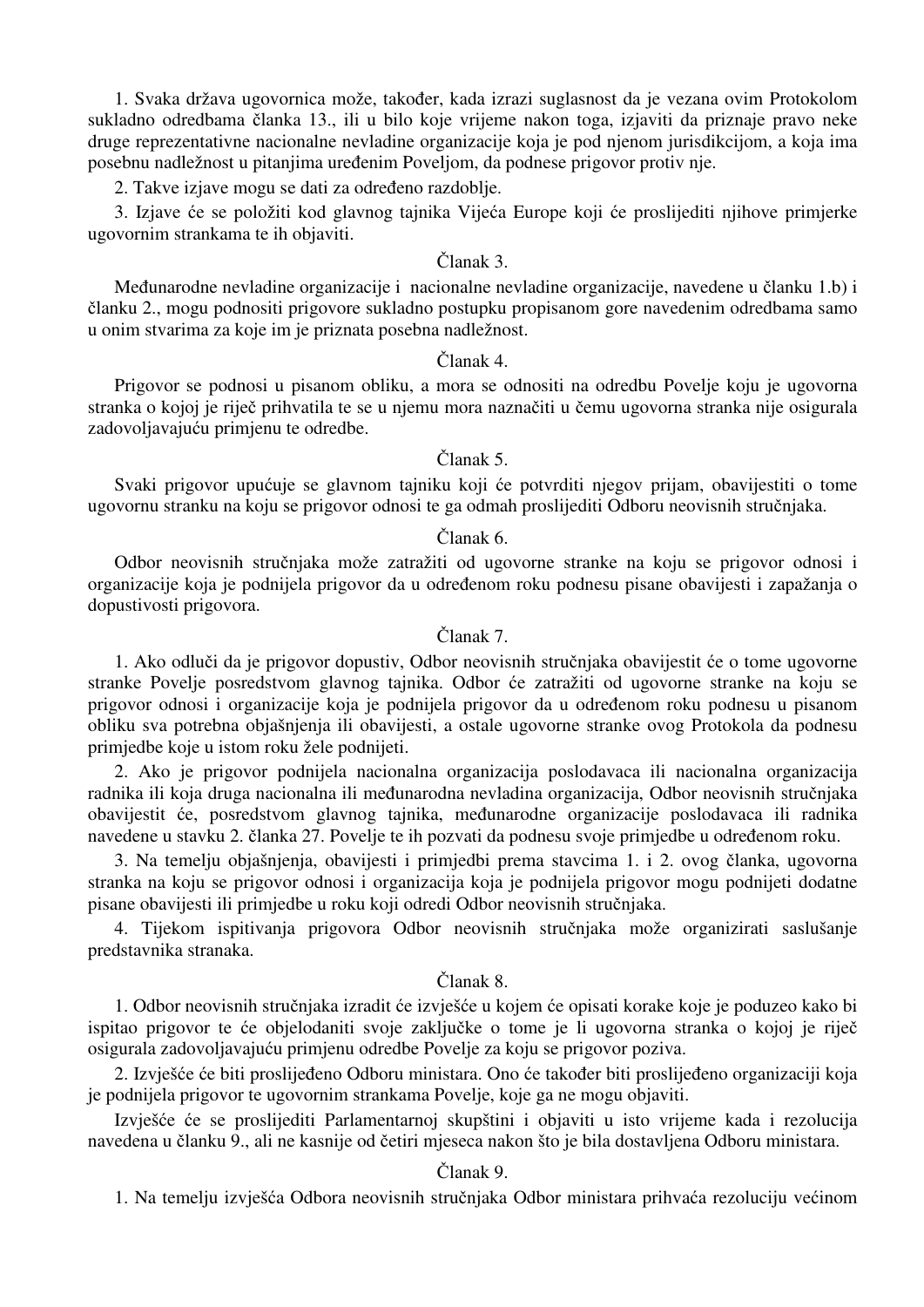onih koji glasuju. Ako Odbor neovisnih stručnjaka utvrdi da Povelja nije bila primijenjena na zadovoljavajući način, Odbor ministara prihvatit će, dvotrećinskom većinom onih koji glasuju, preporuku upućenu ugovornoj stranci na koju se to odnosi. U oba slučaja pravo glasa ograničeno je na ugovorne stranke Povelje.

2. Na zahtjev ugovorne stranke o kojoj se radi, Odbor ministara može, kada izvješće Odbora neovisnih stručnjaka upozori na nova pitanja, dvotrećinskom većinom ugovornih stranaka Povelje odlučiti da se zatraži savjet od Odbora vlada.

#### Članak 10.

Ugovorna stranka o kojoj se radi u prvom izvješću koje podnosi glavnom tajniku sukladno članku 21. Povelje dostavit će informacije o mjerama koje je poduzela radi provedbe preporuke Odboru ministara.

### Članak 11.

Članci 1. do 10. ovog Protokola primjenjuju se također na članke dijela II. prvog Dodatnog protokola Povelje u odnosu na države stranke tog protokola, i to u mjeri u kojoj su ti članci prihvaćeni.

### Članak 12.

Države stranke ovog Protokola smatraju da prvi stavak priloga Povelji koji se odnosi na dio III. glasi:

»Smatra se da Povelja sadrži pravne obveze međunarodnog karaktera čija je primjena podvrgnuta isključivo nadzoru predviđenom u dijelu IV. te u odredbama ovog Protokola.«

### Članak 13.

1. Ovaj Protokol otvoren je za potpisivanje državama članicama Vijeća Europe, potpisnicama Povelje, koje mogu izraziti svoju suglasnost da ih veže:

a) potpis bez uvjeta ratifikacije, prihvata ili odobrenja, ili

b) potpis uz uvjet ratifikacije, prihvata ili odobrenja nakon kojeg slijedi ratifikacija, prihvat ili odobrenje.

2. Država članica Vijeća Europe ne može izraziti svoju suglasnost da je vezana ovim Protokolom bez prethodne ili istovremene ratifikacije Povelje.

3. isprave o ratifikaciji, prihvatu ili odobrenju bit će položene kod glavnog tajnika Vijeća Europe.

#### Članak 14.

1. Ovaj Protokol stupit će na snagu prvog dana u mjesecu nakon isteka razdoblja od mjesec dana nakon datuma kada je pet država članica Vijeća Europe izrazilo svoju suglasnost da ih veže Protokol sukladno odredbama članka 13.

2. U odnosu na svaku državu članicu koja naknadno izrazi svoju suglasnost da je njime vezana, Protokol će stupiti na snagu prvog dana mjeseca nakon isteka razdoblja od mjesec dana nakon datuma polaganja isprave o ratifikaciji, prihvatu ili odobrenju.

### Članak 15.

1. Svaka stranka može u bilo koje vrijeme otkazati ovaj Protokol notifikacijom upućenom glavnom tajniku Vijeća Europe.

2. To otkazivanje stupa na snagu prvog dana mjeseca nakon isteka razdoblja od dvanaest mjeseci nakon datuma kad je glavni tajnik primio tu notifikaciju.

#### Članak 16.

Glavni tajnik Vijeća Europe izvijestit će države članice Vijeća o:

a) svakom potpisu;

b) polaganju svakog isprave ratifikacije, prihvata ili odobrenja;

c) datumu stupanja na snagu ovog protokola sukladno članku 14;

d) svakom drugom činu, notifikaciji ili izjavi koja se odnosi na ovaj Protokol.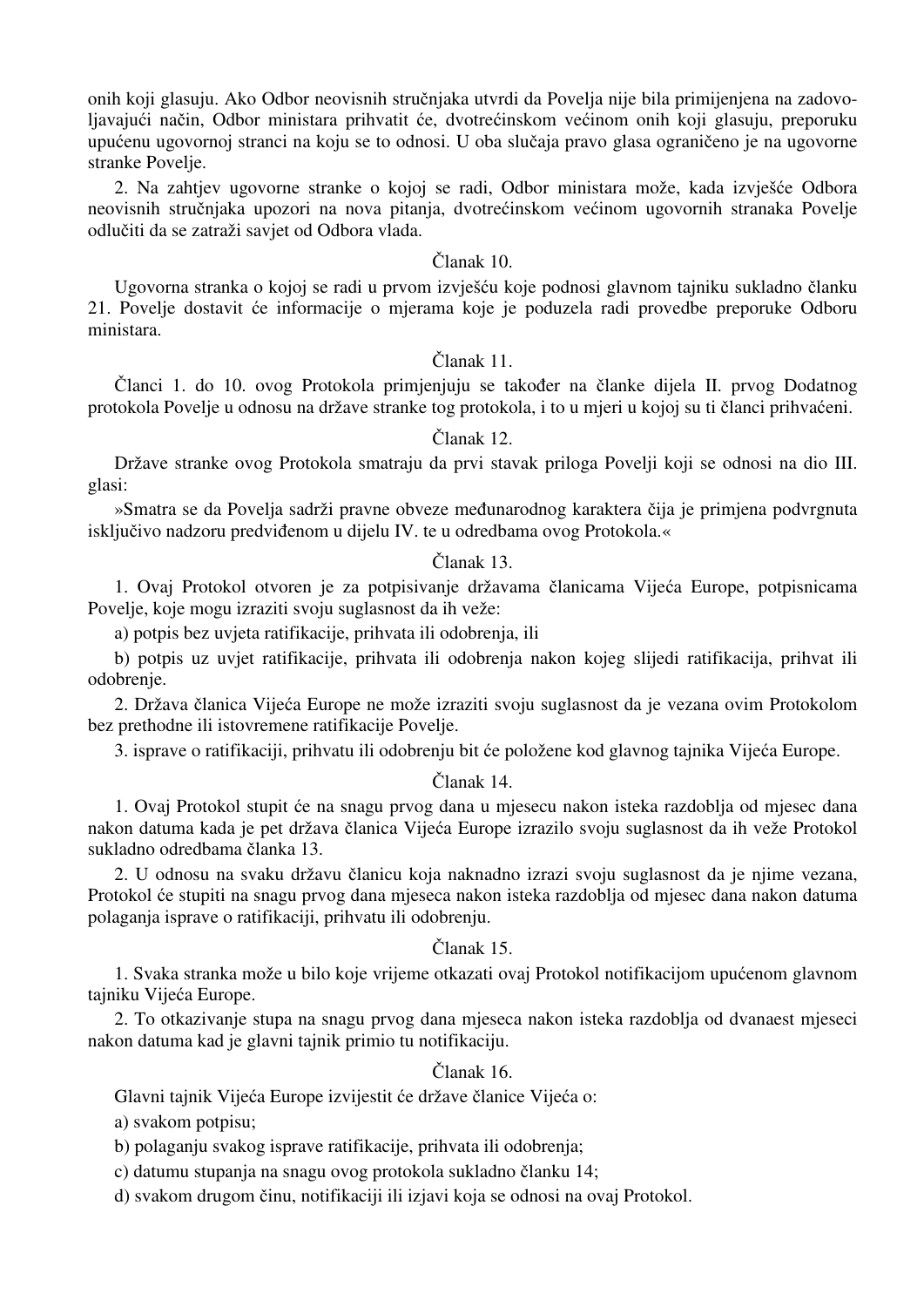U potvrdu toga su potpisnici, za to propisno ovlašteni, potpisali ovaj Protokol.

Sastavljeno u Strasbourgu 9. studenog 1995. godine, na engleskom i francuskom jeziku, s tim da su oba teksta jednako vjerodostojna, u jednom primjerku koji se pohranjuje u arhiv Vijeća Europe. Glavni tajnik Vijeća Europe dostavit će ovjerovljene prijepise svim državama članicama Vijeća Europe.

### Č**lanak 3.**

Na temelju članka 20. stavka 2. Europske socijalne povelje i članka 5. stavka 1. podstavka b. Dodatnog protokola Europskoj socijalnoj povelji, Republika Hrvatska priopćit će glavnom tajniku Vijeća Europe, prilikom polaganja isprave o ratifikaciji, sljedeće izjave:

### »IZJAVA

Republika Hrvatska, sukladno članku 20. stavku 2. Europske socijalne povelje izjavljuje da se smatra obvezanom sljedećim člancima Dijela II Europske socijalne povelje:

- Članak 1.
- Članak 2.
- Članak 5.
- Članak 6.
- Članak 7.
- Članak 8.
- Članak 9.
- Članak 11.
- Članak 13.
- Članak 14.
- Članak 16.
- Članak 17.

#### IZJAVA

Republika Hrvatska sukladno članku 5. stavku 1. podstavku b. Dodatnog protokola Europskoj socijalnoj povelji izjavljuje da se smatra obvezanom člancima 1., 2. i 3. Dijela II. Dodatnog protokola Europskoj socijalnoj povelji.«

### Č**lanak 4.**

Izvršavanje Zakona o potvrđivanju Europske socijalne povelje, Dodatnog protokola Europskoj socijalnoj povelji, Protokola o izmjenama Europske socijalne povelje i Dodatnog protokola Europskoj socijalnoj povelji kojim se uspostavlja sustav kolektivnih žalbi u djelokrugu je ministarstava i drugih tijela državne uprave Republike Hrvatske u čijem je djelokrugu ostvarivanje pojedinih prava predviđenih Poveljom i Protokolima.

### Č**lanak 5.**

Na dan stupanja na snagu ovoga Zakona Europska socijalna povelja, Dodatni protokol Europskoj socijalnoj povelji, Protokol o izmjenama Europske socijalne povelje i Dodatni protokol Europskoj socijalnoj povelji kojim se uspostavlja sustav kolektivnih žalbi nisu na snazi za Republiku Hrvatsku, te će se podaci o njihovom stupanju na snagu u odnosu na Republiku Hrvatsku objaviti naknadno.

### Č**lanak 6.**

Ovaj Zakon stupa na snagu osmoga dana od dana objave u »Narodnim novinama«. Klasa: 550-01/02-01/04 Zagreb, 20. studenoga 2002.

#### HRVATSKI SABOR